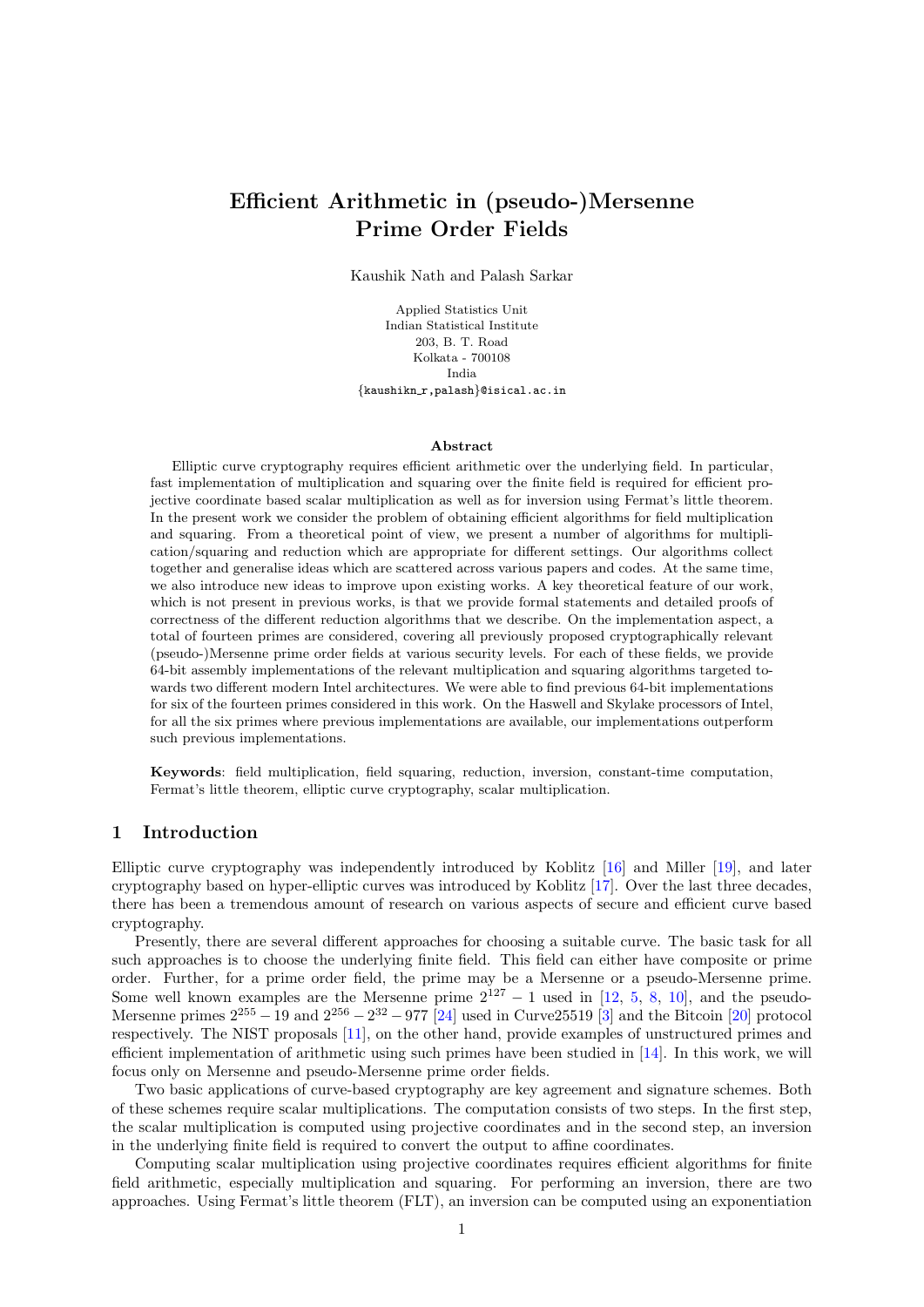which again requires efficient algorithms for multiplication and squaring. Alternatively, inversion can be computed using Euclid's algorithm which requires additions and subtractions.

### Our Contributions

The core technical contribution of the present work is to carry out a comprehensive study of multiplication and squaring algorithms over fields whose order is either a Mersenne or a pseudo-Mersenne prime. We concentrate on single multiplication and squaring algorithms and so the aspect of simultaneous multiplications using single instruction multiple data (SIMD) instructions is not considered in the present work.

Field multiplication and squaring have two broad phases, namely, a multiplication phase and a reduction phase. Of the two, the reduction phase is relatively more complex. Let the prime  $p = 2^m - \delta$ . Elements of  $\mathbb{F}_p$  fit within an m-bit string. Such an m-bit string is formatted into  $\kappa$  binary strings where the first  $\kappa - 1$  strings are each  $\eta$  bits long and the last string is  $\nu$  bits long with  $0 < \nu \leq \eta$ . Following the usual convention, we call each of the individual  $\kappa$  binary strings to be limbs. For 64-bit arithmetic, each limb fits into a 64-bit word. Two kinds of representations have been considered in the literature. In the first kind of representation,  $\eta = 64$ , and so the limbs (except possibly for the last one) are packed tightly into 64-bit words. In the second kind of representation,  $\eta < 64$ , and so the 64-bit words containing the limbs have some free or redundant bits. We call the first kind of representation to be *saturated limb* representation and the second kind to be unsaturated limb representation.

We provide various algorithms for multiplication/squaring and reduction using both the saturated and the unsaturated limb representations. A brief summary of these contributions is as follows.

- Multiplication/squaring for saturated limb representation: We describe two sets of algorithms with each set consisting of an algorithm for multiplication and one for squaring. The first set of algorithms (which we call mulSLDCC/sqrSLDCC) generalizes the multiplication/squaring algorithms in the Intel white papers [\[23,](#page-36-5) [22\]](#page-36-6) to work for 64*i*-bit integers for any  $i \geq 2$ . These algorithms use two independent carry chains and can be implemented in the newer generation of processors. The second set of algorithms (which we call mulSLa/sqrSLa) do not use double carry chains and can be implemented across all generation of processors. These algorithms combine an initial step of the reduction with the multiplication. The idea behind mulSLa/sqrSLa have not appeared earlier in the literature.
- Multiplication/squaring for unsaturated limb representation: We describe two sets of algorithms. The first set of algorithms (which we call mulUSL/sqrUSL) generalize the ideas used in [\[6\]](#page-35-7) for the prime  $2^{255} - 19$ . These algorithms, however, lead to overflow for certain primes such as the Bitcoin prime  $2^{256} - 2^{32} - 977$ . To handle such overflow issues, we describe a second set of algorithms (which we call mulUSLa/sqrUSLa) which have not appeared earlier in the literature.
- Reduction for saturated limb representation: We describe four reduction algorithms, namely, reduceSLMP, reduceSLPMP, reduceSLPMPa and reduceSL. Algorithms reduceSLMP, reduceSLPMP and reduceSLPMPa reduce the outputs of mulSLDCC/sqrSLDCC. Specifically, reduceSLMP works for all Mersenne primes and is a generalization of the ideas used in [\[5\]](#page-35-1) for the prime  $2^{127} - 1$ . Algorithm reduceSLPMP works for a large class of pseudo-Mersenne primes and has not appeared earlier. Algorithm reduceSLPMPa works for a large class of pseudo-Mersenne primes and is a generalization of the ideas for 4-limb representation used in [\[6\]](#page-35-7) for the prime  $2^{255} - 19$ . Algorithm reduceSL reduces the output mulSLa/sqrSLa and has not appeared earlier in the literature.
- Reduction for unsaturated limb representation: We describe three reduction algorithms, namely, reduceUSL, reduceUSLA and reduceUSLB. Algorithm reduceUSL works for a large class of pseudo-Mersenne primes and is a generalization of the ideas for 5-limb representation used in  $[9]^1$  $[9]^1$  $[9]^1$  for the prime  $2^{255}$  − 19. For certain primes, reduceUSLA is more efficient than reduceUSL and generalizes ideas used in [\[6\]](#page-35-7) for the prime  $2^{255} - 19$ . For certain other primes, reduceUSLB is more efficient than both reduceUSL and reduceUSLA. The idea behind reduceUSLB has not appeared earlier in the literature.

In Table [1,](#page-2-0) for each algorithm presented in this work, we state whether it is new or, the earlier work that it generalizes.

There are two key theoretical features of our work.

<span id="page-1-0"></span><sup>1</sup>See also [https://github.com/floodyberry/supercop/tree/master/crypto\\_scalarmult/curve25519/amd64-51](https://github.com/floodyberry/supercop/tree/master/crypto_scalarmult/curve25519/amd64-51).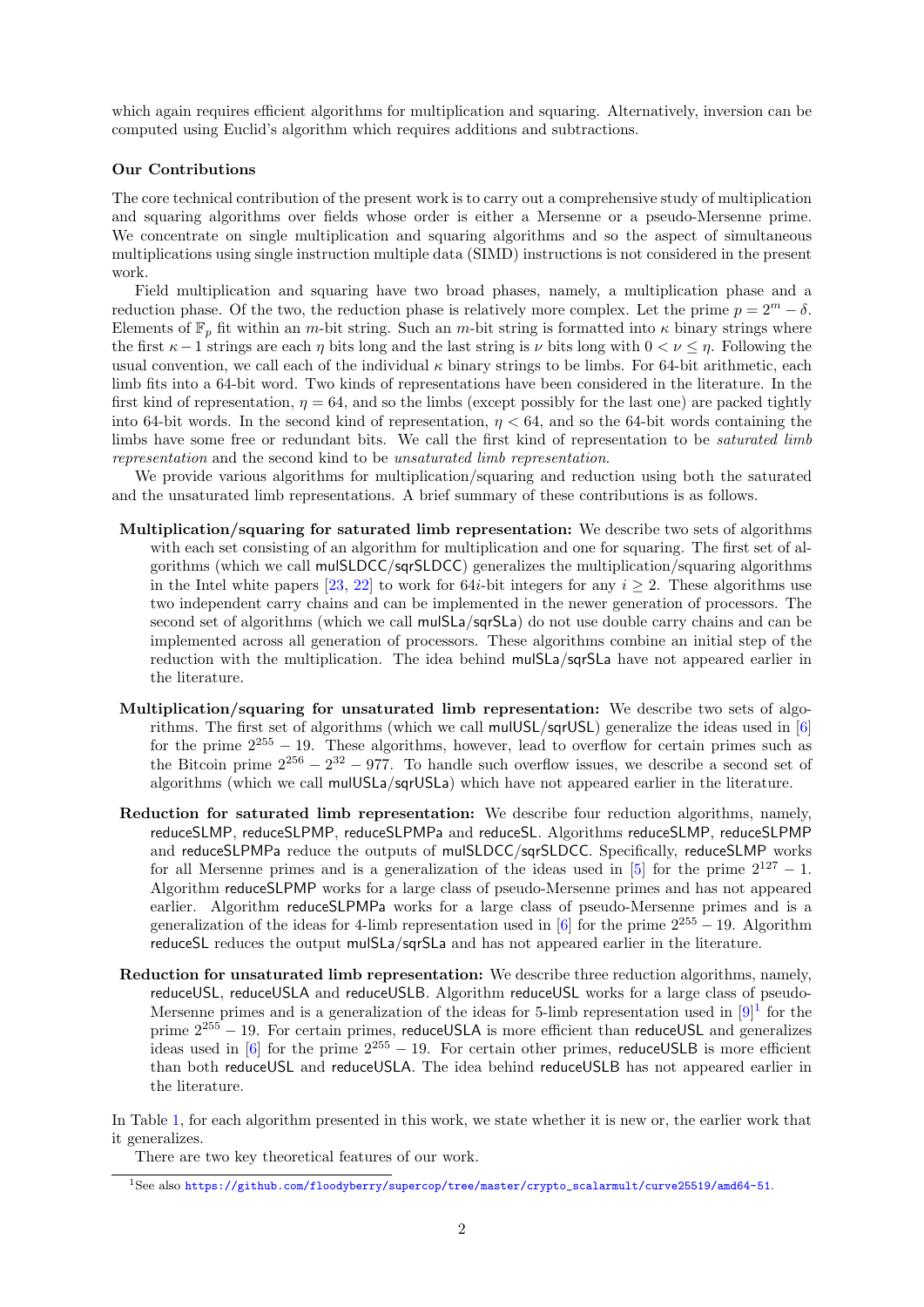- 1. While previous works have developed code for a single prime, we describe the algorithms in their full generality.
- 2. For each reduction algorithm, we state precise theorems about their correctness and provide detailed proofs of correctness. Such formal treatment of correctness of reduction algorithms does not appear earlier in the literature.

The second aspect of our work is in the efficient implementation of the various multiplication and squaring algorithms.

- Assembly implementation: All the algorithms described in this paper, have been implemented in 64-bit assembly for Intel processors. The implementations are divided into two groups, namely maa and maax. For implementations in the maa group, the only arithmetic instructions used are mul, imul, add and adc, while for implementations in the maax group, the arithmetic instructions mulx, adcx and adox are also used. These second set of instructions are available from the Broadwell processor onwards.
- <span id="page-2-0"></span>Library for field-arithmetic: Through our efficient 64-bit assembly implementations, we provide a library of field multiplication and squarings in cryptographically relevant prime order fields targeting the modern Intel processors. The efficient field arithmetic library can be used for the development of fast projective coordinate based scalar multiplication over appropriate elliptic curves.

| algorithm         | feature                   |
|-------------------|---------------------------|
| mulSLDCC/sqrSLDCC | generalizes [23, 22]      |
| mulSLa/sqrSLa     | new                       |
| mulUSL/sqrUSL     | generalizes [6]           |
| mulUSLa/sqrUSLa   | new                       |
| reduceSLMP        | generalizes [5]           |
| reduceSLPMP       | new                       |
| reduceSLPMPa      | generalizes $[6, 4$ -limb |
| reduceSL          | new                       |
| reduceUSL         | generalizes $[9, 5$ -limb |
| reduceUSLA        | generalizes $[6, 5$ -limb |
| reduceUSLB        | new                       |

Table 1: The various algorithms for multiplication/squaring and reduction described in this paper.

We have considered a total of fourteen primes which include all previously proposed cryptographically relevant (pseudo-)Mersenne primes at various security levels. These primes are shown in Table [2.](#page-3-0) For the prime  $2^{255} - 19$ , we have found earlier implementations of both maa and maax types and for five of the other primes, we have found implementations of maa type. So, for eight of the fourteen primes, we provide the first maa type implementation and for thirteen of the fourteen primes, we provide the first maax type implementations.

Timings of the field operations for the new implementations and the existing implementations have been measured on the Haswell and Skylake processors. For each prime where a previous implementation is available, our implementation improves upon such previous implementations. A summary of the various speed-ups that were observed is as follows. Further details are provided later.

maa type implementations:

- On Haswell: Speed-ups of about 10%, 3%, 4%, 36%, 2% and 18% were observed for the primes  $2^{127} - 1$ ,  $2^{251} - 9$ ,  $2^{255} - 19$ ,  $2^{256} - 2^{32} - 977$ ,  $2^{266} - 3$  and  $2^{521} - 1$  respectively.
- On Skylake: Speed-ups of about 10%, 12%, 4%, 28%, 8% and 16% were observed for the primes  $2^{127} - 1$ ,  $2^{251} - 9$ ,  $2^{255} - 19$ ,  $2^{256} - 2^{32} - 977$ ,  $2^{266} - 3$  and  $2^{521} - 1$  respectively.
- maax type implementations: On the Skylake processor, a speed-up of about 26% was observed for the prime  $2^{255} - 19$ .

The speed-ups obtained for  $2^{255} - 19$  and  $2^{256} - 2^{32} - 977$  are particularly important. The prime  $2^{255} - 19$  defines the underlying field for the famous Curve 25519 while the prime  $2^{256} - 2^{32} - 977$ defines the underlying field for the curve secp256k1 which is used in the Bitcoin protocol. The above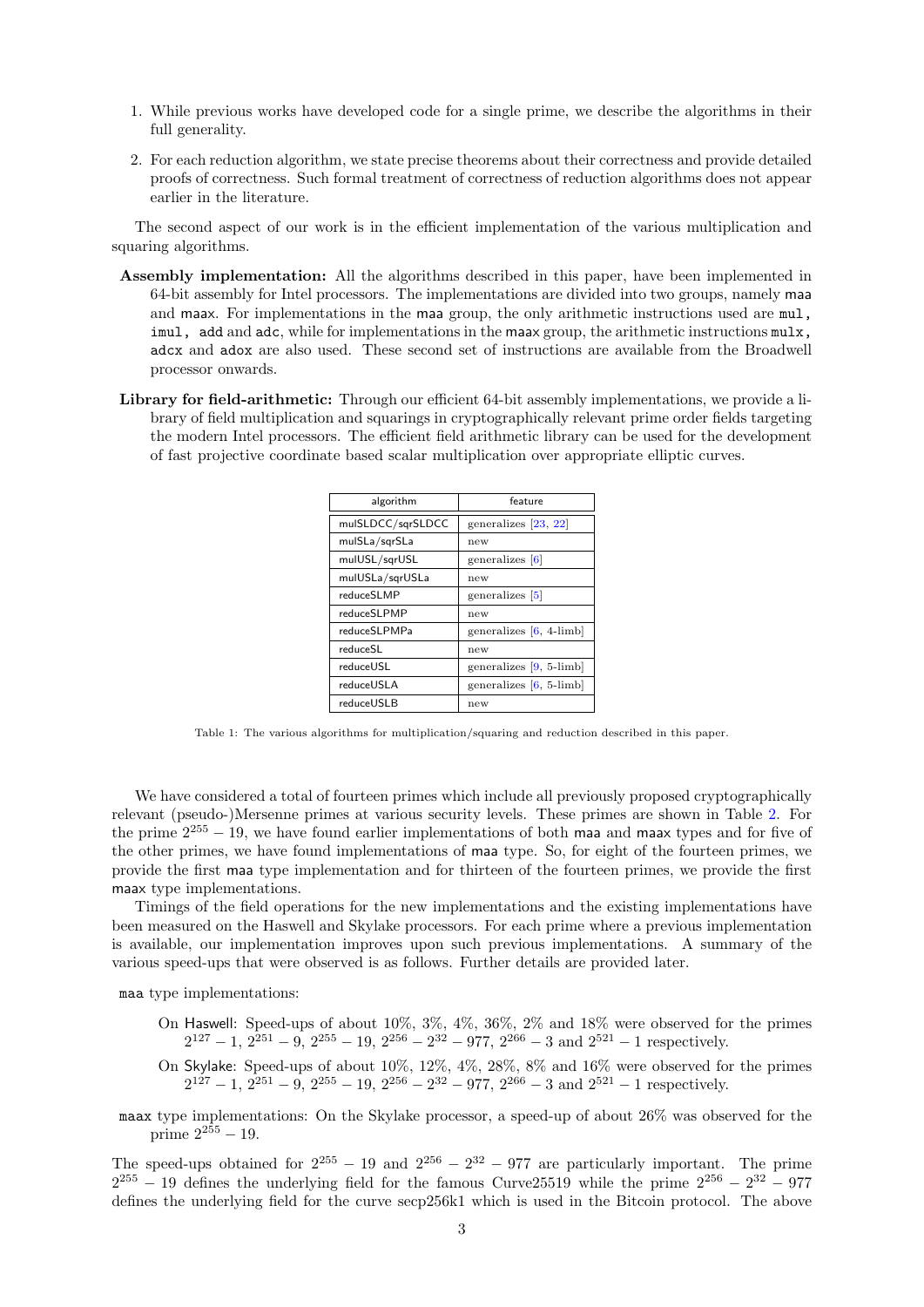mentioned improvements arises from use of new reduction algorithms as well as hand optimisations of the corresponding assembly codes.

Source codes for all our implementations are publicly available at the following link.

<https://github.com/kn-cs/pmp-farith>.

### Structure of the Paper

For ease of reference, we provide a brief summary of the relevant Intel instructions in Section [2.](#page-3-1) The background on representation of elements of  $\mathbb{F}_p$  and the exponentiation based inversion algorithm are covered in Section [3.](#page-4-0) An overview of the various algorithms presented in this paper is provided in Section [4.](#page-6-0) Algorithms for integer multiplication and squaring using the saturated limb representation and using double independent carry chains are given in Section [5.](#page-9-0) Corresponding reduction algorithms along with formal statements of correctness are presented in Section [6.](#page-10-0) Multiplication using unsaturated limb representation is considered in Section [7](#page-21-0) and the corresponding reduction algorithms are described in Section [8.](#page-24-0) Multiplication and reduction using saturated limb representation without using double carry chains are described in Section [9.](#page-31-0) Detailed timing results of the field operations and their consequences are presented in Section [10.](#page-32-0) Finally, Section [11](#page-34-0) concludes the paper.

<span id="page-3-0"></span>

| prime                               | curve(s)                                       |  |  |  |  |
|-------------------------------------|------------------------------------------------|--|--|--|--|
| $2^{127} - 1$                       | Kummer <sub>2</sub> [5], Four $\mathbb Q$ [10] |  |  |  |  |
| $2^{221} - 3$                       | $M-221$ [1]                                    |  |  |  |  |
| $2^{222} - 117$                     | $E-222$ [1]                                    |  |  |  |  |
| $2^{251} - 9$                       | Curve $1174$ [1], KL2519(81,20) [15]           |  |  |  |  |
| $2^{255} - 19$                      | Curve25519 [3], KL25519(82,77) [15]            |  |  |  |  |
| $\overline{2^{256}} - 2^{32} - 977$ | $\sec p256k1$  24                              |  |  |  |  |
| $2^{266} - 3$                       | $KL2663(260,139)$ [15]                         |  |  |  |  |
| $2^{382} - 105$                     | $E-382$  1                                     |  |  |  |  |
| $2^{383} - 187$                     | $M-383$  1                                     |  |  |  |  |
| $2^{414} - 17$                      | Curve $41417$ [4]                              |  |  |  |  |
| $2^{511} - 187$                     | $M-511$ [1]                                    |  |  |  |  |
| $2^{512} - 569$                     |                                                |  |  |  |  |
| $2^{521} - 1$                       | $P-521$ [1], E-521 [1]                         |  |  |  |  |
| $2^{607} - 1$                       |                                                |  |  |  |  |

Table 2: The primes considered in this work.

# <span id="page-3-1"></span>2 A Brief Summary of Relevant Intel Instructions

The 64-bit architecture of the Intel x86 processors has sixteen 64-bit registers, namely rax, rbx, rcx, rdx, rsi, rdi, rsp, rbp, r8, r9, r10, r11, r12, r13, r14, r15. Except rsp (which is the stack pointer), all other registers can be used for storing data and operating on them. There is a register named FLAGS, which consists of various available flags. We note two of these flags. Bit 0 of FLAGS is the carry flag CF and bit 11 of FLAGS is the overflow flag OF. Integer addition and multiplication affect the states of these two flags and are relevant to our work.

The basic 64-bit arithmetic operations in the x86 processors are mul, imul, add and adc. From the Broadwell processor onwards, Intel also provides another set of arithmetic instructions, namely, mulx, adcx and adox. The structure of multiplication and addition instructions and their operations are as follows.

| mul src <sub>2</sub> :                  | rdx : rax $\leftarrow$ src <sub>2</sub> · rax.                                       |
|-----------------------------------------|--------------------------------------------------------------------------------------|
| imul $src_1$ , $src_2$ , dst;           | dst $\leftarrow$ lsb <sub>64</sub> (src <sub>1</sub> · src <sub>2</sub> ).           |
| add src, dst;                           | $dst \leftarrow src + dst.$                                                          |
| adc src. dst:                           | $dst \leftarrow src + dst + CF.$                                                     |
| mulx $src_1$ , $dst_{\ell}$ , $dst_h$ ; | $\mathsf{dst}_h : \mathsf{dst}_{\ell} \leftarrow \mathsf{src}_1 \cdot \mathsf{rex}.$ |
| adcx src, dst;                          | $dst \leftarrow src + dst + CF.$                                                     |
| adox src, dst;                          | $dst \leftarrow src + dst + OF.$                                                     |

The operation mulx is available from the Haswell processor onwards; adcx and adox are available from the Broadwell processor onwards. Processors previous to Haswell had only mul, imul, add and adc.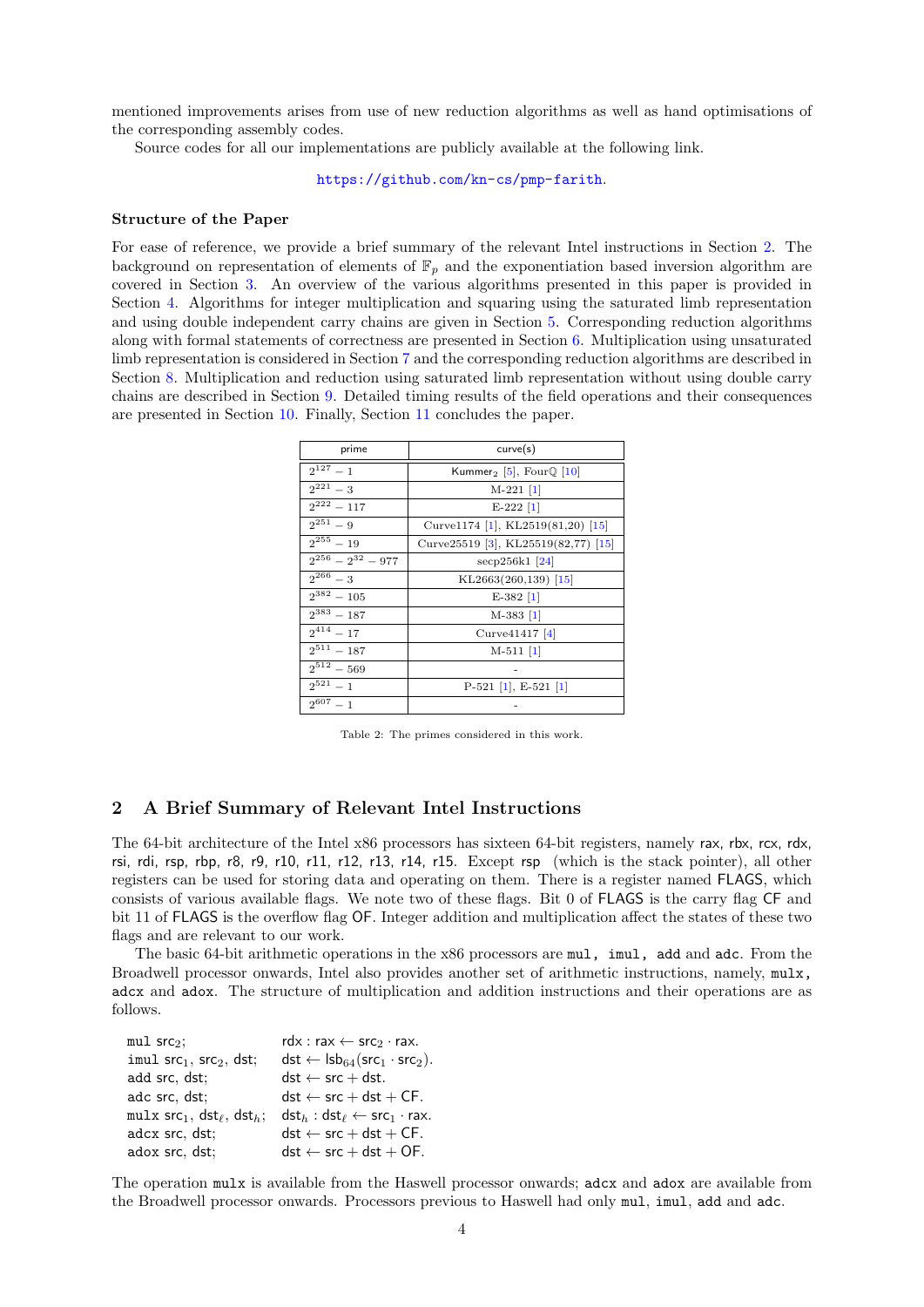The effect on the carry and the overflow flags for the above mentioned arithmetic operations are the following.

- mul, imul, add and adc affect both CF and OF;
- mulx affects neither CF nor OF;
- adcx affects only CF but, not OF;
- adox affects only OF but, not CF.

Suppose there is an interleaved sequence of multiplications and additions to be performed. The additions generate carries which need to be taken into consideration for subsequent additions. The mul and imul instructions affect the carry flag and so the carry out of the previous addition gets lost. On the other hand, a sequence of  $mulx$  and adc instructions can efficiently perform such an interleaved sequence of multiplications and additions. The mulx instruction does not affect the carry flag and so the sequence of adc instructions can carry out the instructions using a single carry chain.

The combination of mulx, adcx and adox provides a more powerful tool. As mentioned above, the mulx instruction does not affect either CF or OF. A sequence of adcx instructions proceeds by using a carry chain using only CF, while a sequence of adox instructions proceeds by using a carry chain using only OF. So, in effect, it is possible to use two independent carry chains which we call double carry chain. This greatly facilitates arithmetic computations as we will see later.

**Remark:** Let x be an  $\ell$ -bit number and  $\eta \leq \ell$ . The operation x mod  $2^{\eta}$  returns  $\mathsf{lsb}_{\eta}(x)$ , i.e., the  $\eta$  least significant bits of x, whereas the operation  $|x/2^{\eta}|$  returns the  $\ell - \eta$  most significant bits of x. It will be helpful to keep this simple observation in mind while going through the various algorithms given later.

# <span id="page-4-0"></span>3 Representation of Elements in  $\mathbb{F}_p$

Let  $\eta$  be a positive integer and  $\theta = 2^{\eta}$ . Consider a polynomial

$$
h(\theta) = h_0 + h_1 \theta + \dots + h_{k-1} \theta^{k-1}
$$
\n(1)

where  $h_0, h_1, \ldots, h_{k-1}$  are non-negative integers. The polynomial  $h(\theta)$  is given by the vector of coefficients  $(h_0, h_1, \ldots, h_{k-1})$ . We will call these coefficients to be the limbs of the polynomial. Note that we do not insist that the coefficients are less than  $2^{\eta}$ ; in fact, at intermediate steps, the coefficients will not necessarily be less than  $2<sup>\eta</sup>$ .

Given positive integers m and  $\eta$ , let  $\kappa$  and  $\nu$  be positive integers such that

<span id="page-4-1"></span>
$$
m = \eta(\kappa - 1) + \nu \quad \text{with } 0 < \nu \le \eta. \tag{2}
$$

Given m and  $\eta$ , the values of  $\kappa$  and  $\nu$  are uniquely determined. An integer in the range  $[0, \ldots, 2^m-1]$  can be represented by an m-bit string. From  $(2)$ , an m-bit string can be considered to be the concatenation of  $\kappa$  strings, where the first  $\kappa - 1$  strings are each  $\eta$  bits long while the last string is  $\nu$  bits long. So, an *m*-bit integer can be represented as  $h(\theta) = h_0 + h_1 \theta + \cdots + h_{\kappa-1} \theta^{\kappa-1}$  where  $0 \leq h_0, h_1, \ldots, h_{\kappa-1} < 2^{\eta}$ and  $0 \leq h_{\kappa-1} < 2^{\nu}$ . As mentioned above, each of the  $\kappa$  individual strings will be referred to as a limb. Given an m-bit integer, by a  $(\kappa, \eta, \nu)$ -representation we will mean a  $\kappa$ -limb representation, where the first  $\kappa - 1$  limbs are η bits long, the last limb is ν bits long and  $m = \eta(\kappa - 1) + \nu$ .

<span id="page-4-2"></span>**Proposition 1.** Let x and y be two m-bit integers both having a  $(\kappa, \eta, \nu)$ -representation and let  $z = x \cdot y$ . Then z has a  $(\kappa', \eta, \nu')$ -representation where

$$
\kappa'=2\kappa-1,\ \nu'=2\nu\ \text{if}\ 0<\nu\leq\eta/2;\quad\text{and}\quad \kappa'=2\kappa,\ \nu'=2\nu-\eta\ \text{if}\ \eta/2<\nu\leq\eta.
$$

*Proof.* We have  $m = \eta(\kappa - 1) + \nu$ . The number of bits in z is at most 2m and we may write 2m =  $\eta(2\kappa-2)+2\nu$ . If  $0 < \nu \leq \eta/2$ , then z has a  $(2\kappa-1)$ -limb representation where the first  $2\kappa-2$  limbs are each  $\eta$  bits long and the last limb is  $\nu' = 2\nu$  bits long. On the other hand, if  $\eta/2 < \nu \leq \eta$ , then we may write  $2m = \eta(2\kappa - 1) + 2\nu - \eta$  and so z has a 2κ-limb representation where the first  $2\kappa - 1$  limbs are each η bits long and the last limb is  $2\nu - \eta$  bits long. (Note that  $\eta/2 < \nu < \eta$  implies  $0 < 2\nu - \eta < \eta$ .)  $\Box$ 

Consider a  $(\kappa, \eta, \nu)$ -representation of an m-bit integer w. Suppose that  $\omega$ -bit arithmetic will be used for implementation. Using  $\omega$ -bit arithmetic, w will be represented by  $\kappa \omega$ -bit words  $w_0, \ldots, w_{\kappa-1}$  such that the binary representation of  $w$  is given by

$$
|\mathsf{s}\mathsf{b}_{\nu}(w_{\kappa-1})||\mathsf{s}\mathsf{b}_{\eta}(w_{\kappa-2})||\cdots||\mathsf{s}\mathsf{b}_{\eta}(w_{0}).
$$
\n(3)

Here  $\mathsf{lsb}_i(x)$  denotes the i least significant bits of the binary string x and  $0 < \nu \leq \eta \leq \omega$ . Depending on the value of  $\eta$ , we identify two kinds of representation.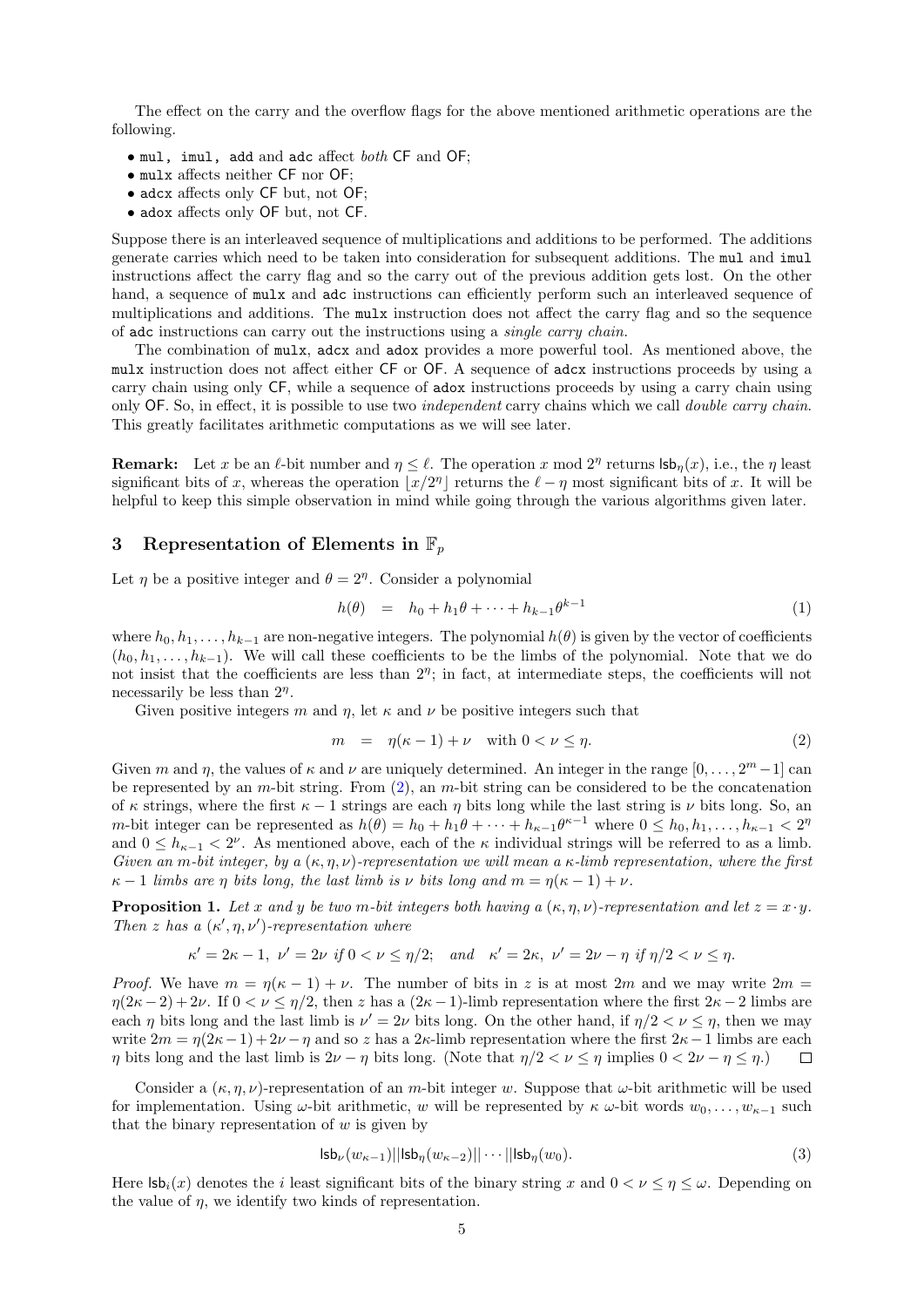- Saturated limb representation: In this case  $\eta = \omega$ . So, each of the  $\omega$ -bit words  $w_0, w_1, \ldots, w_{\kappa-2}$ are "saturated" in the sense that there are no leading redundant bits in these words. The  $\omega$ -bit word  $w_{\kappa-1}$  is saturated or unsaturated depending on whether  $\nu = \eta$  or  $\nu < \eta$  respectively.
- **Unsaturated limb representation:** In this case  $\eta < \omega$ . So, each of the  $\omega$ -bit words  $w_0, w_1, \ldots, w_{\kappa-1}$ are "unsaturated" in the sense that they contain some leading redundant bits. The word  $w_{\kappa-1}$ contains the same or more leading redundant bits according as whether  $\nu = \eta$  or  $\nu < \eta$  respectively.

**Remark:** In this work, we will consider 64-bit arithmetic and so  $\omega = 64$ . The general ideas of the algorithms apply to arbitrary values of  $\omega$ . The actual value of  $\omega = 64$  is used at some places in the (non-)overflow analysis of the correctness proofs.

The primes  $p$  that we consider are of the form

$$
p = 2^m - \delta,\tag{4}
$$

where  $\delta$  is sufficiently small. Given  $(\kappa, n, \nu)$ -representation of m-bit integers, we have

<span id="page-5-2"></span>
$$
2^{\eta(\kappa-1)+\nu} = 2^m \equiv \delta \bmod p. \tag{5}
$$

For future reference, we define

$$
c_p = 2^{\eta - \nu} \delta. \tag{6}
$$

The different values of m,  $\delta$ ,  $\kappa$ ,  $\eta$  and  $\nu$  for the various primes p considered in this work are given in Table [3](#page-5-0)<sup>[2](#page-5-1)</sup>. For each prime, two sets of values of  $\kappa$ ,  $\eta$  and  $\nu$  are provided, one using saturated limb representation and the other using unsaturated limb representation.

The main goal of obtaining a representation of m of the form [\(2\)](#page-4-1) is to minimize the value of  $\kappa$ . As the value of  $\kappa$  grows, so does the complexity of multiplication. Clearly the value of  $\kappa$  is minimized for the saturated limb representations. An issue with the saturated limb representations is that each limb has the maximum possible size and so handling overfull issues can be complex. It is for this reason that one considers the unsaturated limb representations. For the unsaturated limb representations, in Table [3](#page-5-0) there is a column labeled "type". This column refers to the particular type of reduction algorithm which applies best to the corresponding prime and will be explained in details later.

<span id="page-5-0"></span>

| prime                    | $\delta$<br>m | unsaturated limb |                |        | saturated limb |              |                |        |       |
|--------------------------|---------------|------------------|----------------|--------|----------------|--------------|----------------|--------|-------|
|                          |               |                  | $\kappa$       | $\eta$ | $\nu$          | type         | $\kappa$       | $\eta$ | $\nu$ |
| $2^{127} - 1$            | 127           | $\mathbf{1}$     | 3              | 43     | 41             | $\mathbf{A}$ | $\overline{2}$ | 64     | 63    |
| $2^{221} - 3$            | 221           | 3                | $\overline{4}$ | 56     | 53             | A            | $\overline{4}$ | 64     | 29    |
| $2^{222} - 117$          | 222           | 117              | $\overline{4}$ | 56     | 54             | A            | $\overline{4}$ | 64     | 30    |
| $2^{251} - 9$            | 251           | 9                | 5              | 51     | 47             | А            | $\overline{4}$ | 64     | 59    |
| $2^{255} - 19$           | 255           | 19               | 5              | 51     | 51             | $\mathbf{A}$ | $\overline{4}$ | 64     | 63    |
| $2^{256} - 2^{32} - 977$ | 256           | $2^{32} + 977$   | 5              | 52     | 48             | A            | $\overline{4}$ | 64     | 64    |
| $2^{266} - 3$            | 266           | 3                | 5              | 54     | 50             | A            | 5              | 64     | 10    |
| $\sqrt{2^{382}} - 105$   | 382           | 105              | $\overline{7}$ | 55     | 52             | B            | 6              | 64     | 62    |
| $2^{383} - 187$          | 383           | 187              | $\overline{7}$ | 55     | 53             | B            | 6              | 64     | 63    |
| $2^{414} - 17$           | 414           | 17               | 8              | 52     | 50             | А            | 7              | 64     | 30    |
| $\sqrt{2}^{511} - 187$   | 511           | 187              | 9              | 57     | 55             | G            | 8              | 64     | 63    |
| $2^{512} - 569$          | 512           | 569              | 9              | 57     | 56             | G            | 8              | 64     | 64    |
| $2^{521} - 1$            | 521           | 1                | 9              | 58     | 57             | A            | 9              | 64     | 9     |
| $2^{607} - 1$            | 607           | $\mathbf{1}$     | 10             | 61     | 58             | G            | 10             | 64     | 31    |

Table 3: The primes considered in this work and their saturated and unsaturated limb representations.

Suppose m-bit integers have a  $(\kappa, \eta, \nu)$ -representation and  $\theta = 2^{\eta}$ . The prime  $p = 2^m - \delta$  is represented as the polynomial  $\mathfrak{p}(\theta)$ , defined as

$$
\mathfrak{p}(\theta) = p_0 + p_1 \theta + \dots + p_{\kappa-1} \theta^{\kappa-1}, \tag{7}
$$

where  $p_0 = 2^{\eta} - \delta$ ,  $p_1 = p_2 = \cdots = p_{\kappa-2} = 2^{\eta} - 1$ , and  $p_{\kappa-1} = 2^{\nu} - 1$ .

<span id="page-5-1"></span><sup>&</sup>lt;sup>2</sup>For the prime  $2^{414}$  – 17 an unsaturated limb representation with  $(\kappa = 7, \eta = 60, \nu = 54)$  is also possible. The corresponding multiplication, squaring and inversion algorithms are then mulUSLa, sqrUSLa and invUSLa respectively. We discuss this idea in Section [7.1.](#page-22-0)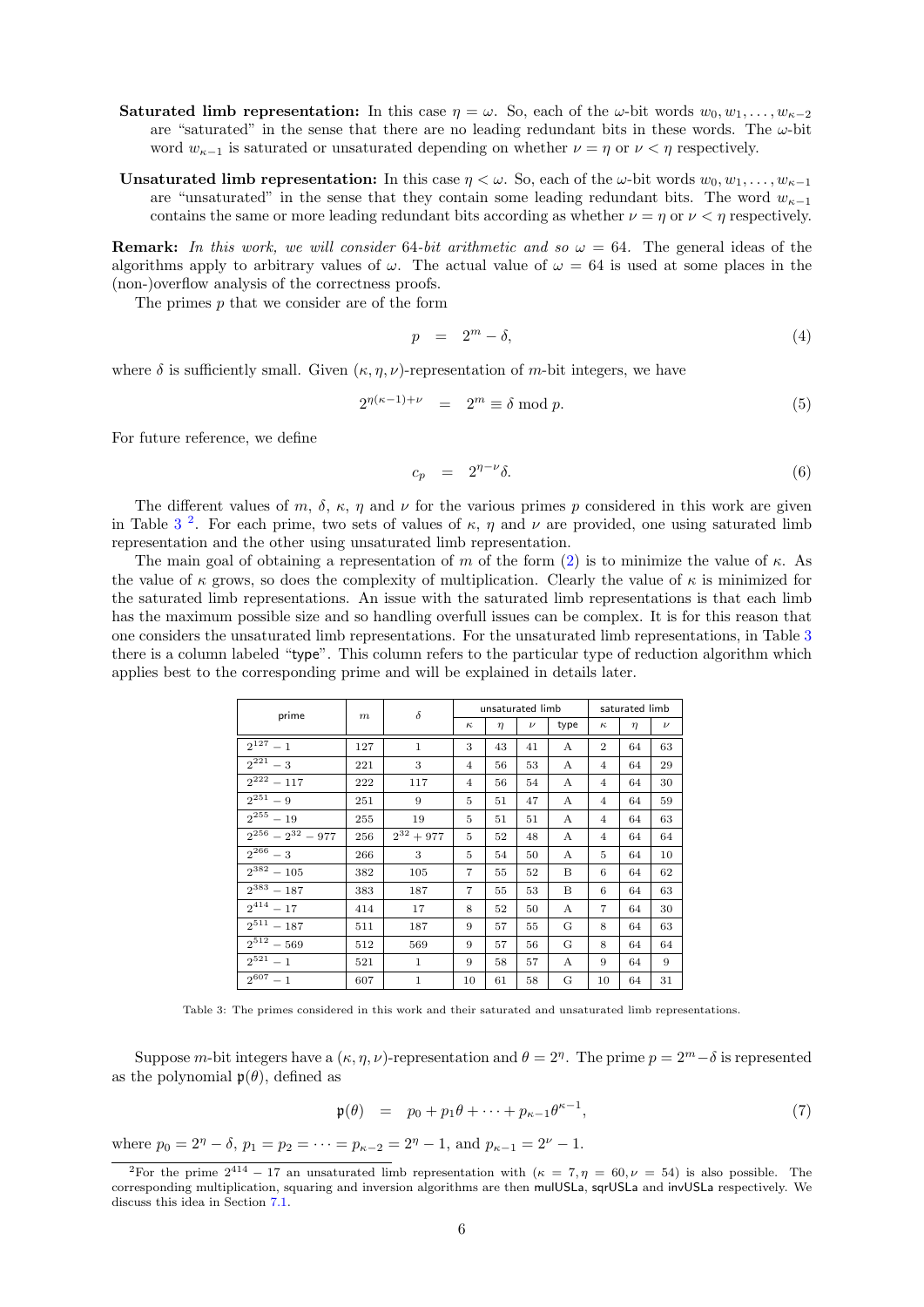An element in  $\mathbb{F}_p$  is represented as a polynomial  $f(\theta)$  of degree at most  $\kappa - 1$ , defined as

$$
f(\theta) = f_0 + f_1 \theta + \dots + f_{\kappa - 1} \theta^{\kappa - 1}, \tag{8}
$$

where  $0 \le f_0, f_1, \ldots, f_{\kappa-1} < 2^{\eta}$  and  $0 \le f_{\kappa-1} < 2^{\nu}$ .

It should be noted that the polynomials  $f(\theta)$  are in one-one correspondence with the integers  $0, 1, \ldots, 2^m - 1$ . This leads to a non-unique representation of  $\delta$  elements in  $\mathbb{F}_p$ , i.e., the elements  $0, 1, \ldots, \delta - 1$  are also represented as  $2^m - \delta, 2^m - \delta + 1, \ldots, 2^m - 1$ . The non-unique representation does not affect the correctness of the computations. At the end of the computation, the final result is converted to a unique representation using a simple algorithm. This procedure is shown in Algorithm [1.](#page-6-1)

<span id="page-6-1"></span>**Algorithm 1** Converts to unique representation in  $\mathbb{F}_p$ , where  $p = 2^m - \delta$ .

1: function makeUnique $(h^{(0)}(\theta))$  $h^{(0)}(0) = h^{(0)}_0 + h^{(0)}_1 \theta + \cdots + h^{(0)}_{\kappa-1} \theta^{\kappa-1}, \text{ where } 0 \leq h^{(0)}_0, h^{(0)}_1, \ldots, h^{(0)}_{\kappa-2} < 2^\eta \text{ and } 0 \leq h^{(0)}_{\kappa-1} < 2^\nu.$  $\text{sub} \textbf{u}: \ h^{(1)}(\theta) = h_0^{(1)} + h_1^{(1)} \theta + \cdots + h_{\kappa-1}^{(1)} \theta^{\kappa-1}, \ \text{where} \ 0 \leq h_0^{(1)} < 2^{\eta} - \delta, \ 0 \leq h_1^{(1)}, h_2^{(1)}, \ldots, h_{\kappa-2}^{(1)} < 2^{\eta},$  $0 \le h_{\kappa-1}^{(0)} < 2^{\nu}$  and  $h^{(1)}(\theta) \equiv h^{(0)}(\theta) \bmod p$ . 4:  $u \leftarrow h_0^{(0)} \ge p_0$ 5: for  $i \leftarrow 1$  to  $\kappa - 2$  do 6:  $u \leftarrow u \& (h_i^{(0)} = 2^n - 1)$ 7: end for 8:  $u \leftarrow u \& (h_{\kappa-1}^{(0)} = p_{\kappa-1})$ 9:  $v \leftarrow -u; u \leftarrow -v$ 10:  $h_0^{(1)} \leftarrow (h_0^{(0)} \& u) \mid ((h_0^{(0)} - p_0) \& v)$ 11: **for**  $i \leftarrow 1$  to  $\kappa - 1$  do 12:  $h_i^{(1)} \leftarrow (h_i^{(0)} \& u) \mid (0 \& v)$ 13: end for 14: **return**  $h^{(1)}(\theta) = h_0^{(1)} + h_1^{(1)}\theta + \cdots + h_{\kappa-1}^{(1)}\theta^{\kappa-1}$ 15: end function.

### 3.1 Inversion in  $\mathbb{F}_p$

Fermat's little theorem states that for a prime p and any non-zero  $a \in \mathbb{F}_p$ ,  $a^{p-1} \equiv 1 \mod p$ . So,  $a^{p-2}$  is the inverse of a in  $\mathbb{F}_p$ . Thus, the computation of inverse of any non-zero element in  $\mathbb{F}_p$  reduces to the problem of exponentiating a to the power  $p-2$ . The standard way to compute this exponentiation is to use the square-and-multiply algorithm. Since, the value  $p-2$  is fixed, the numbers of squarings and multiplications are fixed and do not depend on the value of a. So, if squaring and multiplication in  $\mathbb{F}_p$ are constant time algorithms, then the exponentiation based inversion is also a constant time algorithm.

Till recently, FLT based inversion was considered to be the more efficient of the two methods for inversion in (pseudo-)Mersenne prime order fields. On the face of it, this seems counter-intuitive since the Fermat based approach uses multiplications and squarings, whereas the Euclid based approach uses only additions and logical shifts. The reason for Fermat based approach being faster for (pseudo-)Mersenne primes seems to be based on two factors, namely, the number of iterations in the Euclid based approach is more and the availability of very fast multiplication instructions in modern processors. Defying this reasoning, a recent work by Bernstein and Yang [\[2\]](#page-35-12) showed that the Euclid based approach could indeed be faster for (pseudo-)Mersenne primes.

Remark: In the rest of the paper, we will focus entirely on field multiplication and squaring. In comparison, field addition, negation and subtraction are much faster. We note one important difference in these operations which arises from the representation of the elements. For saturated limb representations, field addition/negation/subtraction can be implemented using add/adc/sub/sbb. On the other hand, for unsaturated limb representations, implementation of these operations also require shift operations.

## <span id="page-6-0"></span>4 Overview of the Algorithms

All algorithms in this work are described keeping 64-bit arithmetic in mind.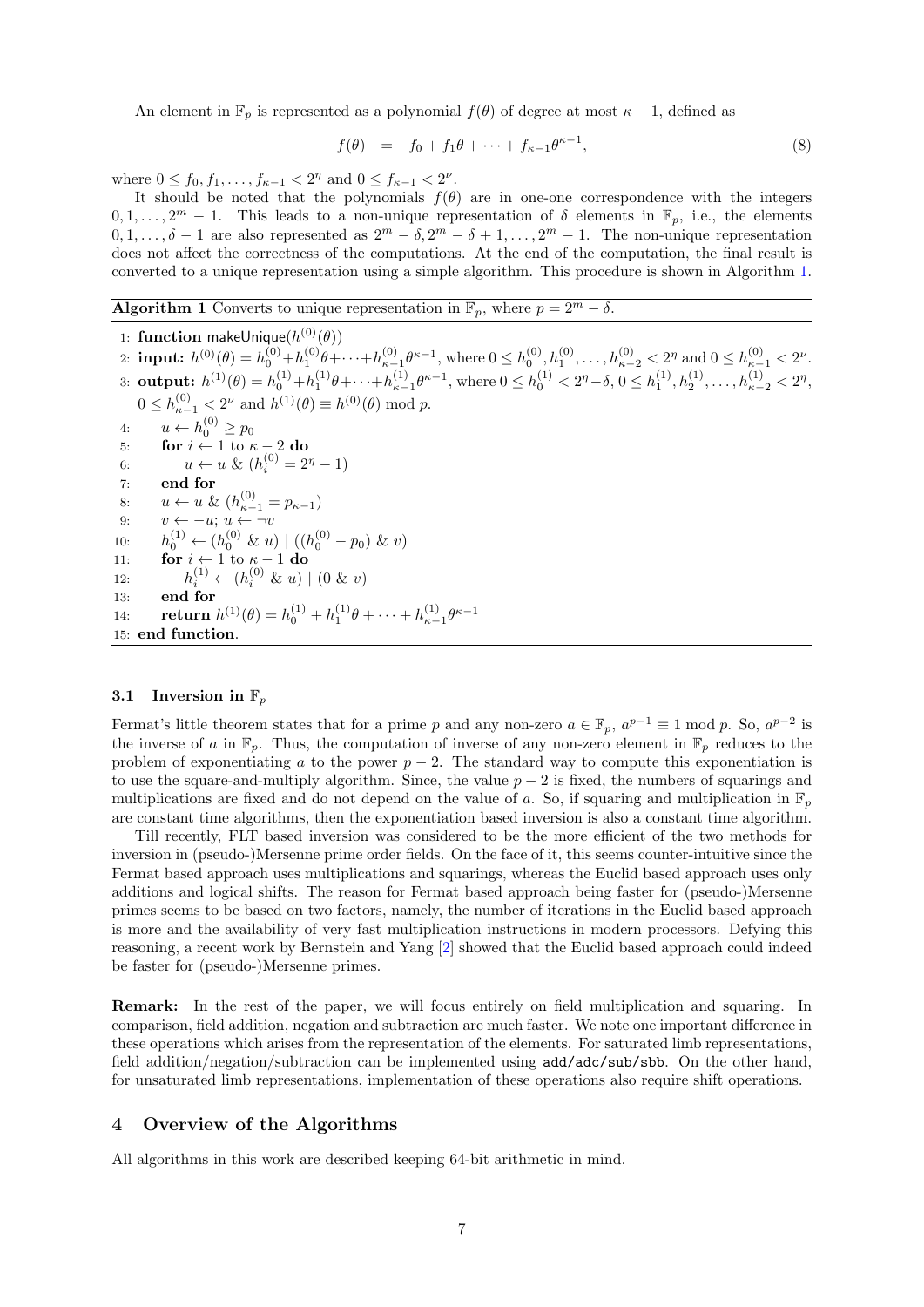### Meanings of various abbreviations:

- SL : saturated limb:
- USL : unsaturated limb;
- SCC : single carry chain;
- DCC : double (independent) carry chains;
- MP : Mersenne prime;
- PMP : pseudo-Mersenne prime;
- maa : algorithms implemented using only mul, imul, add and adc;
- maax : algorithms which also use mulx, adcx and adox.

Brief descriptions of the tasks of the different algorithms that we consider are given below.

### Algorithms for the saturated limb representation:

- mulSCC: Multiply a word whose value is less than  $2^{64}$  to an integer given by a saturated limb representation using a single carry chain.
- mulSLDCC: Multiply two integers given in saturated limb representations using double (independent) carry chains.
- sqrSLDCC: Square an integer given in saturated limb representation using double carry chains.
- reduceSLMP: Reduction algorithm to be applied to the outputs of mulSLDCC or sqrSLDCC when the underlying prime is a Mersenne prime.
- reduceSLPMP: Reduction algorithm to be applied to the outputs of mulSLDCC or sqrSLDCC when the underlying prime is a pseudo-Mersenne prime.
- reduceSLPMPa: A partial reduction algorithm to be applied to the outputs of mulSLDCC or sqrSLDCC when the underlying prime is a pseudo-Mersenne prime.
- mulSLa: Multiply two integers given in saturated limb representations and perform an initial step of the reduction.
- sqrSLa: Square an integer given in saturated limb representation and perform an initial step of the reduction.
- reduceSL: A generic reduction algorithm to be applied to the outputs of mulSLa/sqrSLa.
- farith-SLa: Denotes the algorithm triplet which computes a field multiplication, squaring and inverse using mulSLa, sqrSLa and reduceSL.
- farith-SLMP: Denotes the algorithm triplet which computes a field multiplication, squaring and inverse using mulSL, sqrSL and reduceSLMP. See the remark below for mulSL and sqrSL.
- farithx-SLMP: Denotes the algorithm triplet which computes a field multiplication, squaring and inverse using mulSLDCC, sqrSLDCC and reduceSLMP.
- farithx-SLPMP: Denotes the algorithm triplet which computes a field multiplication, squaring and inverse using mulSLDCC, sqrSLDCC and reduceSLPMP.

Remark: The output of mulSLDCC is the product of the two integers and the output of sqrSLDCC is the square of an integer. Algorithms mulSLDCC/sqrSLDCC utilize double carry chains to perform the computations. The product of two integers in the saturated limb representation can also be performed without using double carry chains and similarly, the square of an integer in the saturated limb representation can be performed without using double carry chains. For the prime  $2^{255} - 19$ , the 4-limb algorithms in [\[6\]](#page-35-7) perform such computations. The 4-limb algorithms in [\[6\]](#page-35-7) can be extended to work for arbitrary limb representations. We will denote the resulting multiplication and squaring algorithms by mulSL and sqrSL. Note that mulSL/sqrSL are different from mulSLa/sqrSLa since mulSLa/sqrSLa also perform an initial step of reduction while this is not done by mulSL/sqrSL.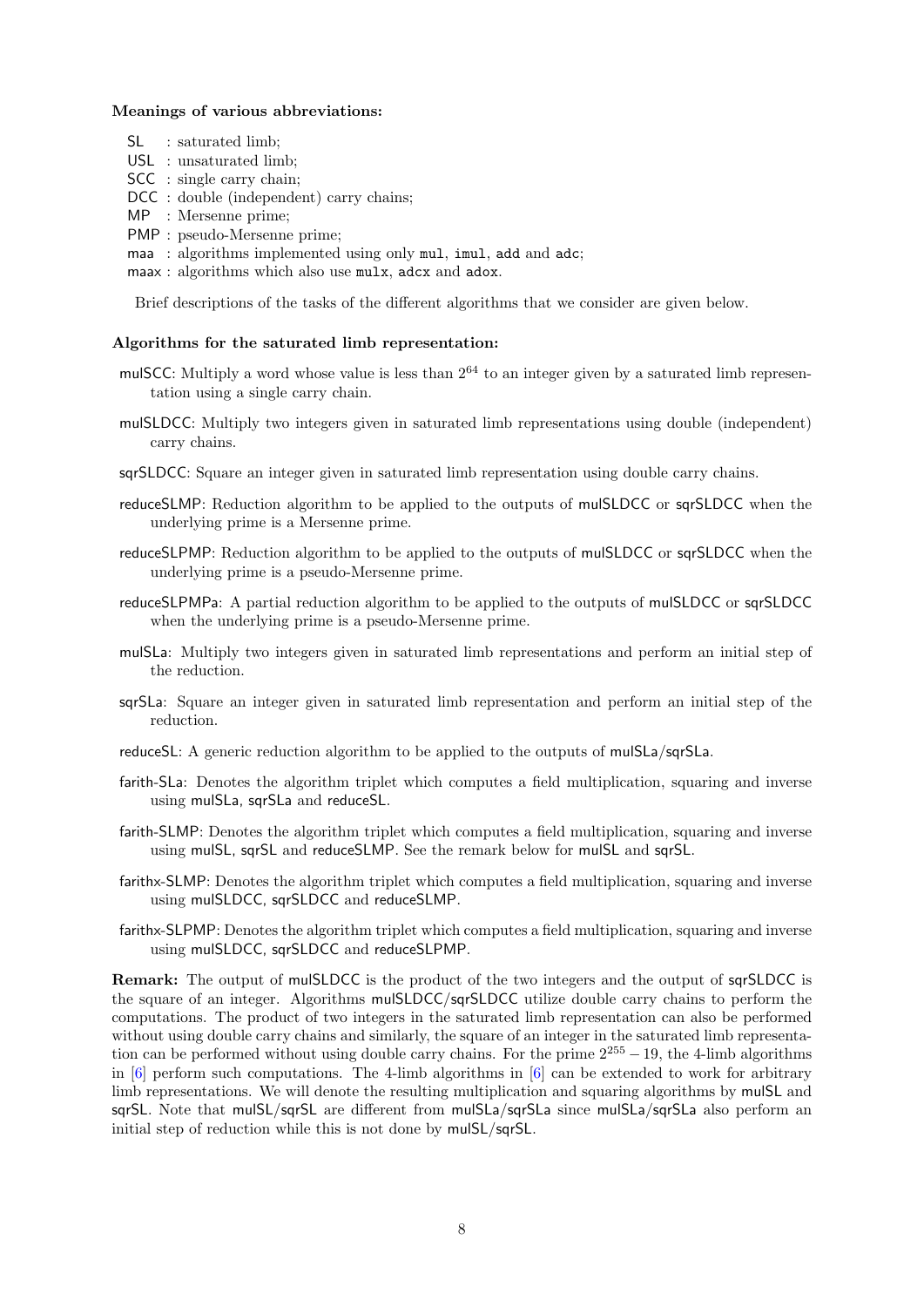### Algorithms for the unsaturated limb representation:

- mulUSL: Multiply two integers given in unsaturated limb representations and perform an initial step of the reduction.
- sqrUSL: Square an integer given in unsaturated limb representation and perform an initial step of the reduction.
- mulUSLa: Multiply two integers given in unsaturated limb representations and perform an initial step of the reduction. This is a variant of mulUSL which is to be used when mulUSL leads to overflows.
- sqrUSLa: Square an integer given in unsaturated limb representation and perform an initial step of the reduction. This is a variant of sqrUSL which is to be used when sqrUSL leads to overflows.
- reduceUSL: A generic reduction algorithm to be applied to the outputs of mulUSL/sqrUSL or mulUSLa/sqrUSLa.
- reduceUSLA: An algorithm to be applied to the outputs of mulUSL/sqrUSL or mulUSLa/sqrUSLa when the prime is of type A. For such primes, reduceUSLA is more efficient than reduceUSL.
- reduceUSLB: An algorithm to be applied to the outputs of mulUSL/sqrUSL or mulUSLa/sqrUSLa when the prime is of type B. For such primes, reduceUSLB is more efficient than reduceUSL or reduceUSLA.
- farith-USL: Denotes the algorithm triplet which computes a field multiplication, squaring and inverse using mulUSL, sqrUSL and reduceUSL.
- farith-USLA: Denotes the algorithm triplet which computes a field multiplication, squaring and inverse using mulUSLA, sarSLA and reduceUSLA.
- farithx-USLB: Denotes the algorithm triplet which computes a field multiplication, squaring and inverse using mulUSLB, sqrUSLB and reduceUSLB.
- farithx-USLa: Denotes the algorithm triplet which computes a field multiplication, squaring and inverse using mulUSLa, sqrUSLa and reduceUSLA.
- The implementations of the various algorithms are divided into two groups.
- Algorithms in the maa setting: The algorithms farith-SLa, farith-USL, farith-USLA, farith-USLB and farith-USLa have been implemented in assembly using only the instructions mul, imul, add and adc to do arithmetic. These implementations are downward compatible with previous generations of Intel processors.
- Algorithms in the maax setting: The implementations of the algorithms farithx-SLMP and farithx-SLPMP also use the instructions mulx, adcx and adox for doing arithmetic. These implementations work on the Broadwell and later generation processors.

Descriptions of the algorithms. We describe a number of algorithms. The descriptions of the algorithms are at a fairly high level. They are provided in a form which make it easy to understand the algorithms and present the proofs of correctness. For the various reduction algorithms, the input is considered to be a polynomial  $h^{(0)}(\theta)$ , with  $\theta = 2^{\eta}$ , and the output is  $h^{(k)}(\theta)$  for some  $k \ge 1$ , such that

$$
h^{(0)}(\theta) \equiv h^{(1)}(\theta) \equiv \cdots \equiv h^{(k)}(\theta) \bmod p.
$$

Conceptually, the algorithm proceeds in stages where the *i*-th stage computes  $h^{(i)}(\theta)$  from  $h^{(i-1)}(\theta)$  for  $i = 1, 2, \ldots, k$ . The proofs of correctness show that  $h^{(i)}(\theta) \equiv h^{(i-1)}(\theta) \mod p$  and also provide precise bounds on the coefficients of  $h^{(i)}(\theta)$ . In order to define the polynomials  $h^{(i)}(\theta)$ , the algorithms use certain statements which simply copy some of the coefficients of  $h^{(i-1)}(\theta)$  to  $h^{(i)}(\theta)$ . Also, for ease of reference in the proofs, certain temporary variables are indexed by the loop counter creating the impression that a number of such variables are required, whereas in actual implementation one variable is sufficient.

For actual assembly implementation, it is desirable to use the registers as much as possible and also to avoid using load/store instructions to the extent possible. As such, the strict distinction between the various stages of the algorithm is not maintained so that some of the copy statements become redundant and are not implemented. Also, the use of temporary variables are minimized as much as possible and such variables are reused whenever feasible. Modulo such routine simplifications, the implementations follow the general flow of the algorithms. For each of the algorithms, we provide efficient assembly implementations for a number of primes. Studying the code together with the algorithm descriptions will make the associations between them clear and lead to a better understanding of the code.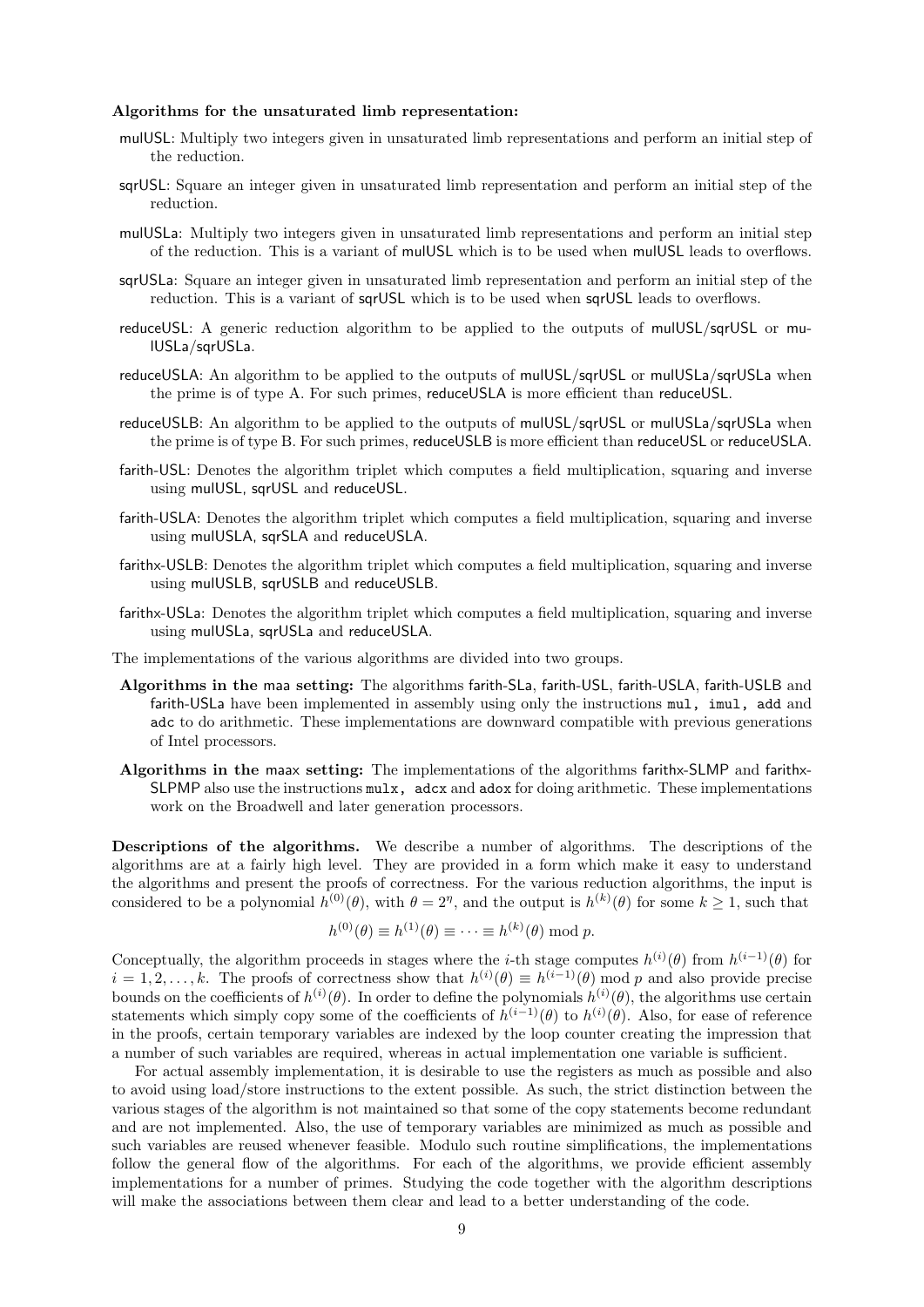# <span id="page-9-0"></span>5 Integer Multiplication/Squaring for Saturated Limb Representation Using Independent Carry Chains

Let c be an *η*-bit constant,  $\theta = 2^{\eta}$  and  $f(\theta)$  be a polynomial in  $\theta$  of degree at most  $d-1$  whose coefficients are from  $\mathbb{Z}_{\theta}$ . A basic step in the multiplication and squaring algorithms is the computation  $c \cdot f(\theta)$ . The result is a polynomial  $h(\theta)$  of degree at most d and whose coefficients are from  $\mathbb{Z}_{\theta}$ . Function mulSCC given in Algorithm [2](#page-9-1) performs this computation.

<span id="page-9-1"></span>**Algorithm 2** Multiply  $f(\theta)$  with an  $\eta$ -bit constant  $c; \theta = 2^{\eta}, \eta = 64$ .

1: function mulSCC( $f(\theta), c$ ) 2: **input:**  $f(\theta) = f_0 + f_1 \theta + \dots + f_{d-1} \theta^{d-1}$ , c, where  $0 \le c, f_0, f_1, \dots, f_{d-1} < 2^{\eta}$  and  $d \ge 1$ . 3: **output:**  $h(\theta) = h_0 + h_1 \theta + \dots + h_d \theta^d = c \cdot f$ , where  $0 \le h_0, h_1, \dots, h_d < 2^n$ . 4:  $t \leftarrow c \cdot f_0; h_0 \leftarrow t \mod 2^\eta; h_1 \leftarrow \lfloor t/2^\eta \rfloor$ 5:  $\mathfrak{c} \leftarrow 0$ 6: for  $i \leftarrow 1$  to  $d-1$  do 7:  $t \leftarrow c \cdot f_i; h_{i+1} \leftarrow \lfloor t/2^{\eta} \rfloor$ 8:  $t \leftarrow h_i + t \mod 2^{\eta} + \mathfrak{c}; h_i \leftarrow t \mod 2^{\eta}; \mathfrak{c} \leftarrow \lfloor t/2^{\eta} \rfloor$ 9: end for 10:  $h_d \leftarrow h_d + c$ 11: **return**  $h(\theta) = h_0 + h_1 \theta + \dots + h_d \theta^d$ 12: end function.

The multiplication in Step [4](#page-9-1) of mulSCC can be completed using a single mulx operation. The for loop in Steps 6 to 9 uses an interleaved sequence of multiplications and additions. The additions involve a carry propagation through the variable c. Step 4 can be completed using a single mulx instruction while Step 5 can be completed using an adc instruction. The single bit value of the carry variable  $\mathfrak{c}$  is carried through CF. Note that mulx does not affect CF and so it is possible to use adc instructions to implement the carry chain. Since the mul instruction affects CF, using mul instead of mulx would not have allowed an efficient implementation of the carry chain using adc instructions.

The single carry chain of mulSCC is pictorially depicted in Figure [1a.](#page-10-1) The horizontal rectangular boxes denote the two  $\eta$ -bit quantities arising out of the multiplication shown at the left end of the corresponding row. The vertical oval shape encapsulates the quantities that are added using the adc instruction. These consist of two  $\eta$ -bit quantities and the carry c whose value is available in the CF flag.

In general, it is required to multiply two integers written as polynomials  $f(\theta)$  and  $g(\theta)$  having degrees d and e respectively. This is performed using Function mulSLDCC given in Algorithm [3.](#page-9-2) The algorithm is written in a manner so that there are two independent carry chains in action. This is illustrated in Figure [1b.](#page-10-1)

# <span id="page-9-2"></span>**Algorithm 3** Multiply  $f(\theta)$  and  $g(\theta)$ ;  $\theta = 2^{\eta}, \eta = 64$ .

```
1: function mulSLDCC(f(\theta), g(\theta))
```
2: **input:**  $f(\theta) = f_0 + f_1 \theta + \cdots + f_{d-1} \theta^{d-1}$  and  $g(\theta) = g_0 + g_1 \theta + \cdots + g_{e-1} \theta^{e-1}$ , where  $0 \le$  $f_0, f_1, \ldots, f_{d-1}, g_0, g_1, \ldots, g_{e-1} < 2^{\eta}, \text{ and } d \geq e \geq 2.$ 3: **output:**  $h(\theta) = h_0 + h_1 \theta + \dots + h_{d+e-1} \theta^{d+e-1} = f \cdot g$ , where  $0 \le h_0, h_1, \dots, h_{d+e-1} < 2^n$ . 4:  $h_0 + h_1 \theta + \dots + h_d \theta^d \leftarrow \text{mulSCC}(f(\theta), g_0)$ 5: for  $i \leftarrow 1$  to  $e - 1$  do 6:  $\mathfrak{c}_1 \leftarrow 0; \ \mathfrak{c}_2 \leftarrow 0$ 7: for  $j \leftarrow 0$  to  $d-1$  do 8:  $t \leftarrow g_i \cdot f_j$ 9:  $r \leftarrow h_{i+j} + (t \mod 2^{\eta}) + \mathfrak{c}_1$ 10:  $s \leftarrow h_{i+j+1} + \lfloor t/2^{\eta} \rfloor + \mathfrak{c}_2$ 11:  $h_{i+j} \leftarrow r \mod 2^\eta; \quad \mathfrak{c}_1 \leftarrow \lfloor r/2^\eta \rfloor$ 12:  $h_{i+j+1} \leftarrow s \mod 2^{\eta}; \ \mathfrak{c}_2 \leftarrow \lfloor s/2^{\eta} \rfloor$ 13: end for 14:  $h_{i+j+1} \leftarrow h_{i+j+1} + c_1$ 15: end for 16: **return**  $h(\theta) = h_0 + h_1 \theta + \dots + h_{d+e-1} \theta^{d+e-1}$ 17: end function.

The multiplications in mulSLDCC are independent and can be performed simultaneously. The two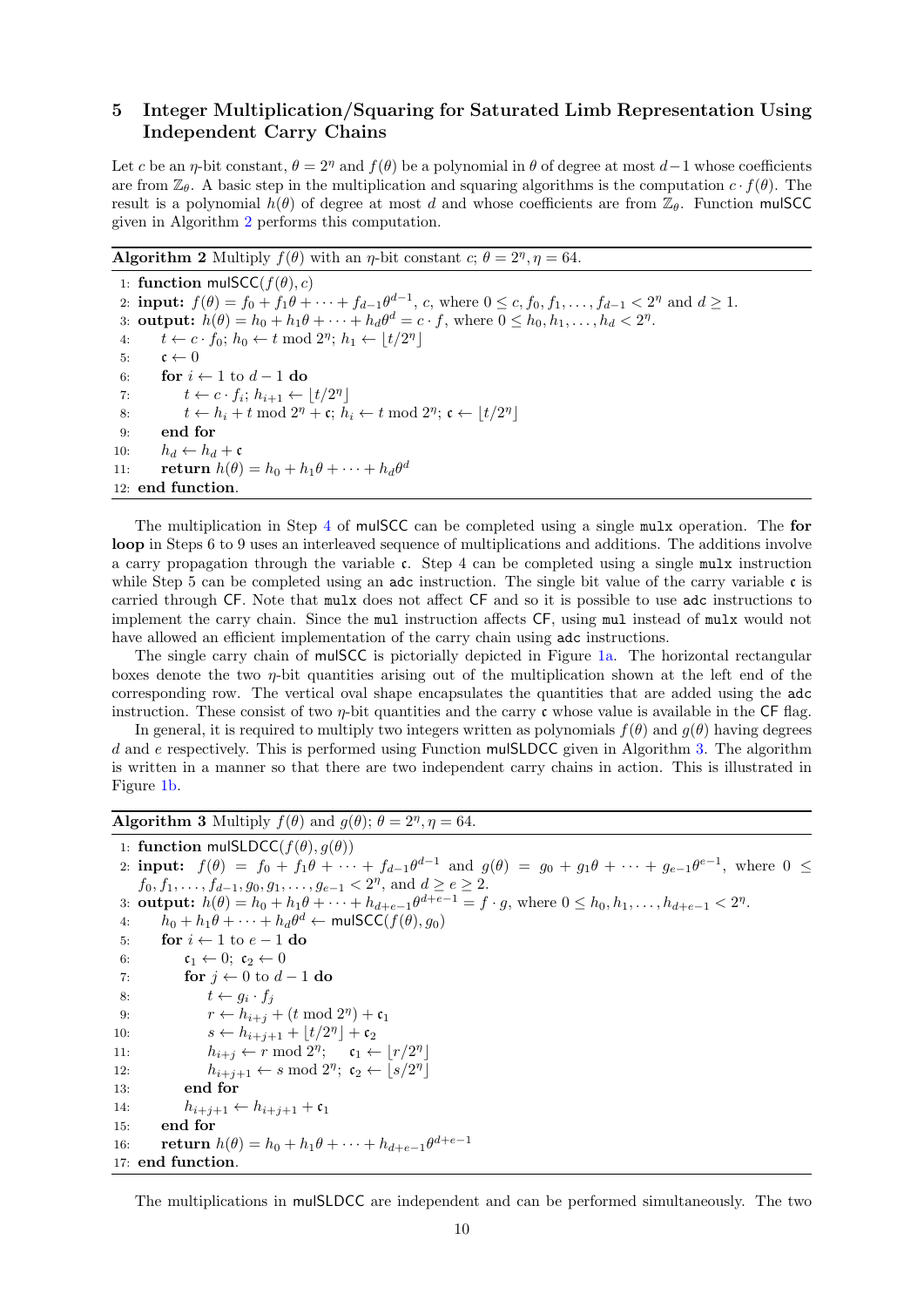<span id="page-10-1"></span>

(a) Single carry chain for mulSCC.

#### (b) Two independent carry chains for mulSLDCC.

Figure 1: Illustration of carry chains.

additions are also independent and can be performed simultaneously. The additions, however, depend on the result of the previous multiplication. The mulx instruction is used to perform the multiplications. This instruction does not affect either CF or OF. The two independent carry chains arising in Function mulSLDCC (and as illustrated in Figure [1b\)](#page-10-1) are implemented using a sequence of adcx and adox instructions. The adcx instruction uses CF to propagate the carry while the adox instruction uses OF to propagate the carry.

Intel processors have multiple ALUs. So, the independent additions can be simultaneously executed on two separate ALUs. Further, subject to availability, the independent multiplications can be scheduled on separate ALUs and the multiplications and additions can be scheduled in a pipelined manner on separate ALUs such that the time for addition does not cause any delay in the overall computation.

Squaring an integer of the form  $f(\theta)$  can be performed by setting both inputs in mulSLDCC to be equal to  $f(\theta)$ . On the other hand, it is possible to reduce the number of multiplications. Function sqrSLDCC given in Algorithm [4](#page-11-0) squares  $f(\theta)$ . It consists of three phases. In the first phase, the cross product terms are computed; in the second phase, these are multiplied by 2 (which is a doubling operation); and in the third phase, the squares of the coefficients of  $f(\theta)$  are computed. Multiplications are performed in the first and the third phase. In the first phase, two independent carry chains arise in a manner similar to that of mulSLDCC. These two chains are implemented using the instructions mulx, adcx and adox. In the third phase, there is a single carry chain which is implemented using the instructions mulx and adc in a manner similar to that used in mulSCC.

# <span id="page-10-0"></span>6 Reduction in  $\mathbb{F}_p$  Using Saturated Limb Representation

For  $p = 2^m - \delta$ , elements of  $\mathbb{F}_p$  are m-bit integers and have a  $(\kappa, \eta, \nu)$ -representation. In this section, we consider saturated limb representation and so  $\eta = 64$ . As mentioned earlier, a multiplication/squaring in  $\mathbb{F}_p$  consists of an integer multiplication/squaring followed by a reduction. The integer multiplication and squaring operations are respectively performed by the functions mulSLDCC and sqrSLDCC described in Section [5.](#page-9-0) In both cases, two m-bit integers having  $(\kappa, \eta, \nu)$ -representations are multiplied and the product is a 2m-bit integer having  $(\kappa', \eta, \nu')$ -representation where the values of  $\kappa'$  and  $\nu'$  are given by Proposition [1.](#page-4-2) The task of the reduction is to reduce the product modulo  $p$  to an  $m$ -bit integer which again has a  $(\kappa, \eta, \nu)$ -representation.

We provide two reduction algorithms using the saturated limb representation, namely reduceSLMP which works for Mersenne primes and reduceSLPMP which works for pseudo-Mersenne primes. A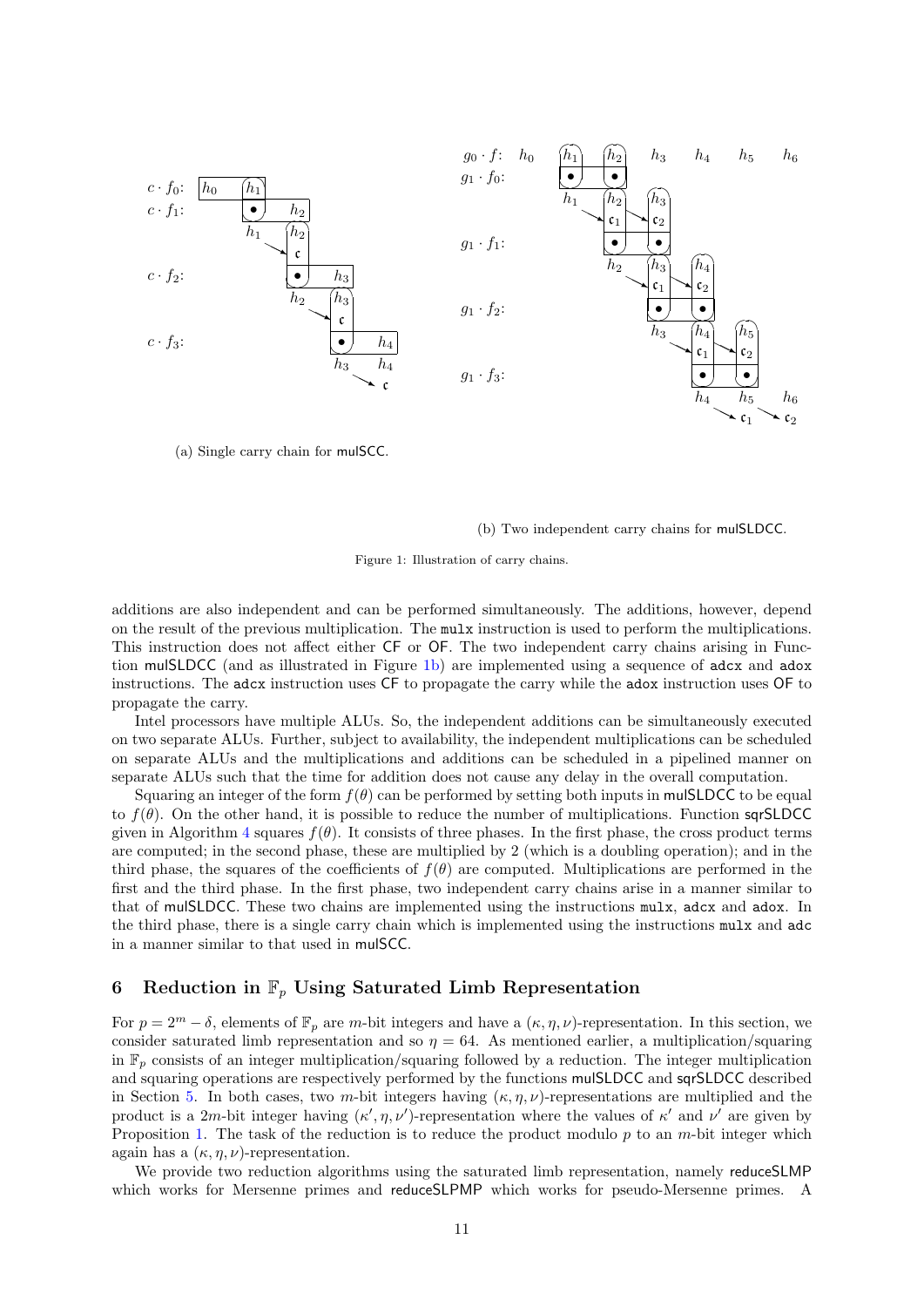<span id="page-11-0"></span>Algorithm 4 Square  $f(\theta)$ ;  $\theta = 2^{\eta}, \eta = 64$ .

1: function sqrSLDCC( $f(\theta)$ ) 2: **input:**  $f(\theta) = f_0 + f_1 \theta + \dots + f_{d-1} \theta^{d-1}$  such that  $0 \le f_0, f_1, \dots, f_{d-1} < 2^n$ . 3: **output:**  $h = h_0 + h_1 \theta + \dots + h_{2d-1} \theta^{2d-1} = f^2$  such that  $0 \le h_0, h_1, \dots, h_{2d-1} < 2^n$ . 4:  $h_1 + h_2\theta + \cdots + h_d\theta^d \leftarrow \textsf{mulSCC}(f_1 + f_2\theta + \cdots + f_{d-1}\theta^{d-2}, f_0)$ 5: for  $i \leftarrow 1$  to  $d-3$  do  $h_{d+i} \leftarrow 0$  end for 6: **for**  $i \leftarrow 1$  to  $d-3$  do 7:  $\mathfrak{c}_1 \leftarrow 0; \ \mathfrak{c}_2 \leftarrow 0$ 8: for  $j \leftarrow i + 1$  to  $d - 1$  do 9:  $t \leftarrow f_i \cdot f_j$ 10:  $r \leftarrow h_{i+j} + (t \mod 2^{\eta}) + \mathfrak{c}_1; s \leftarrow h_{i+j+1} + \lfloor t/2^{\eta} \rfloor + \mathfrak{c}_2$ 11:  $h_{i+j} \leftarrow r \mod 2^{\eta}; \quad \mathfrak{c}_1 \leftarrow \lfloor r/2^{\eta} \rfloor$ 12:  $h_{i+j+1} \leftarrow s \mod 2^{\eta}; \ \mathfrak{c}_2 \leftarrow \lfloor s/2^{\eta} \rfloor$ 13: end for 14:  $h_{i+j+1} \leftarrow h_{i+j+1} + c_1$ 15: end for 16:  $t \leftarrow f_{d-1} \cdot f_{d-2}$ 17:  $r \leftarrow h_{2d-3} + (t \mod 2^{\eta}); h_{2d-3} \leftarrow r \mod 2^{\eta}$ 18:  $\mathfrak{c} \leftarrow \lfloor r/2^{\eta} \rfloor; h_{2d-2} \leftarrow \lfloor t/2^{\eta} \rfloor + \mathfrak{c}$ 19:  $h_{2d-1} \leftarrow \lfloor h_{2d-2}/2^{\eta-1} \rfloor$ 20: for  $i \leftarrow 2d - 1$  down to 2 do  $h_i \leftarrow (2h_i \bmod 2^{\eta}) + \lfloor h_{i-1}/2^{\eta-1} \rfloor$  end for 21:  $h_1 \leftarrow 2h_1 \mod 2^{\eta}$ 22:  $t \leftarrow f_0 \cdot f_0$ 23:  $h_0 \leftarrow t \mod 2^\eta; t \leftarrow h_1 + \lfloor t/2^\eta \rfloor$ 24:  $h_1 \leftarrow t \mod 2^n; \mathfrak{c} \leftarrow \lfloor t/2^n \rfloor$ 25: for  $i \leftarrow 1$  to  $d-1$  do 26:  $t \leftarrow f_i \cdot f_i$ 27:  $r \leftarrow h_{2i} + (t \mod 2^{\eta}) + \mathfrak{c}; h_{2i} \leftarrow r \mod 2^{\eta}; \mathfrak{c} \leftarrow \lfloor r/2^{\eta} \rfloor$ 28:  $r \leftarrow h_{2i+1} + \lfloor t/2^{\eta} \rfloor + \mathfrak{c}; h_{2i+1} \leftarrow r \bmod 2^{\eta}; \mathfrak{c} \leftarrow \lfloor r/2^{\eta} \rfloor$ 29: end for 30: **return**  $h(\theta) = h_0 + h_1 \theta + \ldots + h_{2d-1} \theta^{2d-1}$ 31: end function.

<span id="page-11-1"></span>**Algorithm 5** Reduction for saturated limb representation. Performs reduction modulo p, where  $p =$  $2^m - 1$  is a Mersenne prime;  $\theta = 2^{\eta}$ .

1: function reduceSLMP $(h^{(0)}(\theta))$ 2: Input:  $h^{(0)}(\theta)$ . 3: Output:  $h^{(3)}(\theta)$ . 4: **for**  $i \leftarrow 2\kappa - 1$  down to  $\kappa$  do 5:  $h_i^{(1)} \leftarrow (2^{\eta - \nu} h_i^{(0)}) \mod 2^{\eta} + \lfloor h_{i-1}^{(0)}/2^{\nu} \rfloor; h_{i-\kappa}^{(1)} \leftarrow h_{i-\kappa}^{(0)}$ 6: end for 7:  $h_{\kappa-1}^{(1)} \leftarrow h_{\kappa-1}^{(0)} \mod 2^{\nu}$ 8:  $t \leftarrow h_0^{(1)} + h_{\kappa}^{(1)}$ ;  $h_0^{(2)} \leftarrow t \mod 2^{\eta}$ ;  $\mathfrak{c} \leftarrow \lfloor t/2^{\eta} \rfloor$ 9: for  $i \leftarrow 1$  to  $\kappa - 2$  do 10:  $t \leftarrow h_i^{(1)} + h_{\kappa+i}^{(1)} + \mathfrak{c}; h_i^{(2)} \leftarrow t \mod 2^{\eta}; \mathfrak{c} \leftarrow \lfloor t/2^{\eta} \rfloor$ 11: end for 12:  $h_{\kappa-1}^{(2)} \leftarrow h_{\kappa-1}^{(1)} + h_{2\kappa-1}^{(1)} + c$ 13:  $t \leftarrow h_0^{(2)} + \lfloor h_{\kappa-1}^{(2)}/2^{\nu} \rfloor; h_0^{(3)} \leftarrow t \mod 2^{\eta}; \mathfrak{c} \leftarrow \lfloor t/2^{\eta} \rfloor$ 14: **for**  $i \leftarrow 1$  to  $\kappa - 2$  do 15:  $t \leftarrow h_i^{(2)} + \mathfrak{c}; h_i^{(3)} \leftarrow t \mod 2^{\eta}; \mathfrak{c} \leftarrow \lfloor t/2^{\eta} \rfloor$ 16: end for 17:  $h_{\kappa-1}^{(3)} \leftarrow h_{\kappa-1}^{(2)} \mod 2^{\nu} + c$ 18: FULL REDUCTION: **return**  $h^{(3)}(\theta) = h_0^{(3)} + h_1^{(3)}\theta + \cdots + h_{\kappa-1}^{(3)}\theta^{\kappa-1}$ 19: end function.

Mersenne prime is also a pseudo-Mersenne prime and so reduceSLPMP also works for Mersenne primes, but, for such primes it will be slower than reduceSLMP. On the other hand, reduceSLMP does not work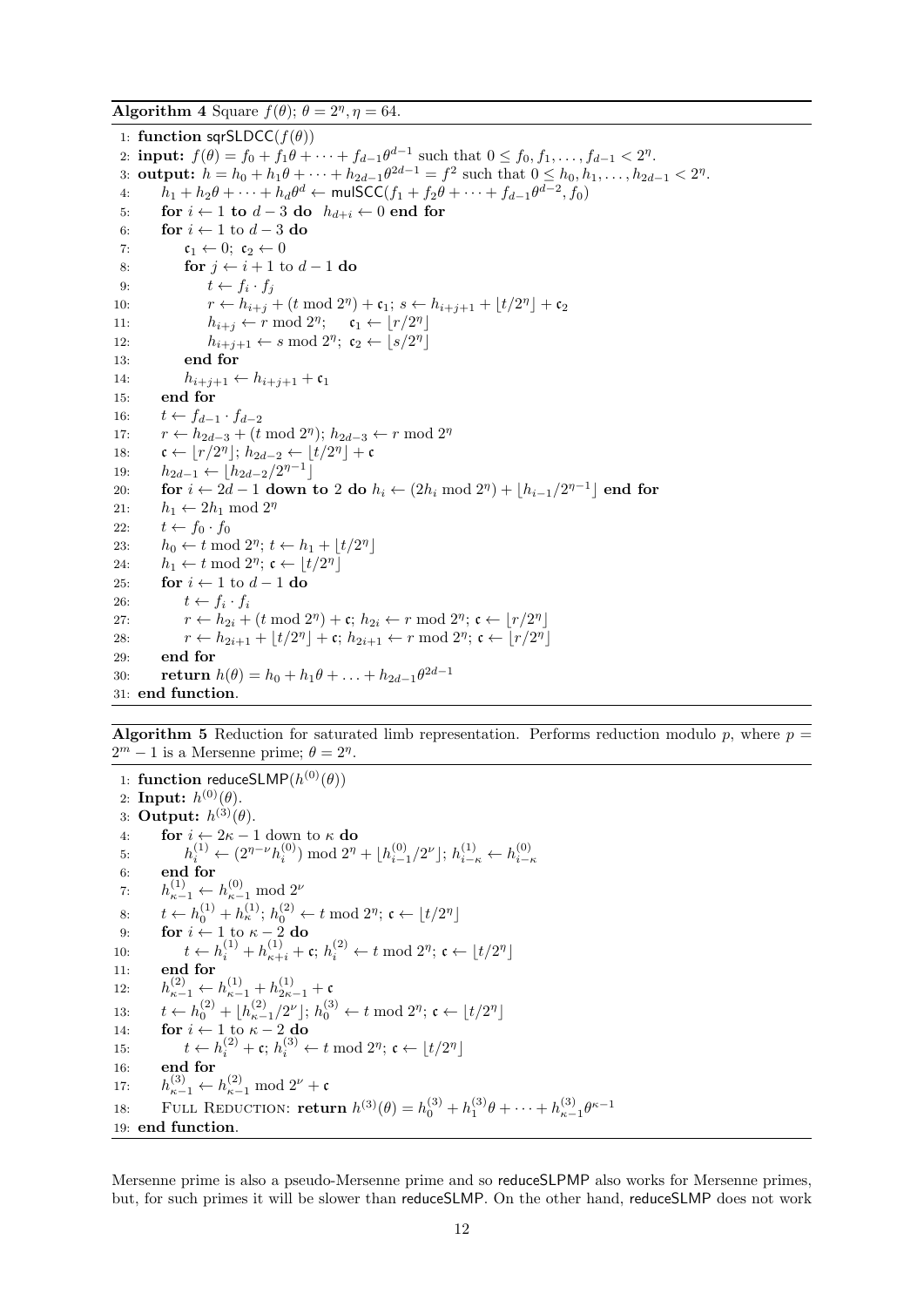for pseudo-Mersenne primes.

#### 6.1 Mersenne Primes

Let  $p = 2^m - 1$  and suppose m-bit integers have a  $(\kappa, \eta, \nu)$ -representation. Function reduceSLMP given in Algorithm [5](#page-11-1) takes as input the output of either mulSLDCC or sqrSLDCC and outputs an  $m$ -bit integer in an  $(\kappa, \eta, \nu)$ -representation, which is congruent to the input modulo p.

The following result states the correctness of reduceSLMP

<span id="page-12-5"></span>**Theorem 2.** Let  $p = 2^m - 1$  be a Mersenne prime and let  $\kappa > 2$ ,  $\eta$  and  $\nu$  be such that, m-bit integers have a  $(\kappa, \eta, \nu)$ -representation. Suppose that the input  $h^{(0)}(\theta)$  to reduceSLMP is the output of either mulSLDCC( $f(\theta), g(\theta)$ ) or sqrSLDCC( $f(\theta)$ ) where  $f(\theta)$  and  $g(\theta)$  represent m-bit integers having  $(\kappa, \eta, \nu)$ representations. Then the output  $h^{(3)}(\theta)$  of reduceSLMP has a  $(\kappa, \eta, \nu)$ -representation and  $h^{(3)}(\theta) \equiv$  $h^{(0)}(\theta) \bmod p.$ 

*Proof.* Since m-bit integers have a  $(\kappa, \eta, \nu)$ -representation, we have  $m = \eta(\kappa - 1) + \nu$  with  $0 < \nu < \eta$ . If  $\nu = \eta$ , then  $m = \kappa \eta$  and so  $p = 2^m - 1 = 2^{\kappa \eta} - 1 = (2^{\kappa})^{\eta} - 1$ , which has a factor  $2^{\kappa} - 1$  contradicting that p is a prime. So, if p is a Mersenne prime, then it necessarily follows that  $\nu < \eta$ .

The input  $h^{(0)}(\theta)$  to reduceSLMP is the product of two m-bit integers each having a  $(\kappa, \eta, \nu)$ -representation. From Proposition [1,](#page-4-2) the 2m-bit integer  $h^{(0)}(\theta)$  has a  $(\kappa', \eta, \nu')$ -representation where the values of  $\kappa'$  and  $\nu'$  are given by Proposition [1.](#page-4-2) Using these values, we have the following bounds on the coefficients of  $h^{(0)}(\theta)$ .

<span id="page-12-0"></span>
$$
0 \le h_0^{(0)}, h_1^{(0)}, \dots, h_{2\kappa-3}^{(0)} < 2^n; \qquad \text{and} \qquad 0 \le h_{2\kappa-2}^{(0)} < 2^{2\nu}, \qquad h_{2\kappa-1}^{(0)} = 0 \qquad \text{if} \quad 0 < \nu \le \eta/2; \qquad 0 \le h_{2\kappa-2}^{(0)} < 2^{\eta}, \qquad 0 \le h_{2\kappa-1}^{(0)} < 2^{2\nu-\eta} \qquad \text{if} \qquad \eta/2 < \nu < \eta. \tag{9}
$$

The input  $h^{(0)}(\theta)$  can be written as

$$
h^{(0)}(\theta) = h_0^{(0)} + h_1^{(0)}\theta + \dots + h_{\kappa-1}^{(0)}\theta^{\kappa-1} + h_{\kappa}^{(0)}\theta^{\kappa} + h_{\kappa+1}^{(0)}\theta^{\kappa+1} + \dots + h_{2\kappa-1}^{(0)}\theta^{2\kappa-1},
$$
  
\n
$$
= (h_0^{(0)} + h_1^{(0)}\theta + \dots + h_{\kappa-1}^{(0)}\theta^{\kappa-1}) + (h_{\kappa}^{(0)} + h_{\kappa+1}^{(0)}\theta + \dots + h_{2\kappa-1}^{(0)}\theta^{\kappa-1})\theta^{\kappa},
$$
  
\n
$$
\equiv (h_0^{(0)} + h_1^{(0)}\theta + \dots + h_{\kappa-1}^{(0)}\theta^{\kappa-1}) + (h_{\kappa}^{(0)} + h_{\kappa+1}^{(0)}\theta + \dots + h_{2\kappa-1}^{(0)}\theta^{\kappa-1})2^{\eta-\nu} \text{ mod } p,
$$
 (10)

since using [\(5\)](#page-5-2) and  $\delta = 1$ , we have  $\theta^{\kappa} = 2^{\kappa \eta} = 2^{(\kappa - 1)\eta + \nu} \cdot 2^{\eta - \nu} = 2^m \cdot 2^{\eta - \nu} \equiv 2^{\eta - \nu} \mod p$ . For  $j = \kappa - 1, \kappa, \ldots, 2\kappa - 2$ , define

<span id="page-12-2"></span><span id="page-12-1"></span>
$$
h_j^{(0)} = h_{j,0}^{(0)} + h_{j,1}^{(0)} 2^{\nu}, \text{ where } h_{j,0}^{(0)} = h_j^{(0)} \text{ mod } 2^{\nu}, \text{ and } h_{j,1}^{(0)} = \lfloor h_j^{(0)}/2^{\nu} \rfloor.
$$
 (11)

Using [\(9\)](#page-12-0), we have the following bounds on  $h_{j,0}^{(0)}$  and  $h_{j,1}^{(0)}$ .

<span id="page-12-4"></span>**Claim 1.**  $0 \le h_{j,0}^{(0)} < 2^{\nu}$  for  $j = \kappa - 1, \kappa, \ldots, 2\kappa - 2$ ;  $0 \le h_{j,1}^{(0)} < 2^{\eta-\nu}$  for  $j = \kappa - 1, \kappa, \ldots, 2\kappa - 3$ ; and  $0 \le h_{2\kappa-2,1}^{(0)} < 2^{\nu}$  if  $0 < \nu \le \eta/2$ ;  $0 \le h_{2\kappa-2,1}^{(0)} < 2^{\eta-\nu}$  if  $\eta/2 < \nu < \eta$ .

Substituting  $(11)$  into  $(10)$  we obtain

<span id="page-12-3"></span>
$$
h^{(0)}(\theta)
$$
\n
$$
\equiv (h_0^{(0)} + h_1^{(0)}\theta + \dots + h_{\kappa-2}^{(0)}\theta^{\kappa-2} + (h_{\kappa-1,0}^{(0)} + h_{\kappa-1,1}^{(0)}2^{\nu})\theta^{\kappa-1}) +
$$
\n
$$
((h_{\kappa,0}^{(0)} + h_{\kappa,1}^{(0)}2^{\nu}) + (h_{\kappa+1,0}^{(0)} + h_{\kappa+1,1}^{(0)}2^{\nu})\theta + \dots + (h_{2\kappa-2,0}^{(0)} + h_{2\kappa-2,1}^{(0)}2^{\nu})\theta^{\kappa-2} +
$$
\n
$$
h_{2\kappa-1}^{(0)}\theta^{\kappa-1} + h_{1}^{(0)}\theta^{\kappa-1} + h_{\kappa-2}^{(0)}\theta^{\kappa-2} + h_{\kappa-1,0}^{(0)}\theta^{\kappa-1} +
$$
\n
$$
(h_{\kappa-1,1}^{(0)}2^{((\kappa-1)\eta+\nu)} + h_{\kappa,0}^{(0)}2^{\eta-\nu} + h_{\kappa,1}^{(0)}2^{\eta} + h_{\kappa+1,0}^{(0)}2^{2\eta-\nu} + h_{\kappa+1,1}^{(0)}2^{2\eta} + \dots +
$$
\n
$$
h_{2\kappa-2,0}^{(0)}2^{(\kappa-1)\eta-\nu} + h_{2\kappa-2,1}^{(0)}2^{(\kappa-1)\eta} + h_{2\kappa-1}^{(0)}2^{\kappa\eta-\nu} \text{ [using } \theta = 2^{\eta}] \tag{13}
$$

$$
\equiv (h_0^{(0)} + h_1^{(0)}\theta + \dots + h_{\kappa-2}^{(0)}\theta^{\kappa-2} + h_{\kappa-1,0}^{(0)}\theta^{\kappa-1}) +
$$
  
\n
$$
(h_{\kappa-1,1}^{(0)} + 2^{\eta-\nu}h_{\kappa,0}^{(0)}) + (h_{\kappa,1}^{(0)} + 2^{\eta-\nu}h_{\kappa+1,0}^{(0)})\theta + (h_{\kappa+1,1}^{(0)} + 2^{\eta-\nu}h_{\kappa+2,0}^{(0)})\theta^2 + \dots +
$$
  
\n
$$
(h_{2\kappa-3,1}^{(0)} + 2^{\eta-\nu}h_{2\kappa-2,0}^{(0)})\theta^{\kappa-2} + (h_{2\kappa-2,1}^{(0)} + 2^{\eta-\nu}h_{2\kappa-1}^{(0)})\theta^{\kappa-1} \mod p \text{ [using (5) and } \delta = 1].
$$
\n(14)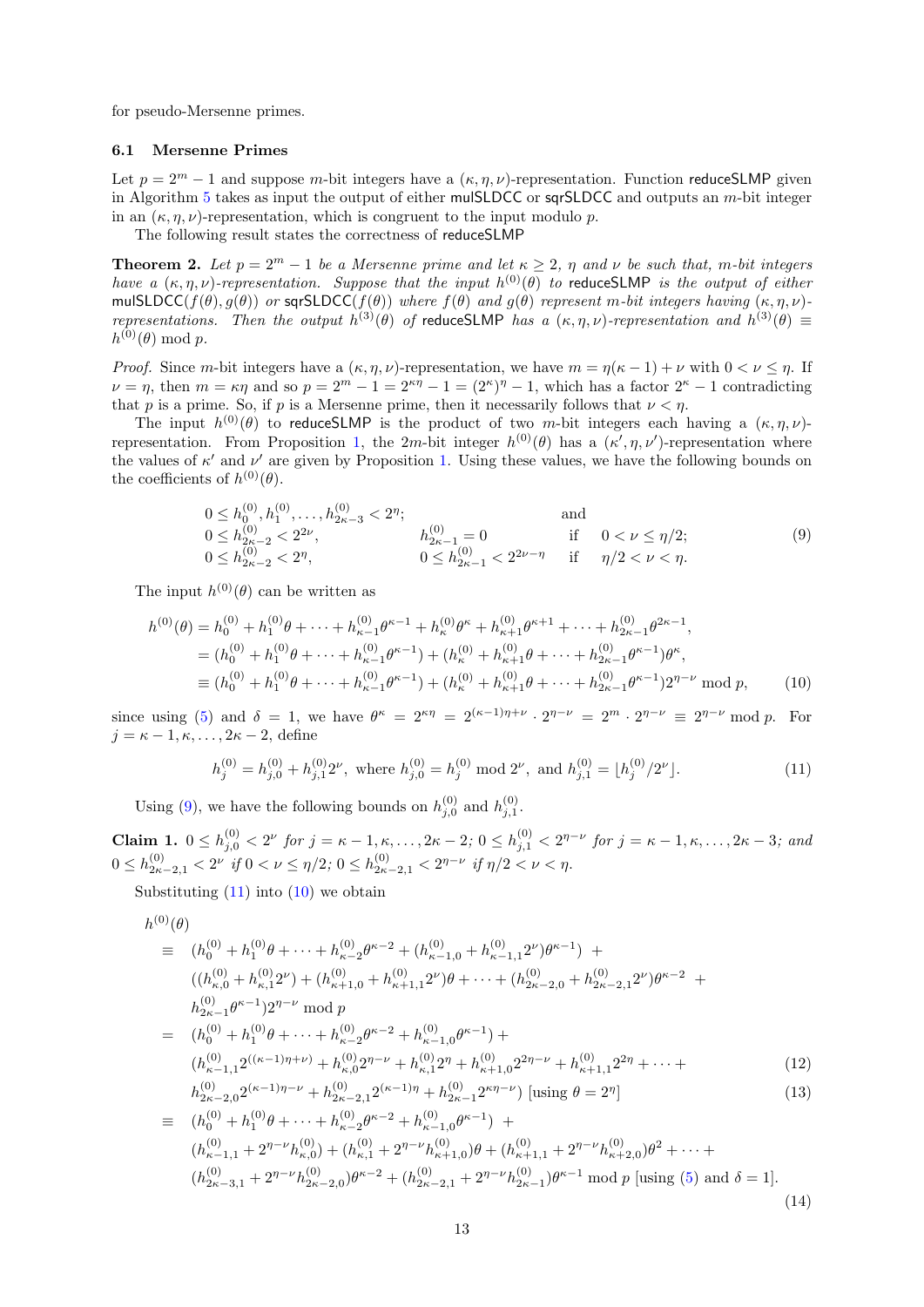In reduceSLMP, Steps [4](#page-11-1) to [7](#page-11-1) perform the computations in [\(14\)](#page-12-3), giving us

$$
h^{(0)}(\theta) \equiv \underbrace{(h_0^{(1)} + h_1^{(1)}\theta + \dots + h_{\kappa-1}^{(1)}\theta^{\kappa-1}) + (h_{\kappa}^{(1)} + h_{\kappa+1}^{(1)}\theta + \dots + h_{2\kappa-1}^{(1)}\theta^{\kappa-1})}_{\text{through Steps 4 to 7}} = h^{(1)}(\theta), \tag{15}
$$

where  $h_j^{(1)} = h_j^{(0)}$  for  $j = 1, 2, ..., \kappa - 2, h_{\kappa-1}^{(1)} = h_{\kappa-1,0}^{(0)}$ ,

$$
h_j^{(1)} = 2^{\eta - \nu} h_{j,0}^{(0)} + h_{j-1,1}^{(0)} \text{ for } j = \kappa, \kappa + 1, \dots, 2\kappa - 2, \text{ and } h_{2\kappa - 1}^{(1)} = 2^{\eta - \nu} h_{2\kappa - 1}^{(0)} + h_{2\kappa - 2,1}^{(0)}.
$$

In [\(15\)](#page-13-0), it directly follows that  $0 \leq h_0^{(1)}, h_1^{(1)}, \ldots, h_{\kappa-2}^{(1)} < 2^{\eta}$  and  $h_{\kappa-1}^{(1)} < 2^{\nu}$ . The bounds on  $h_{\kappa}^{(1)}, h_{\kappa+1}^{(1)}, \ldots, h_{2\kappa-1}^{(1)}$  are given in the following result.

Claim 2.  $0 \leq h_{\kappa}^{(1)}, h_{\kappa+1}^{(1)}, \ldots, h_{2\kappa-2}^{(1)} < 2^{\eta}$  and  $0 \leq h_{2\kappa-1}^{(1)} < 2^{\nu}$ .

*Proof.* Using Claim [1,](#page-12-4) for  $j = \kappa, \kappa + 1, \ldots, 2\kappa - 2$  we have

<span id="page-13-0"></span>
$$
0 \le h_j^{(1)} = \lfloor h_{j-1}^{(0)}/2^{\nu} \rfloor + (2^{\eta-\nu}h_j^{(0)}) \mod 2^{\eta}
$$
  
=  $h_{j-1,1}^{(0)} + (2^{\eta-\nu}h_{j,0}^{(0)} + 2^{\eta}h_{j,1}^{(0)}) \mod 2^{\eta}$   
=  $h_{j-1,1}^{(0)} + 2^{\eta-\nu}h_{j,0}^{(0)},$ 

which implies  $0 \le h_j^{(1)} < 2^{\eta-\nu} + 2^{\eta-\nu}(2^{\nu}-1) = 2^{\eta}$ . The argument for the bounds on  $h_{2\kappa-1}^{(1)}$  is in two cases.

**Case 1:**  $0 < \nu \le \eta/2$ . From [\(9\)](#page-12-0) and Claim [1,](#page-12-4)  $h_{2\kappa-1}^{(1)} = 2^{\eta-\nu}h_{2\kappa-1}^{(0)} + h_{2\kappa-2,1}^{(0)} < 2^{\nu}$ .

**Case 2:**  $\eta/2 < \nu < \eta$ . From [\(9\)](#page-12-0) and Claim [1,](#page-12-4)  $h_{2\kappa-1}^{(1)} = 2^{\eta-\nu}h_{2\kappa-1}^{(0)} + h_{2\kappa-2,1}^{(0)} < 2^{\eta-\nu}(2^{2\nu-\eta}-1) + 2^{\eta-\nu} =$  $2^{\nu}$ .  $\Box$ 

In Steps [8](#page-11-1) to [12,](#page-11-1) we pairwise add the coefficients of  $\theta^0, \theta^1, \ldots, \theta^{\kappa-1}$  sequentially in [\(15\)](#page-13-0) by forwarding the 1-bit carry to the subsequent pair to get an intermediate  $\kappa$ -limb polynomial  $h^{(2)}$  as

$$
h^{(1)}(\theta) = (h_0^{(1)} + h_\kappa^{(1)}) + (h_1^{(1)} + h_{\kappa+1}^{(1)})\theta + \dots + (h_{\kappa-1}^{(1)} + h_{2\kappa-1}^{(1)})\theta^{\kappa-1},
$$
  
= 
$$
\underbrace{h_0^{(2)} + h_1^{(2)}\theta + \dots + h_{\kappa-1}^{(2)}\theta^{\kappa-1}}_{\text{through Steps 8 to 12}} = h^{(2)}(\theta).
$$
 (16)

From the computation done in the Steps [8](#page-11-1) to [11](#page-11-1) it follows that

<span id="page-13-2"></span>
$$
0 \le h_0^{(2)}, h_1^{(2)}, \dots, h_{\kappa-2}^{(2)} < 2^{\eta}.\tag{17}
$$

Also, since  $0 \leq h_{\kappa-1}^{(1)}, h_{2\kappa-1}^{(1)} \leq 2^{\nu} - 1$  and  $0 \leq \mathfrak{c} \leq 1$ , we have

<span id="page-13-3"></span>
$$
0 \le h_{\kappa-1}^{(2)} = h_{\kappa-1}^{(1)} + h_{2\kappa-1}^{(1)} + \mathfrak{c} \le 2^{\nu+1} - 1 \tag{18}
$$

<span id="page-13-5"></span><span id="page-13-1"></span>
$$
\leq 2^{\eta} - 1 \text{ (using } \nu < \eta\text{)}. \tag{19}
$$

From [\(15\)](#page-13-0), [\(16\)](#page-13-1), [\(17\)](#page-13-2) and [\(18\)](#page-13-3), we have  $h^{(2)}(\theta) \equiv h^{(0)}(\theta) \mod p$  and  $h^{(2)}(\theta)$  has a  $(\kappa, \eta, \nu+1)$ -representation. Equation [\(19\)](#page-13-3) proves that Step [12](#page-11-1) does not lead to an overflow. Define

<span id="page-13-4"></span>
$$
h_{\kappa-1}^{(2)} = h_{\kappa-1,0}^{(2)} + h_{\kappa-1,1}^{(2)} 2^{\nu}, \text{ where } h_{\kappa-1,0}^{(2)} = h_{\kappa-1}^{(2)} \text{ mod } 2^{\nu} \text{ and } h_{\kappa-1,1}^{(2)} = \lfloor h_{\kappa-1}^{(2)}/2^{\nu} \rfloor. \tag{20}
$$

From [\(18\)](#page-13-3), it follows that that  $0 \le h_{\kappa-1,0}^{(2)} < 2^{\nu}$  and  $0 \le h_{\kappa-1,1}^{(2)} \le 1$ . We write

$$
h^{(2)}(\theta) = h_0^{(2)} + h_1^{(2)}\theta + \dots + h_{\kappa-2}^{(2)}\theta^{\kappa-2} + (h_{\kappa-1,0}^{(2)} + h_{\kappa-1,1}^{(2)})\theta^{\kappa-1}
$$
  
=  $h_0^{(2)} + h_1\theta + \dots + h_{\kappa-2}^{(2)}\theta^{\kappa-2} + h_{\kappa-1,0}^{(2)}\theta^{\kappa-1} + h_{\kappa-1,1}^{(2)}2^{(\kappa-1)\eta+\nu}$   
\equiv  $(h_0^{(2)} + h_{\kappa-1,1}^{(2)}) + h_1^{(2)}\theta + \dots + h_{\kappa-2}^{(2)}\theta^{\kappa-2} + h_{\kappa-1,0}^{(2)}\theta^{\kappa-1} \text{ mod } p \text{ [using (5) and } \delta = 1].$  (21)

The following result is crucial in arguing that the carry will be absorbed at some point in the computation.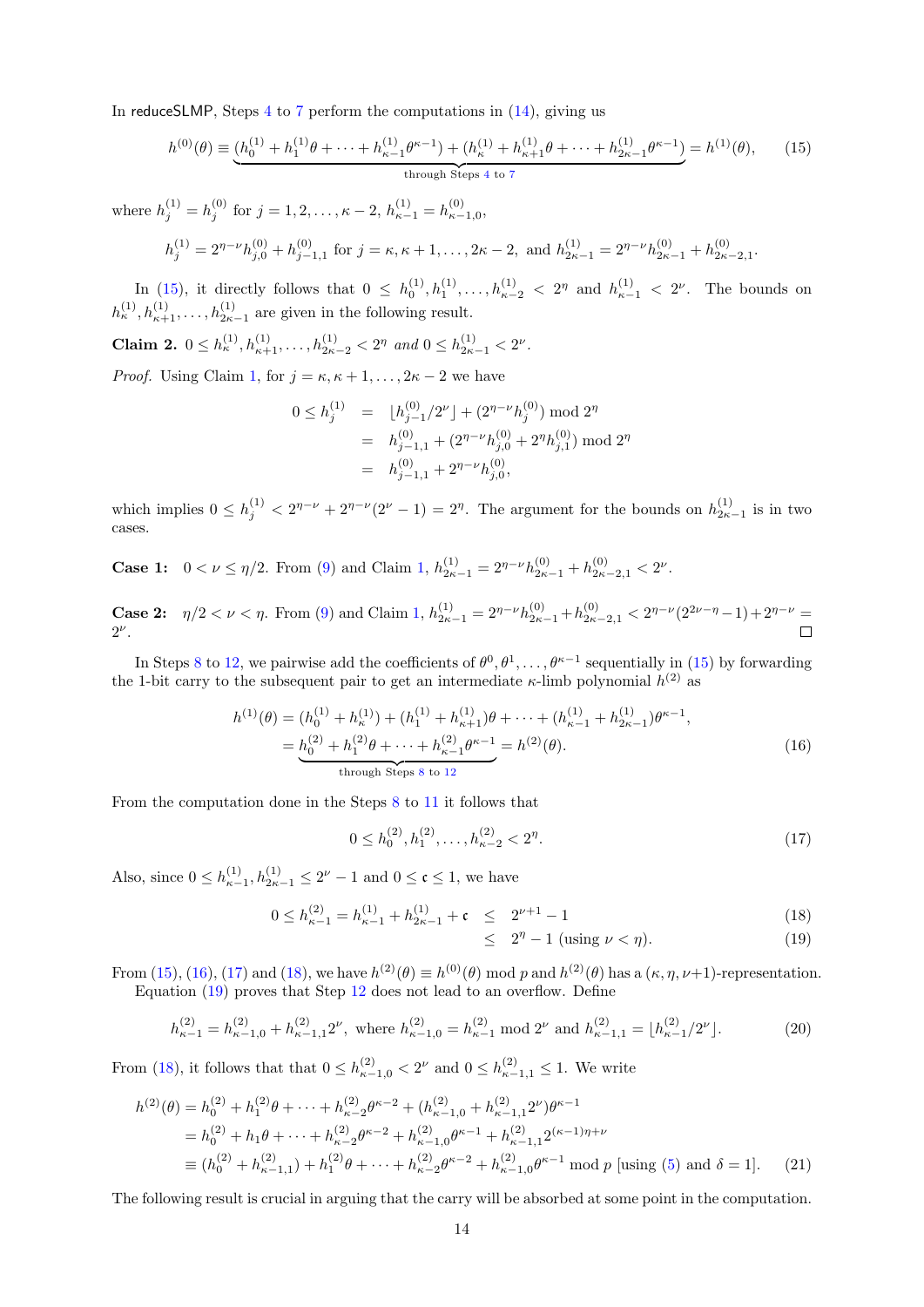<span id="page-14-1"></span>**Claim 3.** If  $h_{\kappa-1,1}^{(2)} = 1$ , then it is impossible to simultaneously have  $h_0^{(2)} = h_1^{(2)} = \cdots = h_{\kappa-2}^{(2)} = 2^{\eta} - 1$ and  $h_{\kappa-1,0}^{(2)} = 2^{\nu} - 1$ .

*Proof.* Suppose  $h_{\kappa-1,1}^{(2)} = 1$  and let if possible,  $h_0^{(2)} = h_1^{(2)} = \cdots = h_{\kappa-2}^{(2)} = 2^{\eta} - 1$ ,  $h_{\kappa-1,0}^{(2)} = 2^{\nu} - 1$ . So, from [\(20\)](#page-13-4), we have  $h_{\kappa-1}^{(2)} = h_{\kappa-1,0}^{(2)} + h_{\kappa-1,1}^{(2)} 2^{\nu} = 2^{\nu+1} - 1$ . In this case, the polynomial  $h^{(2)}(\theta)$  is given as follows.

<span id="page-14-0"></span>
$$
h^{(2)}(\theta) = h_0^{(2)} + h_1^{(2)}\theta + \dots + h_{\kappa-1}^{(2)}\theta^{\kappa-1},
$$
  
=  $(2^{\eta} - 1) + (2^{\eta} - 1)2^{\eta} + \dots + (2^{\nu+1} - 1)2^{(\kappa-1)\eta},$   
=  $2^{(\kappa-1)\eta+\nu+1} - 1,$   
=  $2^{m+1} - 1$  [using (5)]. (22)

From [\(16\)](#page-13-1),  $h^{(2)}(\theta)$  is obtained by adding the polynomials  $(h_0^{(1)} + h_1^{(1)}\theta + \cdots + h_{\kappa-1}^{(1)}\theta^{\kappa-1})$  and  $(h_{\kappa}^{(1)} +$  $h_{\kappa+1}^{(1)}\theta+\cdots+h_{2\kappa-1}^{(1)}\theta^{\kappa-1}$ ), where  $0 \leq h_0^{(1)}, h_1^{(1)}, \ldots, h_{\kappa-2}^{(1)}, h_{\kappa}^{(1)}, \ldots, h_{2\kappa-2}^{(1)} < 2^{\eta}$  and  $0 \leq h_{\kappa-1}^{(1)}, h_{2\kappa-1}^{(1)} < 2^{\nu}$ . So, the maximum possible value of each of the polynomials is  $2^m - 1$  and hence the bounds of  $h^{(2)}(\theta)$ should be  $0 \leq h^{(2)}(\theta) < 2^{m+1} - 1$ , which contradicts what is obtained in [\(22\)](#page-14-0). Hence the result.  $\Box$ 

The computation  $h_0^{(3)} = (h_0^{(2)} + \lfloor h_{\kappa-1}^{(2)}/2^{\nu} \rfloor) \mod 2^{\eta}$  in [\(21\)](#page-13-5) is performed in Step [13,](#page-11-1) and the 1-bit c is forwarded to the subsequent terms for addition, which are performed in Steps [14](#page-11-1) to [17](#page-11-1) producing the values of  $h_1^{(3)}, h_2^{(3)}, \ldots, h_{\kappa-1}^{(3)}$ . Hence, [\(21\)](#page-13-5) can be written as

<span id="page-14-2"></span>
$$
h^{(2)}(\theta) \equiv \underbrace{h_0^{(3)} + h_1^{(3)}\theta + \dots + h_{\kappa-1}^{(3)}\theta^{\kappa-1}}_{\text{through Steps 14 to 17}} \text{mod } p = h^{(3)}(\theta). \tag{23}
$$

We now argue that either the c out of Step  $13$  is 0 or it is absorbed in one of the subsequent additions in Steps [15](#page-11-1) or in the addition in Step [17.](#page-11-1) If  $h_{\kappa-1,1}^{(2)} = 0$ , then the c out of Step [13](#page-11-1) itself is 0. So, suppose that  $h_{\kappa-1,1}^{(2)} = 1$ . From Claim [3,](#page-14-1) it follows that either there is a  $j \in \{0,1,\ldots,\kappa-2\}$  such that  $h_j^{(2)} < 2^{\eta} - 1$ or  $h_{\kappa-1,0}^{(2)} < 2^{\nu} - 1$ . In the former case, the c is absorbed by one of the additions in Step [15;](#page-11-1) if this does not happen, then the later case arises and the carry is absorbed by the addition in Step [17.](#page-11-1)

This shows that the algorithm terminates without any overflow and at the end of the algorithm we have  $0 \leq h_0^{(3)}, h_1^{(3)}, \ldots, h_{\kappa-2}^{(3)} < 2^{\eta}$  and  $0 \leq h_{\kappa-1}^{(3)} < 2^{\nu}$  and so  $h^{(3)}(\theta)$  has a  $(\kappa, \eta, \nu)$ -representation. Further, By combining [\(15\)](#page-13-0), [\(16\)](#page-13-1), [\(21\)](#page-13-5) and [\(23\)](#page-14-2) we have  $h^{(3)}(\theta) \equiv h^{(0)}(\theta) \mod p$ , which proves the statement of the theorem on full reduction.  $\Box$ 

### 6.2 Pseudo-Mersenne Primes

Let  $p = 2^m - \delta$  and suppose m-bit integers have a  $(\kappa, \eta, \nu)$ -representation. Function reduceSLPMP given in Algorithm [6](#page-15-0) takes as input the output of either mulSLDCC or sqrSLDCC and outputs an  $m$ -bit integer in an  $(\kappa, \eta, \nu)$ -representation which is congruent to the input modulo p.

As in the case of reduceSLMP, for the correctness of reduceSLPMP, it is not required to have  $\eta = 64$ . The value of  $\eta = 64$  is used for 64-bit implementation and the algorithm can equally well be used with  $\eta$ -bit arithmetic for any value of  $\eta$  (say  $\eta = 32$  or  $\eta = 128$ ).

We note that reduceSLMP does not work if  $\delta > 1$ . This may not be immediately obvious from the description of reduceSLMP. To see that reduceSLMP does not work when  $\delta > 1$ , one needs to consider the proof of correctness of the algorithm. In the proof of Theorem [2,](#page-12-5) the step from [\(13\)](#page-12-3) to [\(14\)](#page-12-3) uses  $2^{(\kappa-1)\eta+\nu} = 2^m \equiv \delta \mod p$ . In the case of Mersenne primes,  $\delta = 1$  and so the step from [\(13\)](#page-12-3) to [\(14\)](#page-12-3) works; for  $\delta > 1$ , this step does not work. Instead, we consider a multiplication of the upper half of the input by  $c_p = 2^{\eta - \nu} \delta$  at the very beginning and then the resulting polynomial is reduced in several steps. Due to this multiplication, the number of iterations required to obtain the complete reduction in reduceSLPMP is one more than that required in reduceSLMP. Also, the termination argument (that after a certain stage there is no carry) is more complicated.

**Remark:** The boolean condition in Step [22](#page-15-0) of reduceSLPMP does not depend on the input  $h^{(0)}(\theta)$  and is determined entirely by  $\eta$ ,  $\nu$  and  $\alpha$ . So, once the prime and the values of  $\eta$  and  $\nu$  are fixed, either the 'then' part of the 'if' statement will be required or, the 'else' part of the 'if' statement will be required. Among the primes considered in Table [3,](#page-5-0) the 'else' part is required only for the prime  $2^{256} - 2^{32} - 977$ .

We state a simple result which will be useful in arguing about the termination of reduceSLPMP.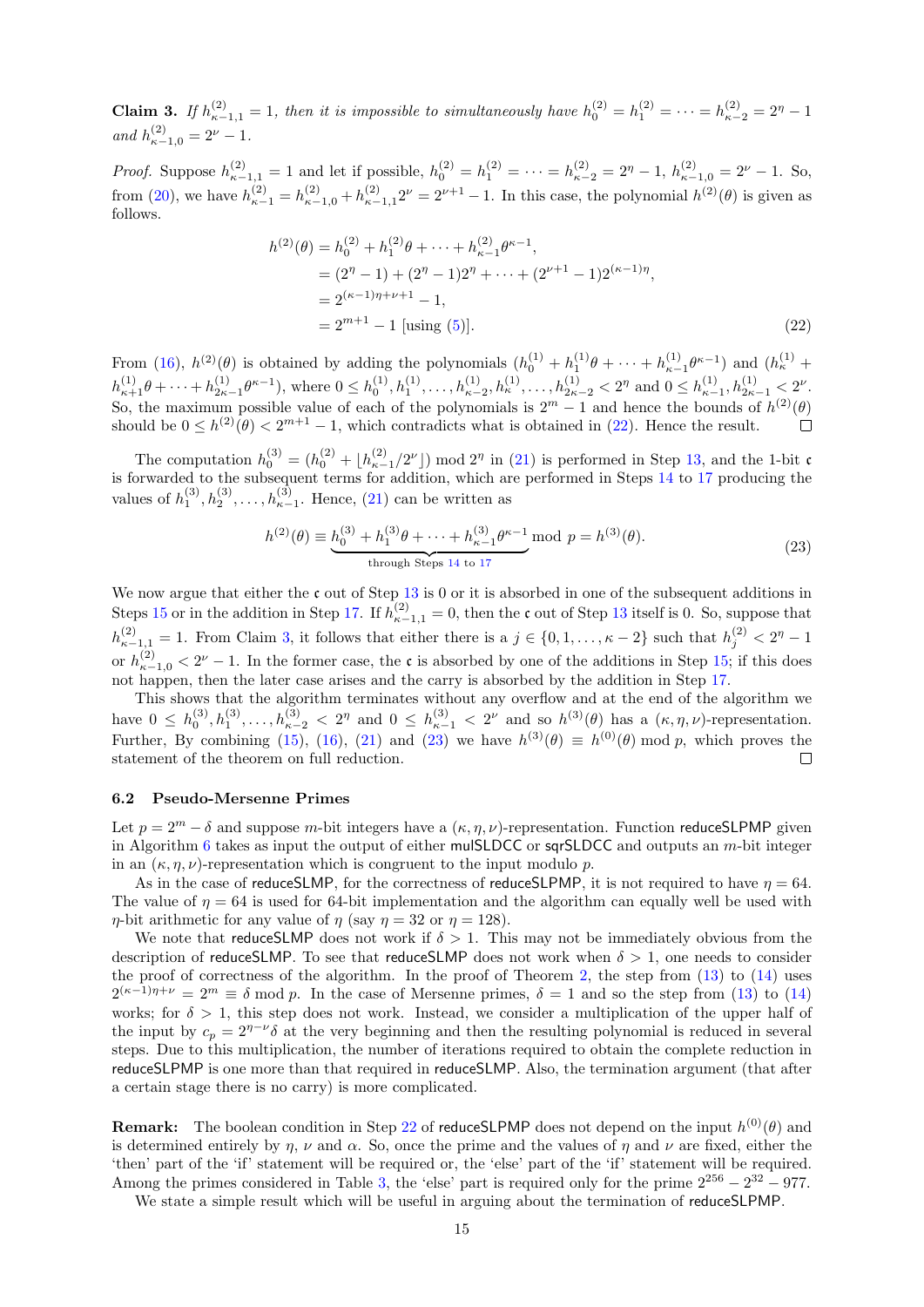<span id="page-15-0"></span>**Algorithm 6** Reduction for saturated limb representation. Performs reduction modulo p, where  $p =$  $2^m - \delta$  is a pseudo-Mersenne prime;  $c_p = 2^{\eta - \nu} \delta$ ,  $2^{\alpha - 1} \le \delta < 2^{\alpha}$ ,  $\nu' = 2(1 - \lfloor \nu / \eta \rfloor)$  and  $\theta = 2^{\eta}$ .

1: function reduceSLPMP $(h_0^{(0)}(\theta))$ 2: input:  $h^{(0)}(\theta)$ . 3: **output**:  $h^{(3)}(\theta)$  or  $h^{(4)}(\theta)$ .  $\begin{array}{ll} \text{4:} & \quad \text{for } i \leftarrow 0 \text{ to } \kappa - 1 \text{ do } h_i^{(1)} \leftarrow h_i^{(0)} \text{ end for} \end{array}$ 5:  $h_κ^{(1)} + h_{κ+1}^{(1)}θ + \cdots + h_{2κ}^{(1)}θ_κ$  ← mulSCC( $h_κ^{(0)} + h_{κ+1}^{(0)}θ + \cdots + h_{2κ-1}^{(0)}θ_κ-1}$ ,  $c_p$ ) 6:  $t \leftarrow h_0^{(1)} + h_{\kappa}^{(1)}$ ;  $h_0^{(2)} \leftarrow t \mod 2^{\eta}$ ;  $\mathfrak{c} \leftarrow \lfloor t/2^{\eta} \rfloor$ 7: for  $i \leftarrow 1$  to  $\kappa - 1$  do 8:  $t \leftarrow h_i^{(1)} + h_{\kappa+i}^{(1)} + c$ ;  $h_i^{(2)} \leftarrow t \mod 2^{\eta}$ ;  $c \leftarrow \lfloor t/2^{\eta} \rfloor$ 9: end for 10:  $h_{\kappa}^{(2)} \leftarrow h_{2\kappa}^{(1)} + c$ 11:  $r \leftarrow 2^{\eta - \nu} h_{\kappa}^{(2)} + \lfloor h_{\kappa-1}^{(2)}/2^{\nu} \rfloor; h_{\kappa-1}^{(2)} \leftarrow h_{\kappa-1}^{(2)} \mod 2^{\nu}$ 12:  $u \leftarrow h_0^{(2)} + \delta r; h_0^{(3)} \leftarrow u \mod 2^{\eta}; q \leftarrow \lfloor u/2^{\eta} \rfloor$ 13:  $v \leftarrow h_1^{(2)} + q$ ;  $h_1^{(3)} \leftarrow v \mod 2^{\eta}$ ;  $\mathfrak{c} \leftarrow \lfloor v/2^{\eta} \rfloor$ 14: **for**  $i \leftarrow 2$  to  $\kappa - 2$  do 15:  $t \leftarrow h_i^{(2)} + \mathfrak{c}; h_i^{(3)} \leftarrow t \mod 2^{\eta}; \mathfrak{c} \leftarrow \lfloor t/2^{\eta} \rfloor$ 16: end for 17:  $h_{\kappa-1}^{(3)} \leftarrow h_{\kappa-1}^{(2)} + c$ 18: PARTIAL REDUCTION FOR  $\nu < \eta$ : return  $h^{(3)}(\theta) = h_0^{(3)} + h_1^{(3)}\theta + \cdots + h_{\kappa-1}^{(3)}\theta^{\kappa-1}$ 19:  $t \leftarrow h_{\kappa-1}^{(3)}$ ;  $h_{\kappa-1}^{(3)} \leftarrow t \mod 2^{\eta}$ ;  $\mathfrak{c} \leftarrow \lfloor t/2^{\eta} \rfloor$ ;  $h_{\kappa}^{(3)} \leftarrow \mathfrak{c}$ 20:  $s \leftarrow 2^{\eta - \nu} h_{\kappa}^{(3)} + \lfloor h_{\kappa-1}^{(3)}/2^{\nu} \rfloor; h_{\kappa-1}^{(3)} \leftarrow h_{\kappa-1}^{(3)} \mod 2^{\nu}$ 21:  $z = h_0^{(3)} + \delta s$ 22: if  $\max(2^{\eta-\nu+\alpha}, 2^{2\alpha+\nu'}) + 2^{\eta-\nu+\alpha} - 2^{\alpha} \leq 2^{\eta-1}$  then 23:  $h_0^{(4)} \leftarrow z; h_1^{(4)} \leftarrow h_1^{(3)}$ 24: else 25:  $h_0^{(4)} \leftarrow z \mod 2^{\eta}; \mathfrak{c} \leftarrow \lfloor z/2^{\eta} \rfloor; h_1^{(4)} = h_1^{(3)} + \mathfrak{c}$ 26: end if 27: for  $i \leftarrow 2$  to  $\kappa - 1$  do  $h_i^{(4)} \leftarrow h_i^{(3)}$  end for 28: FULL REDUCTION: **return**  $h^{(4)}(\theta) = h_0^{(4)} + h_1^{(4)}\theta + \cdots + h_{\kappa-1}^{(4)}\theta^{\kappa-1}$ 29: end function.

<span id="page-15-1"></span>**Lemma 3.** Let x,  $y_1$  and  $y_2$  be two integers such that  $0 \le x < 2^{\eta}$  and  $0 \le y_1, y_2 \le 2^{\eta-1}$ . Then either  $x + y_1 < 2^{\eta}$  or  $y_2 + (x + y_1 \mod 2^{\eta}) < 2^{\eta}$ .

*Proof.* If  $0 \le x < 2^{\eta} - y_1$ , then  $x + y_1 < 2^{\eta}$  and so the result holds. Otherwise, assume that  $2^{\eta} - y_1 \le$  $x < 2^{\eta}$ . In this case,  $2^{\eta} \le x + y_1 < 2^{\eta} + y_1$ . So,  $0 \le x + y_1 \mod 2^{\eta} < y_1 \le 2^{\eta-1}$ . Consequently,  $y_2 \le y_2 + (x + y_1 \mod 2^{\eta}) < y_2 + 2^{\eta - 1} \le 2^{\eta}$ , which proves the result.  $\Box$ 

The following result states the correctness of reduceSLPMP

<span id="page-15-2"></span>**Theorem 4.** Let  $p = 2^m - \delta$  be a prime and let  $\kappa \geq 2$ ,  $\eta$  and  $\nu$  be such that, m-bit integers have a  $(\kappa, \eta, \nu)$ representation. Let  $\alpha$  be such that  $2^{\alpha-1} \leq \delta < 2^{\alpha}$  and  $\alpha < \min(\nu + 1, \eta - 2(1 - \lfloor \nu / \eta \rfloor))$ . Suppose that the input  $h^{(0)}(\theta)$  to reduceSLPMP is the output of either mulSLDCC( $f(\theta)$ ,  $g(\theta)$ ) or sqrSLDCC( $f(\theta)$ ) where

- $f(\theta)$  and  $g(\theta)$  are m-bit integers having  $(\kappa, \eta, \nu)$ -representations, if  $\nu = \eta$ ;
- $\bullet$  f(θ) and g(θ) are  $(m + 1)$ -bit integers having  $(\kappa, \eta, \nu + 1)$ -representations, if  $\nu < \eta$ .

Then the following holds.

- 1. In the case of partial reduction for  $\nu < \eta$ , the output  $h^{(3)}(\theta)$  of reduceSLPMP has a  $(\kappa, \eta, \nu+1)$ . representation and  $h^{(3)}(\theta) \equiv h^{(0)}(\theta) \bmod p$ .
- 2. In the case of full reduction, the output  $h^{(4)}(\theta)$  of reduceSLPMP has a  $(\kappa, \eta, \nu)$ -representation and  $h^{(4)}(\theta) \equiv h^{(0)}(\theta) \bmod p.$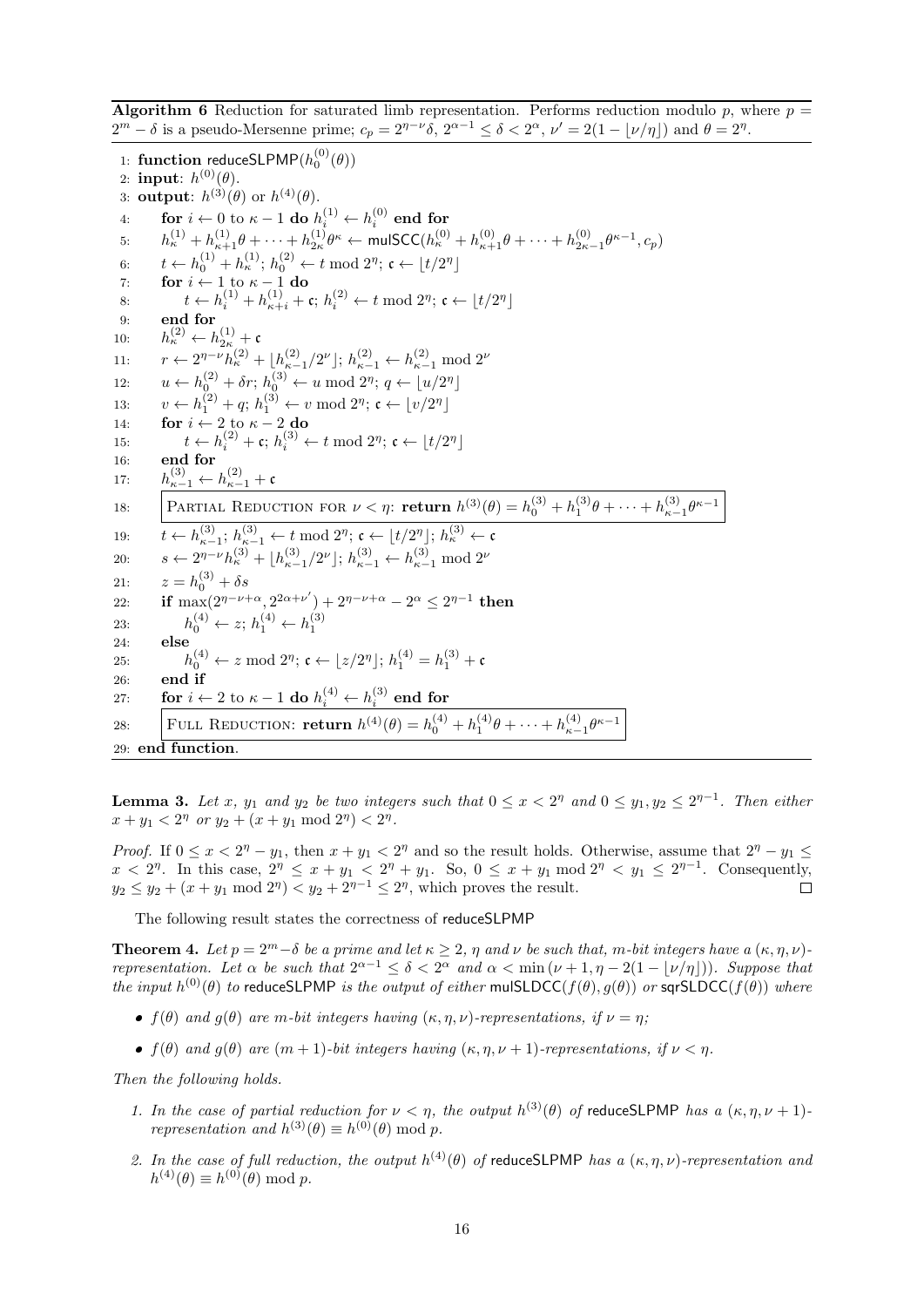*Proof.* Note that since  $p = 2^m - \delta$  is a prime, for  $\delta > 1$ ,  $\delta$  cannot be a power of 2. Let  $\nu' = 2(1 - \lfloor \nu / \eta \rfloor)$ and so  $\nu' = 0$  if  $\nu = \eta$  and  $\nu' = 2$  for  $0 < \nu < \eta$ . From  $\alpha < \min (\nu + 1, \eta - \nu')$ , we have

<span id="page-16-3"></span>
$$
\alpha \le \alpha + \nu' \le \eta - 1. \tag{24}
$$

Also, since  $\delta < 2^{\alpha}$  and  $\alpha \leq \nu$ , we have  $\delta < 2^{\nu}$ . Using  $2^{\alpha-1} \leq \delta < 2^{\alpha}$ ,

<span id="page-16-2"></span>
$$
2^{\eta-\nu+\alpha-1} \le c_p = 2^{\eta-\nu} \delta \quad < \quad 2^{\eta-\nu+\alpha} \quad \leq \quad 2^{\eta} \text{ (since } \alpha \le \nu \text{).} \tag{25}
$$

So,  $c_p < 2^{\eta}$  and hence can be considered to be an  $\eta$ -bit word.

The input  $h^{(0)}(\theta)$  is the product of two m-bit integers each having a  $(\kappa, \eta, \nu)$ -representation. As in the proof of Theorem [2,](#page-12-5) using Proposition [1](#page-4-2) we have the following bounds on the coefficients of  $h^{(0)}(\theta)$ .

Case 1:  $\nu < \eta$ .

$$
0 \le h_0^{(0)}, h_1^{(0)}, \dots, h_{2\kappa-3}^{(0)} < 2^{\eta}; \quad \text{and} \quad 0 \le h_{2\kappa-2}^{(0)} < 2^{2(\nu+1)}, \quad h_{2\kappa-1}^{(0)} = 0 \quad \text{if} \quad 1 < \nu + 1 \le \eta/2; \\ 0 \le h_{2\kappa-2}^{(0)} < 2^{\eta}, \quad 0 \le h_{2\kappa-1}^{(0)} < 2^{2(\nu+1)-\eta} \quad \text{if} \quad \eta/2 < \nu + 1 \le \eta.
$$

Case 2:  $\nu = \eta$ .

$$
0 \le h_0^{(0)}, h_1^{(0)}, \dots, h_{2\kappa-1}^{(0)} < 2^{\eta}.
$$

For the case  $0 < \nu + 1 \leq \eta/2$ , we have  $0 \leq h_{2\kappa-2}^{(0)} < 2^{2\nu+2} \leq 2^{\eta}$ . The above cases can be merged and the following bounds can be stated for all  $0 < \nu \leq \eta$ .

<span id="page-16-1"></span>
$$
0 \le h_0^{(0)}, h_1^{(0)}, \dots, h_{2\kappa - 3}^{(0)}, h_{2\kappa - 2}^{(0)} < 2^{\eta} \quad \text{and} \quad 0 \le h_{2\kappa - 1}^{(0)} < \max(1, 2^{2\nu - \eta + \nu'}). \tag{26}
$$

Using  $\theta = 2^{\eta}$  and  $p = 2^m - \delta$  we have

<span id="page-16-5"></span>
$$
\theta^{\kappa} = 2^{\kappa \eta} = 2^{(\kappa - 1)\eta + \nu} \cdot 2^{\eta - \nu} = 2^{m} \cdot 2^{\eta - \nu} \equiv 2^{\eta - \nu} \delta \mod p = c_p.
$$
 (27)

The input  $h^{(0)}$  to reduceSLPMP can be written as

<span id="page-16-0"></span>
$$
h^{(0)}(\theta) = h_0^{(0)} + h_1^{(0)}\theta + \dots + h_{\kappa-1}^{(0)}\theta^{\kappa-1} + h_{\kappa}^{(0)}\theta^{\kappa} + h_{\kappa+1}^{(0)}\theta^{(\kappa+1)} + \dots + h_{2\kappa-1}^{(0)}\theta^{(2\kappa-1)}
$$
  
\n
$$
= (h_0^{(0)} + h_1^{(0)}\theta + \dots + h_{\kappa-1}^{(0)}\theta^{\kappa-1}) + (h_{\kappa}^{(0)} + h_{\kappa+1}^{(0)}\theta + \dots + h_{2\kappa-1}^{(0)}\theta^{\kappa-1})\theta^{\kappa}
$$
  
\n
$$
\equiv (h_0^{(0)} + h_1^{(0)}\theta + \dots + h_{\kappa-1}^{(0)}\theta^{\kappa-1}) + (h_{\kappa}^{(0)} + h_{\kappa+1}^{(0)}\theta + \dots + h_{2\kappa-1}^{(0)}\theta^{\kappa-1})c_p.
$$
 (28)

Step [5](#page-15-0) computes the product  $(h_{\kappa}^{(0)}+h_{\kappa+1}^{(0)}\theta+\cdots+h_{2\kappa-1}^{(0)}\theta^{\kappa-1})c_p$  of [\(28\)](#page-16-0) using mulSCC, obtaining the output as  $(h_{\kappa}^{(1)}+h_{\kappa+1}^{(1)}\theta+\cdots+h_{2\kappa}^{(1)}\theta^{\kappa})$ . Step [4](#page-15-0) simply copies the values of  $h_i^{(0)}$  to  $h_i^{(1)}$ , for  $i=0,1,\ldots,\kappa-1$ . This defines the polynomial  $h^{(1)}(\theta)$  and from [\(28\)](#page-16-0) we have

<span id="page-16-4"></span>
$$
h^{(0)}(\theta) \equiv \underbrace{(h_0^{(1)} + h_1^{(1)}\theta + \dots + h_{\kappa-1}^{(1)}\theta^{\kappa-1})}_{\text{through Step 4}} + \underbrace{(h_{\kappa}^{(1)} + h_{\kappa+1}^{(1)}\theta + \dots + h_{2\kappa}^{(1)}\theta^{\kappa})}_{\text{through Step 5}} \text{mod } p
$$
\n
$$
= h^{(1)}(\theta). \tag{29}
$$

**Limb bounds of**  $h^{(1)}(\theta)$ : The bounds on  $h_j^{(0)}$  are given in [\(26\)](#page-16-1). So, by Step [4,](#page-15-0)  $0 \leq h_j^{(1)} < 2^n, j =$  $(0,1,\ldots,\kappa-1. \text{ Let } X(\theta) = h_{\kappa}^{(0)} + h_{\kappa+1}^{(0)}\theta + \cdots + h_{2\kappa-1}^{(0)}\theta^{\kappa-1} \text{ and } Y(\theta) = h_{\kappa}^{(1)} + h_{\kappa+1}^{(1)}\theta + \cdots + h_{2\kappa}^{(1)}\theta^{\kappa}.$ Using [\(26\)](#page-16-1), the size of the integer represented by  $X(\theta)$  is at most  $(\kappa - 1)\eta + 2\nu - \eta + \nu'$  bits. The integer represented by  $Y(\theta)$  is obtained by multiplying  $X(\theta)$  by the constant  $c_p$ . From [\(25\)](#page-16-2), the size of  $c_p$  is at most  $(\eta - \nu + \alpha)$  bits. Hence, the number of bits in the integer represented by  $Y(\theta)$  is at most

$$
(\kappa - 1)\eta + 2\nu - \eta + \nu' + (\eta - \nu + \alpha) = (\kappa - 1)\eta + \nu + \alpha + \nu'.
$$

If  $\nu + \alpha + \nu' \leq \eta$ , then  $Y(\theta)$  has a  $(\kappa, \eta, \nu + \alpha + \nu')$ -representation. Suppose that  $\nu + \alpha + \nu' > \eta$ . Since  $0 < \nu \leq \eta$  and from [\(24\)](#page-16-3),  $\alpha + \nu' < \eta$  we have  $\alpha + \nu' < \nu + \alpha + \nu' < 2\eta$ . Writing  $(\kappa - 1)\eta + (\nu + \alpha + \nu') =$  $\kappa \eta + (\nu + \alpha + \nu' - \eta)$ , in this case,  $Y(\theta)$  has a  $(\kappa + 1, \eta, \nu + \alpha + \nu' - \eta)$ -representation. Combining the two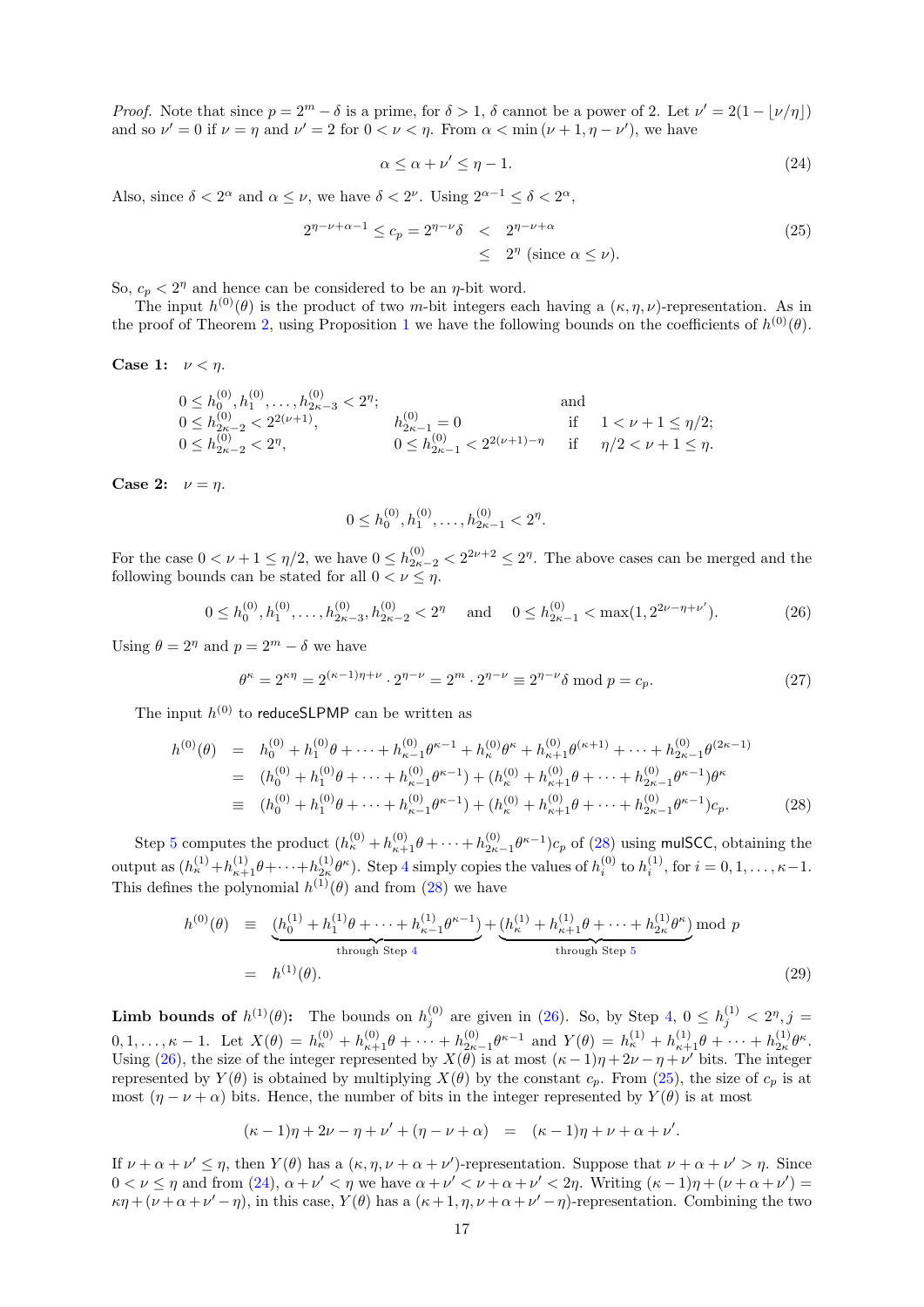cases, the limb bounds for  $Y(\theta) = (h_{\kappa}^{(1)} + h_{\kappa+1}^{(1)}\theta + \cdots + h_{2\kappa}^{(1)}\theta^{\kappa})$  are  $0 \le h_j^{(1)} < 2^{\eta}, j = \kappa, \kappa + 1, \ldots, 2\kappa - 1,$  $0 \leq h_{2\kappa}^{(1)} < \max(1, 2^{\nu+\alpha+\nu'-\eta})$ . Hence, the limb bounds of  $h^{(1)}(\theta)$  can be stated as

<span id="page-17-0"></span>
$$
0 \le h_j^{(1)} < 2^{\eta} \text{ for } j = 0, 1, \dots, 2\kappa - 1, \text{ and } 0 \le h_{2\kappa}^{(1)} < \max(1, 2^{\nu + \alpha + \nu' - \eta}). \tag{30}
$$

Through Steps [6](#page-15-0) to [10,](#page-15-0) we pairwise add the coefficients of  $\theta^0, \theta^1, \ldots, \theta^{\kappa-1}$  given in [\(29\)](#page-16-4) sequentially by forwarding the 1-bit carry, and in Step 10 we add the last carry to  $h_{2\kappa}^{(1)}$  producing the  $(\kappa + 1)$ -limb polynomial  $h^{(2)}(\theta)$ . Hence, from  $(29)$  we have

<span id="page-17-1"></span>
$$
h^{(1)}(\theta) = (h_0^{(1)} + h_\kappa^{(1)}) + (h_1^{(1)} + h_{\kappa+1}^{(1)})\theta + \dots + (h_{\kappa-1}^{(1)} + h_{2\kappa-1}^{(1)})\theta^{\kappa-1} + h_{2\kappa}^{(1)}\theta^{\kappa},
$$
  
\n
$$
= \underbrace{h_0^{(2)} + h_1^{(2)}\theta + \dots + h_{\kappa-1}^{(2)}\theta^{\kappa-1} + h_\kappa^{(2)}\theta^{\kappa}}_{\text{through Steps 6 to 10}} = h^{(2)}(\theta). \tag{31}
$$

**Limb bounds of**  $h^{(2)}(\theta)$ : Using the bounds in [\(30\)](#page-17-0), the bounds on the limbs of  $h^{(2)}(\theta)$  defined in [\(31\)](#page-17-1) are given by

<span id="page-17-2"></span>
$$
0 \le h_j^{(2)} < 2^{\eta} \text{ for } j = 0, 1, \dots, \kappa - 1, \text{ and } 0 \le h_\kappa^{(2)} \le \max(1, 2^{\nu + \alpha + \nu' - \eta}). \tag{32}
$$

In Step [11,](#page-15-0)  $r = 2^{\eta-\nu} h_{\kappa}^{(2)} + \lfloor h_{\kappa-1}^{(2)}/2^{\nu} \rfloor$  is computed and the product  $\delta r$  is used in Step [12.](#page-15-0) The bounds on r and  $\delta r$  are obtained as follows.

**Bounds on** r and  $\delta r$ : From [\(32\)](#page-17-2), we have  $0 \le h_{\kappa-1}^{(2)} < 2^{\eta}$  and so  $\lfloor h_{\kappa-1}^{(2)}/2^{\nu} \rfloor < 2^{\eta-\nu}$  i.e.,  $\lfloor h_{\kappa-1}^{(2)}/2^{\nu} \rfloor \le$  $2^{\eta-\nu}-1$ . Also, from [\(32\)](#page-17-2), we have  $0 \leq h_{\kappa}^{(2)} \leq \max(1, 2^{\nu+\alpha+\nu'-\eta})$ . From the definition of r, we obtain

<span id="page-17-3"></span>
$$
0 \le r \le \max(2^{\eta-\nu}, 2^{\alpha+\nu'}) + 2^{\eta-\nu} - 1
$$
  
\n
$$
\Rightarrow 0 \le \delta r < \max(2^{\eta-\nu+\alpha}, 2^{2\alpha+\nu'}) + 2^{\eta-\nu+\alpha} - 2^{\alpha} \text{ [since } \delta < 2^{\alpha} \text{]}.
$$
 (33)

If the boolean condition in Step [22](#page-15-0) holds, then

<span id="page-17-7"></span>
$$
0 \le \delta r < 2^{\eta - 1}.\tag{34}
$$

Otherwise, a bound on  $\delta r$  is obtained by continuing the computation of [\(33\)](#page-17-3) as follows.

<span id="page-17-4"></span>
$$
\Rightarrow 0 \le \delta r < \max(2^{2\eta-\nu-1}, 2^{2\eta-2}) + 2^{2\eta-\nu-1} - 2^{\eta-1} \text{ [from (24) } \alpha, \alpha + \nu' \le \eta - 1]
$$
  
\n
$$
\Rightarrow 0 \le \delta r < 2^{2\eta-2} + 2^{2\eta-\nu-1} - 2^{\eta-1} \text{ [since } \nu \ge 1]
$$
  
\n
$$
\Rightarrow 0 \le \delta r < 2^{2\eta-1} - 2^{\eta-1} \text{ [again since } \nu \ge 1].
$$
\n(35)

So,  $(35)$  holds irrespective of whether the boolean condition in Step [22](#page-15-0) holds or not. The variable u is defined in Step [12.](#page-15-0) From  $(32)$  and  $(35)$  an upper bound on u is as follows.

<span id="page-17-6"></span>
$$
u = h_0^{(2)} + \delta r < 2^{\eta} - 1 + 2^{2\eta - 1} - 2^{\eta - 1}.
$$
 (36)

Write  $h_{\kappa-1}^{(2)} = h_{\kappa-1,0}^{(2)} + h_{\kappa-1,1}^{(2)} 2^{\nu}$  where  $h_{\kappa-1,0}^{(2)} = h_{\kappa-1}^{(2)}$  and  $h_{\kappa-1,1}^{(2)} = \lfloor h_{\kappa-1}^{(2)} / 2^{\nu} \rfloor$ . Then

<span id="page-17-5"></span>
$$
h^{(2)}(\theta) = h_0^{(2)} + h_1^{(2)}\theta + \dots + h_{\kappa-1}^{(2)}\theta^{\kappa-1} + h_{\kappa}^{(2)}\theta^{\kappa}
$$
  
\n
$$
= h_0^{(2)} + h_1^{(2)}\theta + \dots + (h_{\kappa-1,0}^{(2)} + h_{\kappa-1,1}^{(2)}2^{\nu})\theta^{\kappa-1} + h_{\kappa}^{(2)}\theta^{\kappa}
$$
  
\n
$$
= h_0^{(2)} + h_1^{(2)}\theta + \dots + h_{\kappa-1,0}^{(2)}\theta^{\kappa-1} + h_{\kappa-1,1}^{(2)}2^{\eta(\kappa-1)+\nu} + h_{\kappa}^{(2)}\theta^{\kappa}
$$
  
\n
$$
= h_0^{(2)} + h_1^{(2)}\theta + \dots + h_{\kappa-1,0}^{(2)}\theta^{\kappa-1} + h_{\kappa-1,1}^{(2)}2^{\kappa} + h_{\kappa}^{(2)}\theta^{\kappa}
$$
  
\n
$$
= h_0^{(2)} + h_1^{(2)}\theta + \dots + h_{\kappa-1,0}^{(2)}\theta^{\kappa-1} + h_{\kappa-1,1}^{(2)}\delta + h_{\kappa}^{(2)}c_p \text{ [using } 2^m \equiv \delta \text{ mod } p \text{ and } (25)]
$$
  
\n
$$
= h_0^{(2)} + h_1^{(2)}\theta + \dots + h_{\kappa-1,0}^{(2)}\theta^{\kappa-1} + (h_{\kappa-1,1}^{(2)} + h_{\kappa}^{(2)}2^{\eta-\nu})\delta \text{ [using (25)]}
$$
  
\n
$$
= (r\delta + h_0^{(2)}) + h_1^{(2)}\theta + \dots + h_{\kappa-1,0}^{(2)}\theta^{\kappa-1} \text{ [from Step 11]}
$$
  
\n
$$
= u + h_1^{(2)}\theta + \dots + h_{\kappa-1,0}^{(2)}\theta^{\kappa} \text{ mod } p = h^{(3)}(\theta).
$$
  
\n
$$
\frac{h_0^{(3)} + h_1^{(3)}\theta + \dots + h_{\kappa}^{(3)}\theta
$$

The analysis of the rest of the algorithm, i.e., Steps [12](#page-15-0) to [27](#page-15-0) is divided into two cases depending on whether  $u < 2^{\eta}$  or  $u \geq 2^{\eta}$ .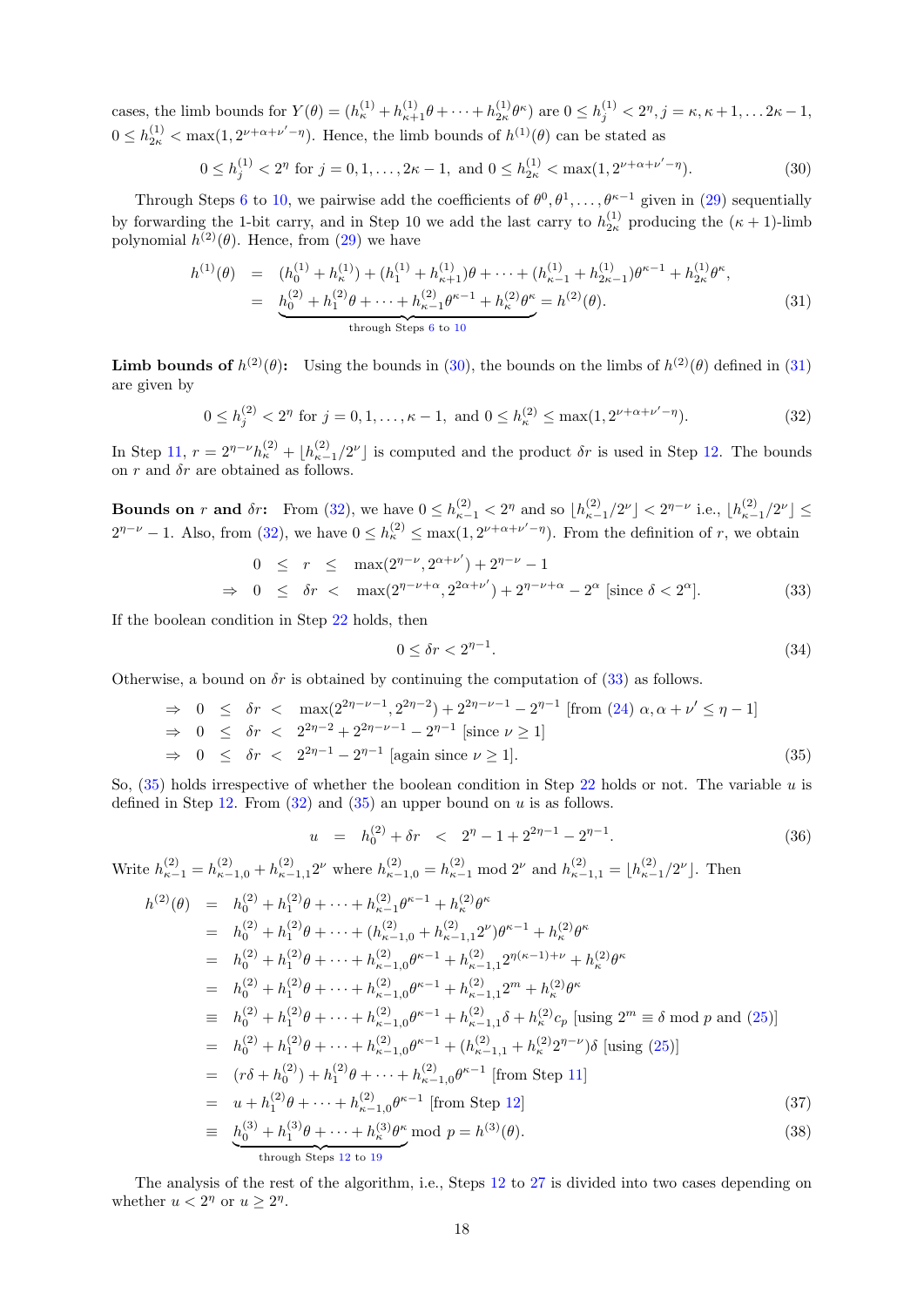**Case 1:**  $u < 2^n$ . In this case,  $q = \lfloor u/2^n \rfloor = 0$ , and so from Steps [13](#page-15-0) to [16](#page-15-0) we have  $0 \le h_j^{(3)} = h_j^{(2)}$  $2^{\eta}$  for  $j = 1, 2, ..., \kappa - 2$ . Also,  $0 \leq h_{\kappa-1}^{(3)} = h_{\kappa-1}^{(2)} < 2^{\nu}$ , because in Step [11](#page-15-0) we have already updated  $h_{\kappa-1}^{(2)}$  by  $h_{\kappa-1}^{(2)}$  mod  $2^{\nu}$ . By Step [12,](#page-15-0) we have  $h_0^{(3)} = u \mod 2^{\eta} < 2^{\eta}$ , and Step [19](#page-15-0) gives  $h_{\kappa}^{(3)} = 0$ . So, in this case,  $h^{(3)}(\theta)$  returned at Step [18](#page-15-0) has a  $(\kappa, \eta, \nu)$ -representation irrespective of whether  $\nu < \eta$  or  $\nu = \eta$ . By [\(29\)](#page-16-4), [\(31\)](#page-17-1) and [\(38\)](#page-17-5) we have  $h^{(3)}(\theta) \equiv h^{(0)}(\theta) \mod p$ . This proves the statement of the theorem on partial reduction for Case 1.

Further, we have  $s = 0$  by Step [20,](#page-15-0) and so by the remaining steps of the algorithm we have  $0 \le h_j^{(4)} =$  $h_j^{(3)} < 2^{\eta}$  for  $j = 0, 1, \ldots, \kappa - 2$  and  $0 \leq h_{\kappa-1}^{(4)} = h_{\kappa-1}^{(3)} < 2^{\nu}$ , i.e.,  $h^{(4)}(\theta)$  has a  $(\kappa, \eta, \nu)$ -representation. It follows that  $h^{(4)}(\theta) = h^{(3)}(\theta)$  and using [\(29\)](#page-16-4), [\(31\)](#page-17-1) and [\(38\)](#page-17-5), we have  $h^{(4)}(\theta) \equiv h^{(0)}(\theta) \mod p$  which proves the statement of the theorem on full reduction for Case 1.

**Case 2:**  $u \geq 2^n$ . Step [12](#page-15-0) defines q to be  $q = \lfloor u/2^n \rfloor$ . Since in this case  $u \geq 2^n$ , the bounds on q are the following.

<span id="page-18-0"></span>
$$
1 \le q \le \left\lfloor \frac{2^{n} - 1 + 2^{2n-1} - 2^{n-1}}{2^n} \right\rfloor \text{ [using (36)]}
$$
\n
$$
\Rightarrow 1 \le q \le \left\lfloor 1 - \frac{1}{2^n} + 2^{n-1} - \frac{1}{2} \right\rfloor
$$
\n
$$
\Rightarrow 1 \le q \le 2^{n-1} + \left\lfloor \frac{1}{2} - \frac{1}{2^n} \right\rfloor
$$
\n
$$
\Rightarrow 1 \le q \le 2^{n-1} < 2^n - 1.
$$
\n(39)

In Step [13,](#page-15-0) the algorithm computes  $v = h_1^{(2)} + q$ . There are two sub cases to consider depending on whether  $v < 2^{\eta}$  or  $v \geq 2^{\eta}$ .

**Subcase 2a:**  $v < 2^n$ . Step [13](#page-15-0) defines  $\mathfrak{c} = |v/2^n|$  and so  $\mathfrak{c} = 0$  at this step. This simplifies the analysis and the rest of the proof is similar to that of Case 1.

**Subcase 2b:**  $v \geq 2^n$ . This is the non-trivial case and it is required to argue that there are no overflows. In this case, using  $(32)$  and  $(39)$ , we have

$$
2^{\eta} \le v = h_1^{(2)} + q < 2^{\eta} + 2^{\eta} - 1 = 2^{\eta+1} - 1. \tag{40}
$$

So,  $2^{\eta} \le v \le 2^{\eta+1} - 2 = 2^{\eta} + 2^{\eta} - 2$  implying v mod  $2^{\eta} \le 2^{\eta} - 2 < 2^{\eta} - 1$ . After Step [13,](#page-15-0)

$$
h_1^{(3)} = v \bmod 2^{\eta} < 2^{\eta} - 1 \text{ and } 0 \le \mathfrak{c} \le 1.
$$

Consider  $h^{(3)}(\theta)$  as given in [\(38\)](#page-17-5).

- By Step [12,](#page-15-0) we have  $0 \le h_0^{(3)} < 2^{\eta}$ .
- Since  $\mathfrak{c} \leq 1$ , considering Step [15](#page-15-0) for  $i = 2, 3, \ldots, \kappa 2$ , shows  $0 \leq h_j^{(3)} < 2^{\eta}$  for  $j = 2, 3, \ldots, \kappa 2$ .
- Recall that  $h_{\kappa-1,0}^{(2)} = h_{\kappa-1}^{(2)} \mod 2^{\nu} \leq 2^{\nu} 1$  and consider Step [15](#page-15-0) for  $i = \kappa 1$ . Since  $\mathfrak{c} \leq 1$ , we have  $h_{\kappa-1}^{(3)} \leq 2^{\nu}$  and so  $h_{\kappa-1}^{(3)}$  is a  $(\nu+1)$ -bit integer.

Consequently, if  $\nu < \eta$ , then  $h^{(3)}(\theta)$  has a  $(\kappa, \eta, \nu+1)$ -representation and by [\(29\)](#page-16-4), [\(31\)](#page-17-1) and [\(38\)](#page-17-5) we have  $h^{(3)}(\theta) \equiv h^{(0)}(\theta)$  mod p. This proves the statement of the theorem on partial reduction for **Subcase 2b**.

On the other hand, if  $\nu = \eta$ , then  $h_{\kappa-1}^{(3)}$  will be an  $(\eta + 1)$ -bit string (equivalently,  $h^{(3)}(\theta)$  will be an  $(m + 1)$ -bit integer) and further reduction is required to ensure that the number of limbs in the final result is κ. So, for  $\nu = \eta$ , partial reduction is not useful. The general analysis for obtaining the final reduction irrespective of whether  $\nu < \eta$  or  $\nu = \eta$  is given below.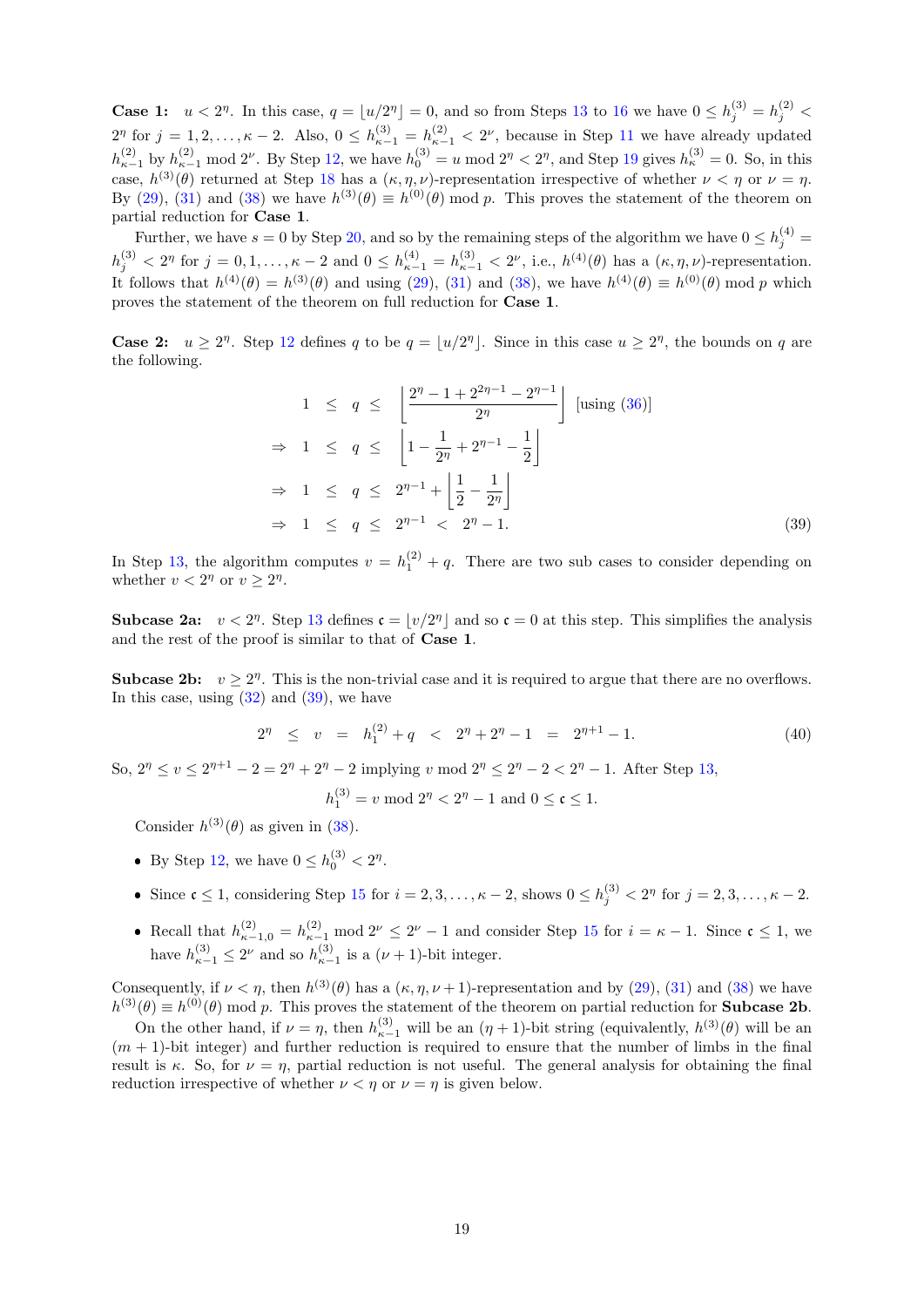In Steps [20](#page-15-0) and [21,](#page-15-0) the algorithm computes  $s = 2^{\eta-\nu} h_{\kappa}^{(3)} + \lfloor h_{\kappa-1}^{(3)}/2^{\nu} \rfloor$  and  $z = h_0^{(3)} + \delta s$  respectively. Write  $h_{\kappa-1}^{(3)} = h_{\kappa-1,0}^{(3)} + h_{\kappa-1,1}^{(3)} 2^{\nu}$  where  $h_{\kappa-1,0}^{(3)} = h_{\kappa-1}^{(3)}$  mod  $2^{\nu}$  and  $h_{\kappa-1,1}^{(3)} = \lfloor h_{\kappa-1}^{(3)}/2^{\nu} \rfloor$ . Then

<span id="page-19-0"></span>
$$
h^{(3)}(\theta) = h_0^{(3)} + h_1^{(3)}\theta + \dots + h_{\kappa-1}^{(3)}\theta^{\kappa-1} + h_{\kappa}^{(3)}\theta^{\kappa}
$$
  
\n
$$
= h_0^{(3)} + h_1^{(3)}\theta + \dots + (h_{\kappa-1,0}^{(3)} + h_{\kappa-1,1}^{(3)}2^{\nu})\theta^{\kappa-1} + h_{\kappa}^{(3)}\theta^{\kappa}
$$
  
\n
$$
= h_0^{(3)} + h_1^{(3)}\theta + \dots + h_{\kappa-1,0}^{(3)}\theta^{\kappa-1} + h_{\kappa-1,1}^{(3)}2^{\eta(\kappa-1)+\nu} + h_{\kappa}^{(3)}\theta^{\kappa}
$$
  
\n
$$
= h_0^{(3)} + h_1^{(3)}\theta + \dots + h_{\kappa-1,0}^{(3)}\theta^{\kappa-1} + h_{\kappa-1,1}^{(3)}2^m + h_{\kappa}^{(3)}\theta^{\kappa}
$$
  
\n
$$
= h_0^{(3)} + h_1^{(3)}\theta + \dots + h_{\kappa-1,0}^{(3)}\theta^{\kappa-1} + h_{\kappa-1,1}^{(3)}\delta + h_{\kappa}^{(3)}c_p \text{ mod } p \text{ [using (5) and (25)]}
$$
  
\n
$$
= h_0^{(3)} + h_1^{(3)}\theta + \dots + h_{\kappa-1,0}^{(3)}\theta^{\kappa-1} + (h_{\kappa-1,1}^{(3)} + h_{\kappa}^{(3)}2^{\eta-\nu})\delta \text{ [using (27)]}
$$
  
\n
$$
= (s\delta + h_0^{(3)}) + h_1^{(3)}\theta + \dots + h_{\kappa-1,0}^{(3)}\theta^{\kappa-1} \text{ [from Step 20]}
$$
  
\n
$$
= z + h_1^{(3)}\theta + \dots + h_{\kappa-1,0}^{(3)}\theta^{\kappa-1} \text{ [from Step 21].}
$$
  
\n(41)

Claim 4. The value of s computed in Step [20](#page-15-0) is at most 1.

*Proof.* The value of s is  $2^{\eta-\nu}h_{\kappa}^{(3)} + \lfloor h_{\kappa-1}^{(3)}/2^{\nu} \rfloor$ .

In Step [11,](#page-15-0)  $h_{\kappa-1}^{(2)}$  is set to  $h_{\kappa-1}^{(2)}$  mod 2<sup>*v*</sup> and so after this step  $0 \leq h_{\kappa-1}^{(2)} < 2^{\nu}$ . Consider Steps [17](#page-15-0) and [19.](#page-15-0) We have  $0 \leq h_{\kappa-1}^{(2)} < 2^{\nu}$  and so the value of t at Step [19](#page-15-0) is at most  $2^{\nu}$ .

- The value of  $h_{\kappa-1}^{(3)}$  is set to be equal to t mod  $2^{\eta}$ . So, if  $\nu < \eta$  then  $0 \le h_{\kappa-1}^{(3)} \le 2^{\nu}$ , while if  $\nu = \eta$ then  $0 \leq h_{\kappa-1}^{(3)} < 2^{\eta}$ .
- The updated value of c is  $|t/2^{\eta}|$  and this can be equal to 1 only if  $\nu = \eta$ . This value of c is assigned to  $h_{\kappa}^{(3)}$  in Step [19.](#page-15-0) So,  $h_{\kappa}^{(3)} = 1$  only if  $\nu = \eta$ .

If  $\nu < \eta$ , then  $h_{\kappa}^{(3)} = 0$  and  $\lfloor h_{\kappa-1}^{(3)} / 2^{\nu} \rfloor \leq 1$  implying that  $s \leq 1$ . On the other hand, if  $\nu = \eta$ , then  $2^{\eta-\nu}h_{\kappa}^{(3)} = h_{\kappa}^{(3)} \le 1$  and  $\lfloor h_{\kappa-1}^{(3)}/2^{\nu} \rfloor = \lfloor h_{\kappa-1}^{(3)}/2^{\eta} \rfloor = 0$  again implying that  $s \le 1$ .

If  $s = 0$ , then  $z = h_0^{(3)}$ , implying  $h_0^{(4)} = h_0^{(3)}$  and  $\mathfrak{c}$  at Step [25](#page-15-0) is 0. So,  $h_0^{(4)} = h_0^{(3)}$  and  $h_1^{(4)} = h_1^{(3)}$ <br>hold for both branches of the 'if' statement in Step [22.](#page-15-0) From Step [27](#page-15-0) it follows that  $h^{($ 

If  $s = 1$ , then  $z = h_0^{(3)} + \delta$ . The termination arguments for the two branches of the 'if' statement at Step [22](#page-15-0) are different.

First suppose that the boolean condition of the 'if' statement evaluates to true. We apply Lemma [3](#page-15-1) with  $x = h_0^{(2)}$ ,  $y_1 = \delta r$  and  $y_2 = \delta$ . From [\(34\)](#page-17-7), we have  $0 \leq \delta r < 2^{\eta-1}$  which also implies  $0 < \delta < 2^{\eta-1}$ . In Step [12,](#page-15-0) *u* is computed as  $u = h_0^{(2)} + \delta r = x + y_1$  and  $h_0^{(3)} = u \mod 2^{\eta} = x + y_1 \mod 2^{\eta}$ . In Step [23,](#page-15-0)  $h_4^{(0)} = z = h_0^{(3)} + \delta = y_2 + (x + y_1 \mod 2^{\eta})$ . In Case 2,  $u \ge 2^{\eta}$ , i.e.,  $x + y_1 \ge 2^{\eta}$ . Then from Lemma [3,](#page-15-1) we have  $h_4^{(0)} = y_2 + (x + y_1 \mod 2^{\eta}) < 2^{\eta}$ . So, the procedure terminates.

Now consider the case that the boolean condition of the 'if' statement evaluates to false. By Step [20](#page-15-0) we have  $0 \leq h_{\kappa-1}^{(3)} < 2^{\nu}$  and  $0 \leq h_0^{(4)} < 2^{\eta}$  by Step [25.](#page-15-0) The value of c in Step [25](#page-15-0) can be at most 1, and since the bound of  $h_1^{(3)}$  is  $0 \le h_1^{(3)} < 2<sup>{n}</sup> - 1$ , hence after Step [25](#page-15-0) we have  $0 \le h_1^{(4)} < 2<sup>{n}</sup>$ .

So, after both branches of the 'if' statement in Step [22,](#page-15-0) the limb bounds of  $h^{(4)}(\theta)$  are  $0 \le h_j^{(4)}$  $2^{\eta}$  for  $j = 0, 1, ..., \kappa - 2$ , and  $0 \leq h_{\kappa-1}^{(4)} < 2^{\nu}$ . From [\(41\)](#page-19-0) we can write

<span id="page-19-1"></span>
$$
h^{(3)}(\theta) \equiv \underbrace{h_0^{(4)} + h_1^{(4)}\theta + \dots + h_{\kappa-1}^{(4)}\theta^{\kappa}}_{\text{through Steps 20 to 27}} \text{mod } p = h^{(4)}(\theta). \tag{42}
$$

Combining [\(29\)](#page-16-4), [\(31\)](#page-17-1), [\(38\)](#page-17-5) and [\(42\)](#page-19-1) we have  $h^{(4)}(\theta) \equiv h^{(0)}(\theta) \mod p$ , which proves the statement of the theorem on full reduction for Subcase 2b.  $\Box$ 

Usefulness of partial reduction: The statement of Theorem [4](#page-15-2) identifies two cases. If  $\nu < n$ , then the input to reduceSLPMP is considered to be a  $(2m+2)$ -bit integer, whereas if  $\nu = n$ , then the input to reduceSLPMP is considered to be a 2m-bit integer. This is the consequence of whether partial reduction is used or not. In the case of  $\nu < \eta$ , a partial reduction strategy is used whereas for  $\nu = \eta$ , such a strategy is not used. For the partial reduction strategy, the output  $h^{(3)}(\theta)$  returned by reduceSLPMP is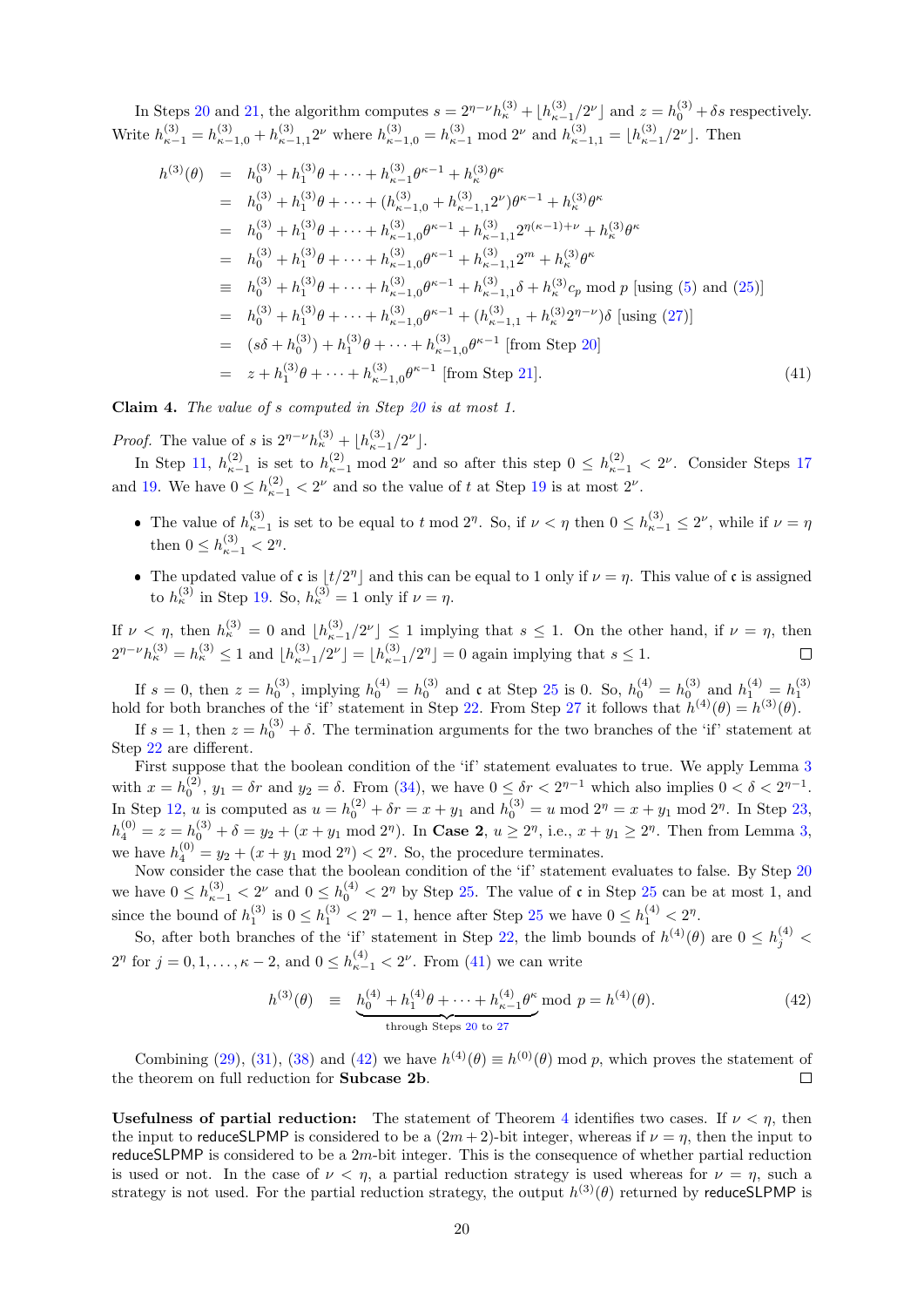an  $(m+1)$ -bit integer. So, if partial reduction strategy is used throughout, then the inputs to mulSLDCC and sqrSLDCC will also be  $(m + 1)$ -bit integers and so their outputs will be  $(2m + 2)$ -bit integers. Subsequent applications of reduceSLPMP will have to handle  $(2m + 2)$ -bit integers. This is the reason why the statement of Theorem [4](#page-15-2) specifies the input to reduceSLPMP to be a  $(2m + 2)$ -bit integer for the case  $\nu < \eta$ . On the other hand, for  $\nu = \eta$ , partial reduction is not used and so the output  $h^{(4)}(\theta)$ of reduceSLPMP is an m-bit integer and consequently, the outputs of mulSLDCC and sqrSLDCC will be 2m-bit integers.

Partial reduction is useful since it avoids the computation required to reduce  $h^{(3)}(\theta)$  to  $h^{(4)}(\theta)$ . All intermediate computations are performed using partially reduced results and the full reduction is invoked only once at the end. This strategy leads to substantial savings in the number of operations and hence on the consequent speed of computation.

There does not seem to be an efficient way in which the partial reduction strategy can be made to work for Mersenne primes. A possible partially reduced result in reduce SLMP would be  $h^{(2)}(\theta)$ . It can be shown that when the input to reduce SLMP is the product of two  $m$ -bit integers each having  $(\kappa, \eta, \nu)$ -representation, then  $h^{(2)}(\theta)$  has a  $(\kappa, \eta, \nu+1)$ -representation, i.e., it is an  $(m+1)$ -bit integer. So, mulSLDCC and sqrSLDCC will produce as output  $(2m + 2)$ -bit integers. Feeding such an integer as the input of reduceSLMP results in  $h^{(2)}(\theta)$  having a  $(\kappa, \eta, \nu+3)$ -representation. In other words, the size of the last limb grows. This can be brought down, but, doing this requires additional computation and results in the partial reduction being less efficient than the full reduction that we have described. In the case of pseudo-Mersenne primes, the partial result returned by reduceSLPMP avoids such growth of the last limb.

Remark: Step [5](#page-15-0) of reduceSLPMP performs a mulSCC call. As described in Section [5,](#page-9-0) this call can be implemented using a single carry chain by using the mulx and adc instructions. In reduceSLPMP, Steps [6](#page-15-0) to [9](#page-15-0) add the output of mulSCC to the initial  $\kappa$  limbs of the input  $h^{(0)}$ . It is possible to consider a strategy whereby the multiplications and the additions within mulSCC are done simultaneously with the additions in Steps [6](#page-15-0) to [9.](#page-15-0) It is possible to organise the code such that two independent carry chains arise so that one of the addition chains is implemented using adcx and the other using adox. We have implemented this strategy, but, the gain in speed is not significant and so we do not describe the details.

A variant of reduceSLPMP: Bernstein et al. [\[6\]](#page-35-7) have used an algorithm for partial reduction using a 4-limb representation of  $2^{255} - 19$ . Function reduceSLPMPa in Algorithm [7](#page-21-1) provides a generalization of this algorithm which works for a large class of pseudo-Mersenne primes.

Similar to reduceSLPMP, the boolean condition in Step [19](#page-21-1) of reduceSLPMPa does not depend on the input  $h^{(0)}(\theta)$  and is determined entirely by  $\eta$ ,  $\nu$  and  $\alpha$ . So, either the 'then' part of the 'if' statement will be required or, the 'else' part of the 'if' statement will be required. Among the primes considered in Table [3,](#page-5-0) the 'else' part is required only for the prime  $2^{256} - 2^{32} - 977$ .

The following result states the correctness of reduceSLPMPa

<span id="page-20-0"></span>**Theorem 5.** Let  $p = 2^m - \delta$  be a prime and let  $\kappa \geq 2$ ,  $\eta$  and  $\nu$  be such that, m-bit integers have a  $(\kappa, \eta, \nu)$ representation. Let  $\alpha$  be such that  $2^{\alpha-1} \le \delta < 2^{\alpha}$ . Suppose that the input  $h^{(0)}(\theta)$  to reduceSLPMPa is the output of either mulSLDCC( $f(\theta), g(\theta)$ ) or sqrSLDCC( $f(\theta)$ ) where  $f(\theta)$  and  $g(\theta)$  are  $\kappa \eta$ -bit integers having  $(\kappa, \eta, \eta)$ -representations. Then the output  $h^{(4)}(\theta)$  of reduceSLPMPa has a  $(\kappa, \eta, \eta)$ -representation and  $h^{(4)}(\theta) \equiv h^{(0)}(\theta) \bmod p$ .

Proof. The proof is similar to the proof of Theorem [4.](#page-15-2) The inputs to reduceSLPMP and reduceSLPMPa are of different sizes. On the other hand, Steps [4](#page-21-1) to [10](#page-21-1) of reduceSLPMPa is exactly the same as that of reduceSLPMP. So, the bounds on the limbs of  $h^{(2)}(\theta)$  can be derived in a manner similar to the bounds obtained in [\(32\)](#page-17-2) and are as follows:  $0 \le h_j^{(2)} < 2^{\eta}$  for  $j = 0, 1, \ldots, \kappa - 1$ , and  $0 \le h_{\kappa}^{(2)} \le \max(1, 2^{\nu + \alpha - \eta})$ . Since r is computed as  $r = h_{\kappa}^{(2)} \cdot c_p = h_{\kappa}^{(2)} \cdot 2^{\eta - \nu} \delta < 2^{\eta - \nu + \alpha}$ , we have  $0 \le r \le \max(2^{\eta - \nu + \alpha}, 2^{2\alpha})$ . The upper bound on  $r$  gives rise to the boolean condition in Step [19.](#page-21-1) The rest of the argument proceeds along the same lines as that of Theorem [4](#page-15-2) and is in fact a bit simpler. The 'if' statement in Step [19](#page-21-1) determines whether the last addition takes place at limb number 0 (which is the 'then' part), or, whether it takes place at limb number 1 (which is the 'else' part). The 'else' part is required only if the addition to limb number 0 can produce a carry. This part of the argument is similar to the argument for termination corresponding to  $s = 1$  in the proof of Theorem [4.](#page-15-2)  $\Box$ 

Comparison of reduceSLPMP and reduceSLPMPa: We note the following points.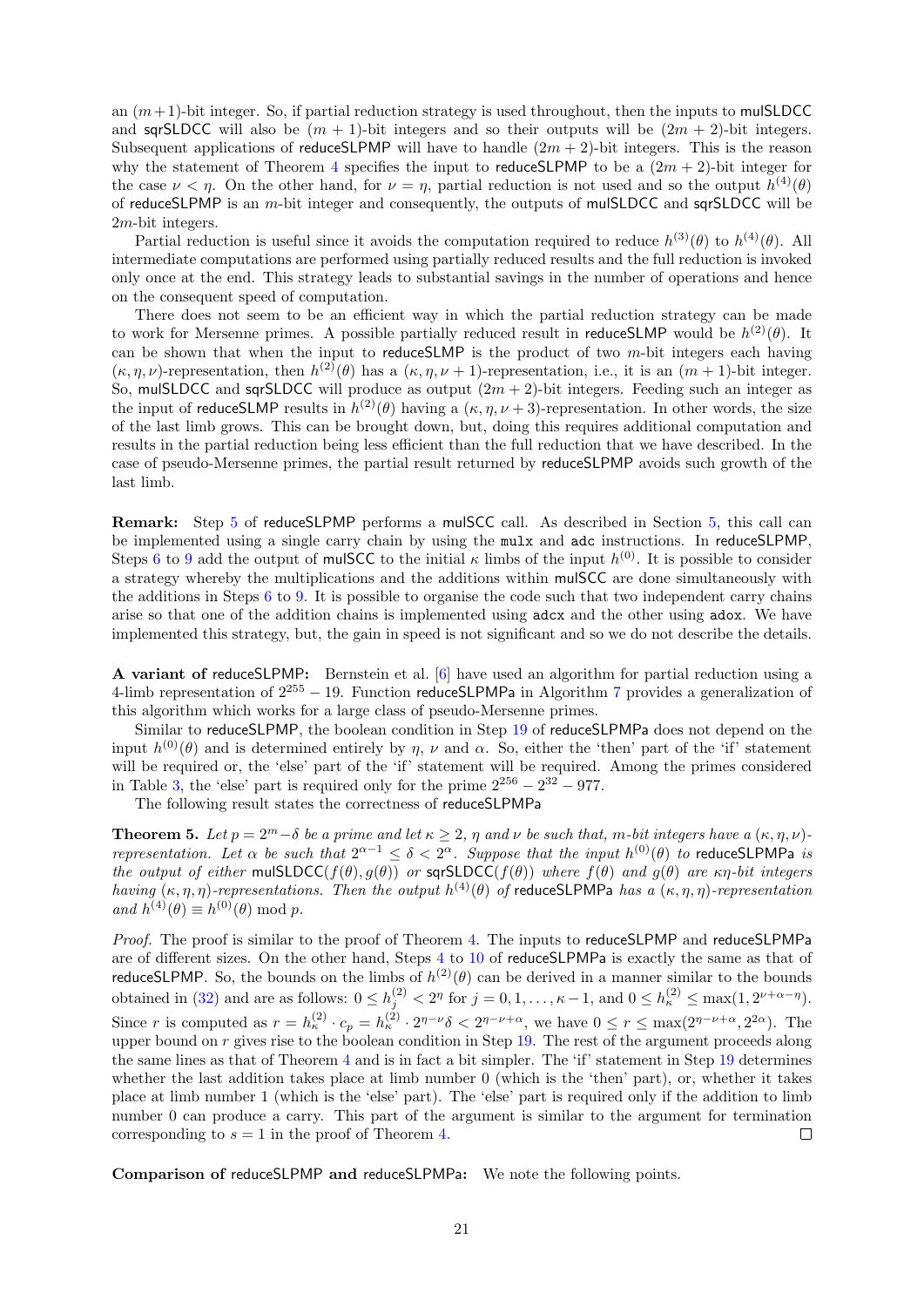<span id="page-21-1"></span>**Algorithm 7** Partial reduction for saturated limb representation. Performs reduction modulo  $p$ , where  $p = 2^m - \delta$  is a pseudo-Mersenne prime;  $c_p = 2^{\eta - \nu} \delta$  and  $\theta = 2^{\eta}$ .

1: function reduceSLPMPa $(h_0^{(0)}(\theta))$ 2: input:  $h^{(0)}(\theta)$ . 3: output:  $h^{(4)}(\theta)$ .  $\begin{array}{ll} \text{4:} & \quad \text{for } i \leftarrow 0 \text{ to } \kappa - 1 \text{ do } h_i^{(1)} \leftarrow h_i^{(0)} \text{ end for} \end{array}$ 5:  $h_κ^{(1)} + h_{κ+1}^{(1)}θ + \cdots + h_{2κ}^{(1)}θ_κ$  ← mulSCC( $h_κ^{(0)} + h_{κ+1}^{(0)}θ + \cdots + h_{2κ-1}^{(0)}θ_κ-1}$ ,  $c_p$ ) 6:  $t \leftarrow h_0^{(1)} + h_{\kappa}^{(1)}$ ;  $h_0^{(2)} \leftarrow t \mod 2^{\eta}$ ;  $\mathfrak{c} \leftarrow \lfloor t/2^{\eta} \rfloor$ 7: for  $i \leftarrow 1$  to  $\kappa - 1$  do 8:  $t \leftarrow h_i^{(1)} + h_{\kappa+i}^{(1)} + c$ ;  $h_i^{(2)} \leftarrow t \mod 2^{\eta}$ ;  $c \leftarrow \lfloor t/2^{\eta} \rfloor$ 9: end for 10:  $h_{\kappa}^{(2)} \leftarrow h_{2\kappa}^{(1)} + c$ 11:  $r \leftarrow h_{\kappa}^{(2)} \cdot c_p$ 12:  $u \leftarrow h_0^{(2)} + r$ ;  $h_0^{(3)} \leftarrow u \mod 2^{\eta}$ ;  $\mathfrak{c} \leftarrow \lfloor u/2^{\eta} \rfloor$ 13: **for**  $i \leftarrow 1$  to  $\kappa - 1$  do 14:  $t \leftarrow h_i^{(2)} + \mathfrak{c}; h_i^{(3)} \leftarrow t \mod 2^{\eta}; \mathfrak{c} \leftarrow \lfloor t/2^{\eta} \rfloor$ 15: end for 16:  $h_{\kappa}^{(3)} \leftarrow \mathfrak{c}$ 17:  $s \leftarrow h_{\kappa}^{(3)} \cdot c_p$ 18:  $z = h_0^{(3)} + s;$ 19: **if** max $(2^{\eta-\nu+\alpha}, 2^{2\alpha+\nu'}) \leq 2^{\eta-1}$  then 20:  $h_0^{(4)} \leftarrow z; h_1^{(4)} \leftarrow h_1^{(3)}$ 21: else 22:  $h_0^{(4)} \leftarrow z \mod 2^n; \ \mathfrak{c} \leftarrow \lfloor z/2^n \rfloor; \ h_1^{(4)} = h_1^{(3)} + \mathfrak{c}$ 23: end if 24: for  $i \leftarrow 2$  to  $\kappa - 1$  do  $h_i^{(4)} \leftarrow h_i^{(3)}$  end for 25: PARTIAL REDUCTION: **return**  $h^{(4)}(\theta) = h_0^{(4)} + h_1^{(4)}\theta + \cdots + h_{\kappa-1}^{(4)}\theta^{\kappa-1}$ 26: end function.

- 1. Full reduction can be obtained using reduceSLPMP, but, reduceSLPMPa always performs partial reduction. So, if reduceSLPMPa is used, then the last reduction is to be done by reduceSLPMP, or, the final output of reduceSLPMPa is to be further reduced using some other method. On the other hand, if  $\nu < \eta$  and reduceSLPMP is used, then partial reduction will be done for all but the last invocation, and the last invocation will perform full reduction. No other code is required to ensure full reduction.
- 2. The computation of r in reduceSLPMP is slightly more expensive than the computation of r in reduceSLPMPa. Using partial reduction for reduceSLPMP avoids generating  $h^{(4)}(\theta)$  from  $h^{(3)}(\theta)$ saving a few instructions. Compared to reduceSLPMPa, saving these instructions more or less balances the extra cost of generating r.
- 3. We have implemented both reduceSLPMP and reduceSLPMPa as part of the various inversion algorithms. It has been found that the assembly implementations using reduceSLPMP performs better than the assembly implementations using reduceSLPMPa in Skylake and Kaby Lake architectures.

Remark: Theorems [2,](#page-12-5) [4](#page-15-2) and [5](#page-20-0) also hold if the algorithms mulSL and sqrSL are used instead of mulSLDCC and sqrSLDCC respectively.

# <span id="page-21-0"></span>7 Multiplication Using Unsaturated Limb Representation

The unsaturated limb representation has been very effectively used in the various implementations of Curve25519 [\[3,](#page-35-4) [7,](#page-35-13) [6,](#page-35-7) [9\]](#page-35-8).

In the case of saturated limb representation, the tasks of integer multiplication/squaring and reduction are completely separate, i.e., the integer multiplication step simply multiplies two integers while the integer squaring step simply squares an integer without any reference to the prime which will be used to perform the reduction step. In the case of unsaturated limb representation, the multiplication/squaring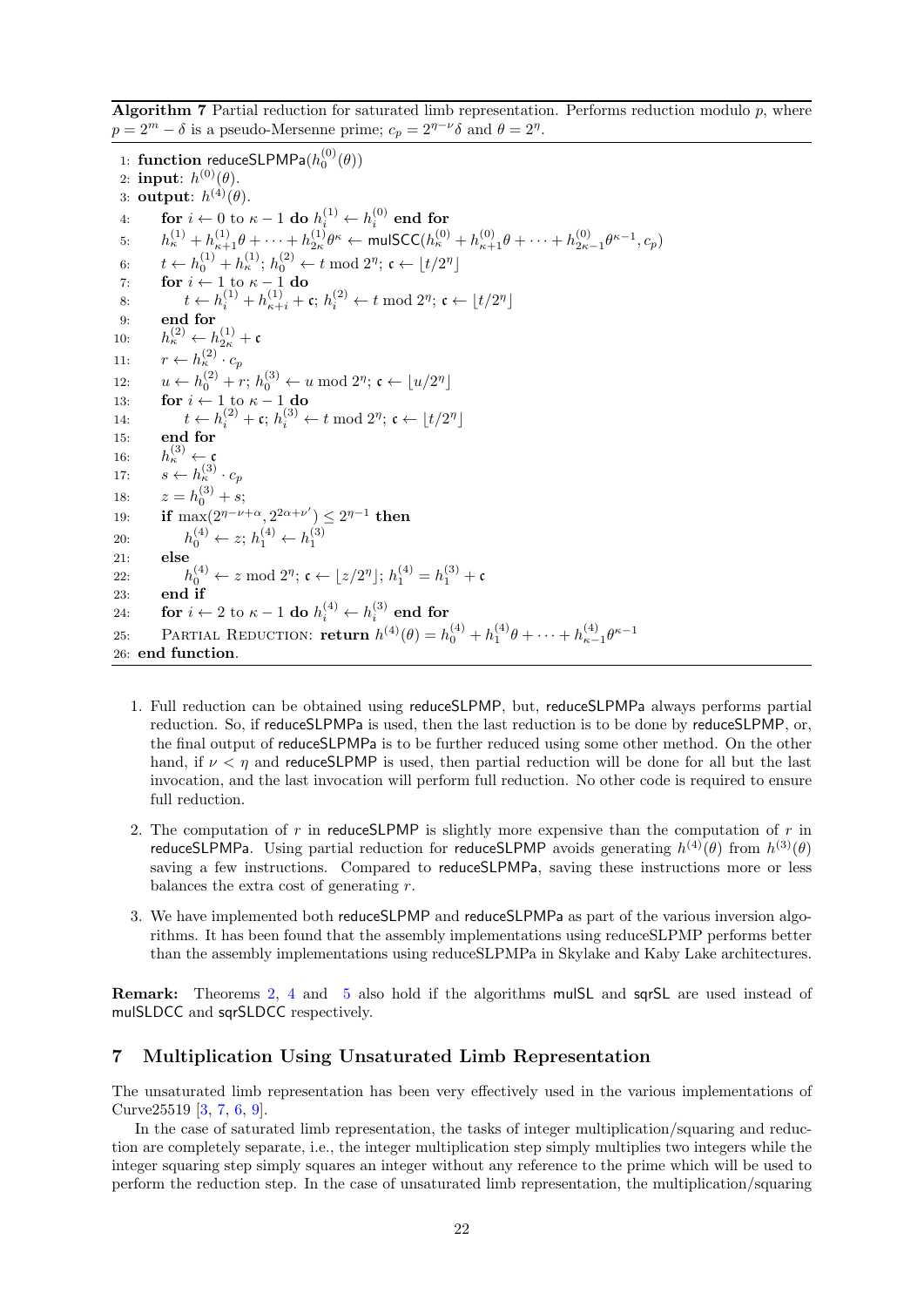step is not simply an integer multiplication/squaring. It uses the underlying prime to return an intermediate reduced result which is then provided as input to the reduction algorithm. Two strategies are described below. The first strategy is a generalization to arbitrary pseudo-Mersenne primes of a strategy used for Curve25519 [\[6\]](#page-35-7). For some primes, however, this strategy leads to overflow in the intermediate result. To handle such cases, we describe a modified strategy which works for a larger class of primes. To the best of our knowledge, this modified strategy has not appeared earlier in the literature either in its general form or, for any particular prime.

As in Section [3,](#page-4-0) let  $p = 2^m - \delta$ ,  $\theta = 2^{\eta}$ , and  $c_p = 2^{\eta - \nu} \delta$ . Since we are working with the unsaturated limb representation,  $\eta < 64$ . Let  $f(\theta)$  and  $g(\theta)$  be two elements of  $\mathbb{F}_p$  written as

$$
f(\theta) = f_0 + f_1 \theta + \dots + f_{\kappa - 1} \theta^{\kappa - 1},
$$
  
\n
$$
g(\theta) = g_0 + g_1 \theta + \dots + g_{\kappa - 1} \theta^{\kappa - 1},
$$

where  $0 \le f_i, g_i < 2^{\eta}$  for  $i = 0, 1, \ldots, \kappa - 2$ , and  $0 \le f_{\kappa-1}, g_{\kappa-1} < 2^{\nu}$ . The product of  $f(\theta)$  and  $g(\theta)$ modulo p can be written as the polynomial  $h(\theta) = h_0 + h_1 \theta + \cdots + h_{\kappa-1} \theta^{\kappa-1}$  where

<span id="page-22-1"></span>h<sup>0</sup> = f0g<sup>0</sup> + cp(f1gκ−<sup>1</sup> + f2gκ−<sup>2</sup> + · · · + fκ−2g<sup>2</sup> + fκ−1g1), h<sup>1</sup> = f0g<sup>1</sup> + f1g<sup>0</sup> + cp(f2gκ−<sup>1</sup> + · · · + cpfκ−2g<sup>3</sup> + fκ−1g2), · · · · · · · · · · · · · · · · · · · · · · · · (43) hκ−<sup>2</sup> = f0gκ−<sup>2</sup> + f1gκ−<sup>3</sup> + f2gκ−<sup>4</sup> + · · · + fκ−2g<sup>0</sup> + cpfκ−1gκ−1, hκ−<sup>1</sup> = f0gκ−<sup>1</sup> + f1gκ−<sup>2</sup> + f2gκ−<sup>3</sup> + · · · + fκ−2g<sup>1</sup> + fκ−1g0.

Substituting  $g = f$ , we get similar equations for squaring and during the squaring computation, each cross-product term is computed only once. We have

$$
\mathfrak{h}_{\max} = \max(h_0, h_1, \dots, h_{\kappa-1}). \tag{44}
$$

If  $\mathfrak{h}_{\text{max}} < 2^{128}$ , then each of the coefficients  $h_i$ ,  $i = 0, 1, \ldots, \kappa - 1$  fit in two 64-bit words. In such cases, the above strategy for multiplication/squaring is feasible. We denote the resulting algorithm for multiplication (resp. squaring) as mulUSL (resp. sqrUSL). We note that for many primes,  $\mathfrak{h}_{\text{max}}$  is significantly below 2<sup>128</sup> and this plays a role in the efficient implementation of the subsequent reduction algorithm.

### <span id="page-22-0"></span>7.1 Modified Multiplication Strategy

In the case where  $\mathfrak{h}_{\text{max}} \geq 2^{128}$ , the coefficients in [\(43\)](#page-22-1) do not fit within two 64-bit words. This happens when the value of  $c_p = 2^{\eta-\nu}\delta$  is a bit large. One example of such a prime is  $2^{256} - 2^{32} - 977$  for which  $\delta = 2^{32} + 977$ ,  $\kappa = 5$ ,  $\eta = 52$  and  $\nu = 48$  so that  $c_p = 16(2^{32} + 977)$  is a 37-bit integer. To handle such primes, we describe a simple modification of the previous strategy. Define

$$
u_0 = f_1 g_{\kappa-1} + f_2 g_{\kappa-2} + \dots + f_{\kappa-2} g_2 + f_{\kappa-1} g_1,
$$
  
\n
$$
u_1 = f_2 g_{\kappa-1} + \dots + f_{\kappa-2} g_3 + f_{\kappa-1} g_2,
$$
  
\n
$$
\dots \qquad \dots \qquad \dots \qquad \dots \qquad \dots
$$
  
\n
$$
u_{\kappa-2} = f_{\kappa-1} g_{\kappa-1},
$$
  
\n(45)

where  $\max(u_0, u_1, \ldots, u_{\kappa-2}) = u_0 \leq \mathfrak{u}_{\text{max}}$  with  $\mathfrak{u}_{\text{max}} = (2^{\eta} - 1)^2 (\kappa - 1)$ . For  $i = 0, 1, \ldots, \kappa - 2$ , define

$$
u_{i,0} = u_i \mod 2^{\eta}, \ u_{j,1} = \lfloor u_j/2^{\eta} \rfloor
$$
 so that  $u_j = u_{j,0} + 2^{\eta} u_{j,1} = u_{j,0} + u_{j,1} \theta.$  (46)

Then for  $f(\theta) \cdot g(\theta) = h(\theta) = h_0 + h_1 \theta + \cdots + h_{\kappa-1} \theta^{\kappa-1}$  such that the coefficients  $h_0, \ldots, h_{\kappa-1}$  are given by [\(43\)](#page-22-1), we have  $h(\theta) = h'(\theta) = h'_0 + h'_1 \theta + \cdots + h'_{\kappa-1} \theta$  where

h 0 <sup>0</sup> = f0g<sup>0</sup> + cpu0,0, h 0 <sup>1</sup> = f0g<sup>1</sup> + f1g<sup>0</sup> + cp(u1,<sup>0</sup> + u0,1), · · · · · · · · · · · · · · · · · · · · · · · · (47) h 0 <sup>κ</sup>−<sup>2</sup> = f0gκ−<sup>2</sup> + f1gκ−<sup>3</sup> + · · · + fκ−2g<sup>0</sup> + cp(uκ−2,<sup>0</sup> + uκ−1,1), h 0 <sup>κ</sup>−<sup>1</sup> = f0gκ−<sup>1</sup> + f1gκ−<sup>2</sup> + · · · + fκ−1g<sup>0</sup> + cpuκ−2,1.

Let

$$
\mathfrak{h}'_{\max} = \max(h'_0, h'_1, \dots, h'_{\kappa-1}). \tag{48}
$$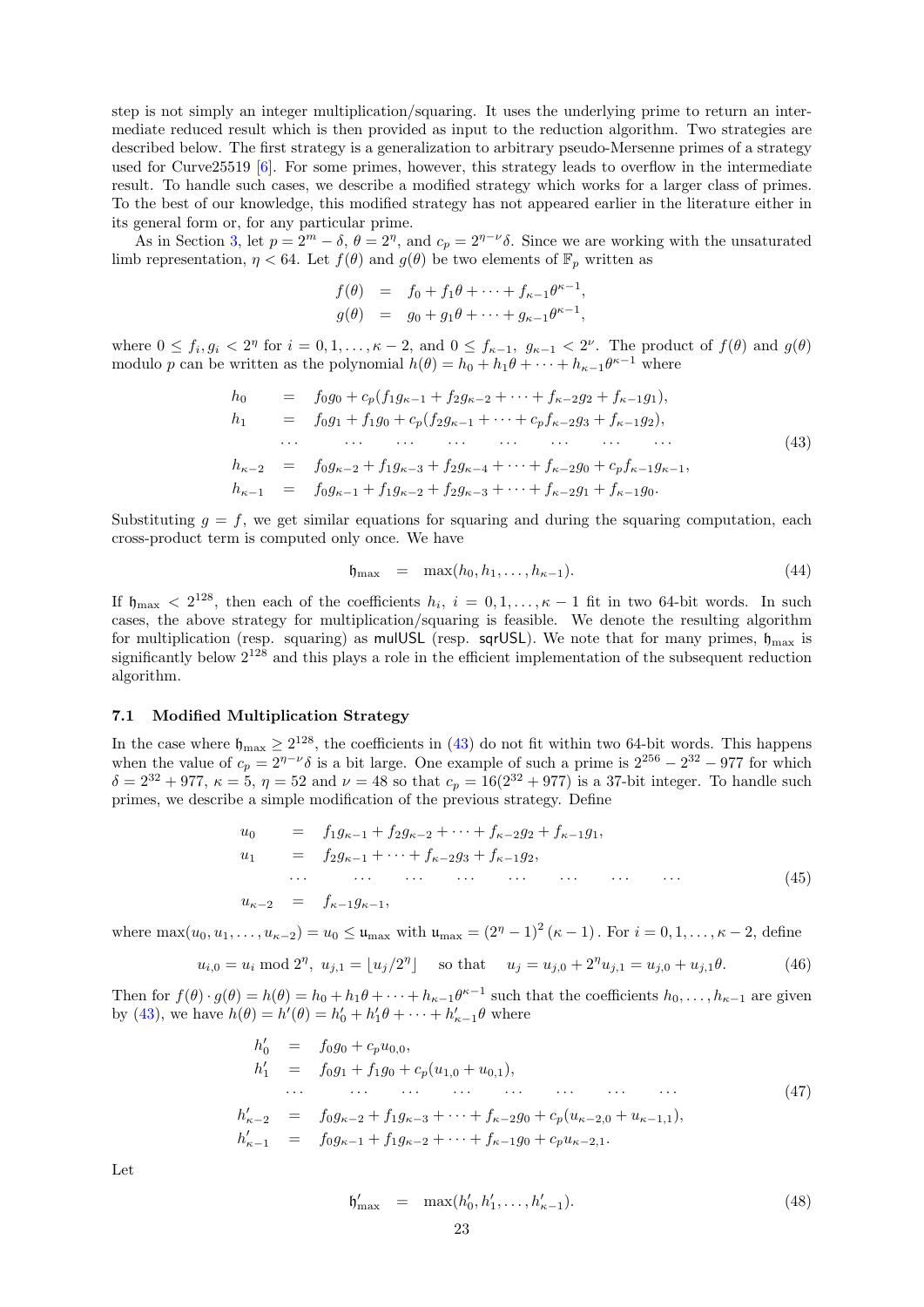If  $\mu_{\text{max}} < 2^{128}$  and  $\mathfrak{h}'_{\text{max}} < 2^{128}$ , then each of the coefficients  $u_i$ ,  $i = 0, 1, \ldots, \kappa - 2$  and also each of the coefficients  $h_j$ ,  $j = 0, 1, \ldots, \kappa - 1$  fit in two 64-bit words. So, even if some coefficient of  $h(\theta)$  is greater than or equal to  $2^{128}$ , it is still feasible to compute  $h'(\theta)$  using 64-bit arithmetic without any overflow. We denote the resulting multiplication and squaring algorithms by mulUSLa and sqrUSLa respectively.

### Remarks:

- 1. The rationale for obtaining  $h'_0, h'_1, \ldots, h'_{\kappa-1}$  is that  $h_0, h_1, \ldots, h_{\kappa-1}$  are not 128-bit quantities. For certain primes, it may happen that there is an  $i \in \{0, 1, \ldots, \kappa - 1\}$  such that  $h_0, h_1, \ldots, h_i$  are greater than  $2^{128} - 1$  while  $h_{i+1}, h_{i+2}, \ldots, h_{\kappa-1}$  are each at most  $2^{128} - 1$ . In such cases, it would be sufficient to use  $h'_0, h'_1, \ldots, h'_i, h_{i+1}, \ldots, h_{\kappa-1}$ .
- 2. In [\[15\]](#page-35-10), a different strategy was used to tackle the situation when  $\mathfrak{h}_{\text{max}} \geq 2^{128}$ . This strategy consists of 'expanding'  $u_0, u_1, \ldots, u_{\kappa-2}$  to  $\kappa, \eta$ -bit quantities  $\mathfrak{u}_0, \mathfrak{u}_1, \ldots, \mathfrak{u}_{\kappa-2}$  and then adding  $c_p u_0$ to  $f_0g_0$ ;  $c_pu_1$  to  $f_0g_1+f_1g_0$  and so on. In the present case, this strategy turns out to be less efficient than the strategy used to obtain  $h'_0, h'_1, \ldots, h'_{\kappa-1}$ .

### <span id="page-23-2"></span>7.2 Dovetailing with Reduction Algorithms

The outputs of the multiplication/squaring algorithms are fed as inputs into the reduction algorithms and the outputs of the reduction algorithms are fed as inputs to the multiplication/squaring algorithms. In the  $(\kappa, \eta, \nu)$ -representation of an m-bit integer, each of the first  $\kappa - 1$  limbs is  $\eta$  bits long and the last limb is  $\nu$  bits long. So, one may consider the goal of the reduction algorithms to ensure that the output indeed has a  $(\kappa, \eta, \nu)$ -representation. It is, however, more efficient to obtain a partial reduction, where some of the coefficients of the output of the reduction algorithms may have one extra bit. Such a strategy is feasible, if the multiplication/squaring algorithms applied to such inputs do not lead to any overflow. Based on such criterion, we describe three reduction algorithms.

Let  $f(\theta) = f_0 + f_1 \theta + \dots + f_{\kappa-1} \theta^{\kappa-1}$  and  $g(\theta) = g_0 + g_1 \theta + \dots + g_{\kappa-1} \theta^{\kappa-1}$ .

General reduction algorithm: Let  $f(\theta) = f_0 + f_1 \theta + \cdots + f_{\kappa-1} \theta^{\kappa-1}$ . Define a predicate genCond(f) to be true if and only if

<span id="page-23-0"></span>
$$
\begin{array}{rcl}\n0 & \leq & f_0, f_2, \dots, f_{\kappa-2} & < & 2^n; \\
0 & \leq & f_1 & < & 2^{n+1}; \\
0 & \leq & & f_{\kappa-1} & < & 2^{\nu}.\n\end{array} \tag{49}
$$

Consider the following conditions.

- 1. The inputs  $f(\theta)$  and  $g(\theta)$  to mulUSL/sqrUSL or mulUSLa/sqrUSLa satisfy genCond(f) and genCond(g).
- 2. Let the output of mulUSL/sqrUSL or mulUSLa/sqrUSLa on such  $f(\theta)$  and  $g(\theta)$  be  $h(\theta)$  or  $h'(\theta)$ respectively. Suppose that  $\mathfrak{h}_{\max} < 2^{127}$  or  $\mathfrak{h}'_{\max} < 2^{127}$  as the case may be.
- 3.  $\kappa > 3$ .

If the above conditions hold, then we describe the reduction algorithm reduceUSL which takes as input either  $h(\theta)$  or  $h'(\theta)$  as the case may be and produces an output for which [\(49\)](#page-23-0) holds.

**Reduction algorithm for primes of Type A:** Let  $f(\theta) = f_0 + f_1 \theta + \cdots + f_{\kappa-1} \theta^{\kappa-1}$ . Define a predicate  $condA(f)$  to be true if and only if

<span id="page-23-1"></span>
$$
0 \leq f_1, f_2, \ldots, f_{\kappa-2} < 2^n; \n0 \leq f_0 < 2^{n+1}; \n0 \leq f_{\kappa-1} < 2^{\nu}. \tag{50}
$$

Consider the following conditions.

- 1. The inputs  $f(\theta)$  and  $g(\theta)$  to mulUSL/sqrUSL or mulUSLa/sqrUSLa satisfy condA $(f)$  and condA $(g)$ .
- 2. Let the output of mulUSL/sqrUSL or mulUSLa/sqrUSLa on such  $f(\theta)$  and  $g(\theta)$  be  $h(\theta)$  or  $h'(\theta)$ respectively. Suppose that  $\mathfrak{h}_{\max} < 2^{\ell}$  or  $\mathfrak{h}'_{\max} < 2^{\ell}$  as the case may be and  $\ell < 63 + \nu$ .
- 3.  $\kappa \geq 3$ .

If the above three conditions hold, then we describe the reduction algorithm reduceUSLA which takes as input either  $h(\theta)$  or  $h'(\theta)$  as the case may be and produces an output for which [\(50\)](#page-23-1) holds. The primes for which reduceUSLA applies have been identified as type A in Table [3.](#page-5-0)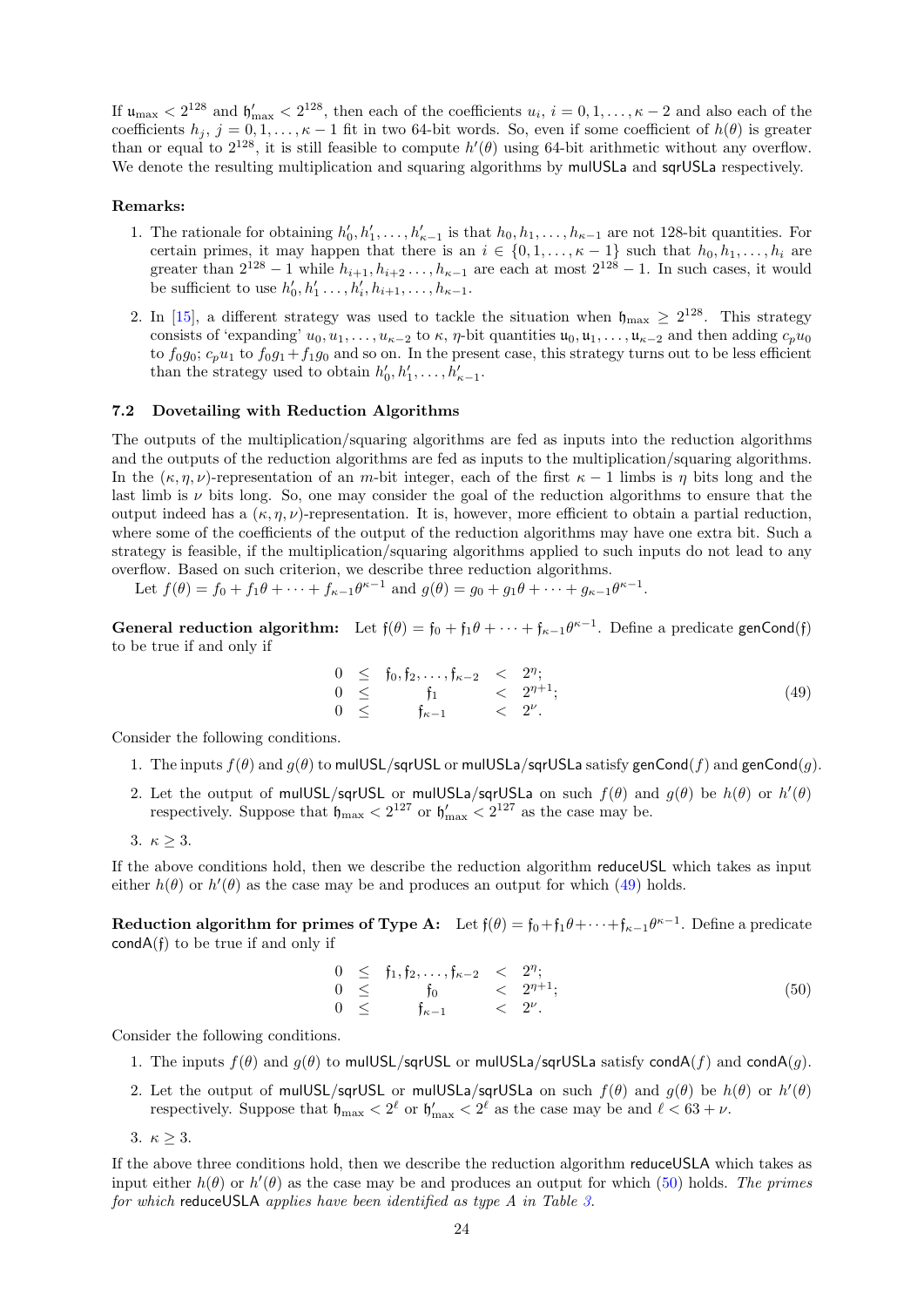Reduction algorithm for primes of Type B: Let  $f(\theta) = f_0 + f_1 \theta + \cdots + f_{\kappa-1} \theta^{\kappa-1}$ . Define a predicate  $condB(f)$  to be true if and only if

<span id="page-24-1"></span>
$$
\begin{array}{rcl}\n0 & \leq & f_0, f_1, \dots, f_{\kappa - 2} & < 2^{\eta + 1}; \\
0 & \leq & f_{\kappa - 1} & < 2^{\nu + 1}.\n\end{array} \tag{51}
$$

Consider the following conditions.

- 1. The inputs  $f(\theta)$  and  $g(\theta)$  to mulUSL/sqrUSL or mulUSLa/sqrUSLa satisfy condA $(f)$  and condA $(g)$ .
- 2. Let the output of mulUSL/sqrUSL or mulUSLa/sqrUSLa on such  $f(\theta)$  and  $g(\theta)$  be  $h(\theta)$  or  $h'(\theta)$ respectively. Suppose that  $\mathfrak{h}_{\max} < 2^{\ell}$  or  $\mathfrak{h}'_{\max} < 2^{\ell}$  as the case may be and  $64 + \nu < \ell \le 128$ .

$$
3. \ \kappa \geq 3.
$$

If the above three conditions hold, then we describe the reduction algorithm reduceUSLB which takes as input either  $h(\theta)$  or  $h'(\theta)$  as the case may be and produces an output for which [\(51\)](#page-24-1) holds. The primes for which reduce USLB applies have been identified as type B in Table [3.](#page-5-0) There are two such primes. Note that the condition  $\ell < 63 + \nu$  used to identify type A primes and the condition  $64 + \nu < \ell \leq 128$  used to identify type B primes are non-exhaustive. They do not cover the values of  $\ell = 63 + \eta$  and  $\ell = 64 + \eta$ . None of the primes in Table [3](#page-5-0) correspond to such values of  $\ell$  and so this is not an issue.

For the three primes identified as type G in Table [3,](#page-5-0) the conditions required to apply either reduceUSLA or reduceUSLB do not hold. It is possible to consider further conditions to develop an algorithm for the type G primes and we have indeed implemented such an algorithm. This algorithm, however, turns out to be slower than the generic reduceUSL and so we do not describe the details of it.

# <span id="page-24-0"></span>8 Reduction in  $\mathbb{F}_p$  Using Unsaturated Limb Representation

In this section, we describe several reduction algorithms which works with the unsaturated limb repre-sentation. The first of this is Function reduceUSL and is shown in Algorithm [8.](#page-24-2)

<span id="page-24-2"></span>**Algorithm 8** Reduction for unsaturated limb representation. Performs reduction modulo  $p = 2^m - \delta$ ; m-bit integers have a  $(\kappa, \eta, \nu)$ -representation with  $\eta < 64$ ;  $\theta = 2^{\eta}$ .

1: function reduceUSL $(h^{(0)}(\theta))$ 2: input:  $h^{(0)}(\theta)$ . 3: output:  $h^{(1)}(\theta)$  or  $h^{(2)}(\theta)$ . 4:  $u \leftarrow h_0^{(0)} \mod 2^n; r_0 \leftarrow \lfloor h_0^{(0)}/2^n \rfloor$ 5:  $t_1 \leftarrow h_1^{(0)} + r_0$ ;  $v \leftarrow t_1 \mod 2^n$ ;  $r_1 \leftarrow \lfloor t_1/2^n \rfloor$ 6: for  $i \leftarrow 2$  to  $\kappa - 2$  do 7:  $t_i \leftarrow h_i^{(0)} + r_{i-1}; h_i^{(1)} \leftarrow t_i \mod 2^{\eta}; r_i \leftarrow \lfloor t_i/2^{\eta} \rfloor$ 8: end for 9:  $t_{\kappa-1} \leftarrow h_{\kappa-1}^{(0)} + r_{\kappa-2}; h_{\kappa-1}^{(1)} \leftarrow t_{\kappa-1} \mod 2^{\nu}; r_{\kappa-1} \leftarrow \lfloor t_{\kappa-1}/2^{\nu} \rfloor$ 10:  $t \leftarrow u + \delta r_{\kappa-1}; h_0^{(1)} \leftarrow t \mod 2^{\eta}; r_0 \leftarrow \lfloor t/2^{\eta} \rfloor$ 11:  $h_1^{(1)} \leftarrow v + r_0$ (1) 12: PARTIAL REDUCTION: **return**  $h^{(1)}(\theta) = h_0^{(1)} + h_1^{(1)}\theta + \cdots + h_{\kappa-1}^{(1)}\theta^{\kappa-1}$ 13:  $w \leftarrow h_1^{(1)} \mod 2^{\eta}; \mathfrak{c}_1 \leftarrow \lfloor h_1^{(1)}/2^{\eta} \rfloor$ 14: **for**  $i \leftarrow 2$  to  $\kappa - 2$  do 15:  $t \leftarrow h_i^{(1)} + \mathfrak{c}_{i-1}; h_i^{(2)} \leftarrow t \mod 2^{\eta}; \mathfrak{c}_i \leftarrow \lfloor t/2^{\eta} \rfloor$ 16: end for 17:  $t \leftarrow h_{\kappa-1}^{(1)} + \mathfrak{c}_{\kappa-2}; h_{\kappa-1}^{(2)} \leftarrow t \mod 2^{\nu}; \mathfrak{c}_{\kappa-1} \leftarrow \lfloor t/2^{\nu} \rfloor$ 18:  $t \leftarrow h_0^{(1)} + \delta \mathfrak{c}_{\kappa-1}; h_0^{(2)} \leftarrow t \mod 2^{\eta}; \mathfrak{c}_0 \leftarrow \lfloor t/2^{\eta} \rfloor$ 19:  $t \leftarrow w + \mathfrak{c}_0; h_1^{(2)} \leftarrow t \mod 2^{\eta}; \mathfrak{c} \leftarrow \lfloor t/2^{\eta} \rfloor$ 20:  $h_2^{(2)} \leftarrow h_2^{(2)} + c$ 21: FULL REDUCTION: **return**  $h^{(2)}(\theta) = h_0^{(2)} + h_1^{(2)}\theta + \cdots + h_{\kappa-1}^{(2)}\theta^{\kappa-1}$ 22: end function.

Theorem [6](#page-25-0) below states the correctness of reduceUSL The correctness is based on two assumptions both of which are valid for all the primes considered in this work.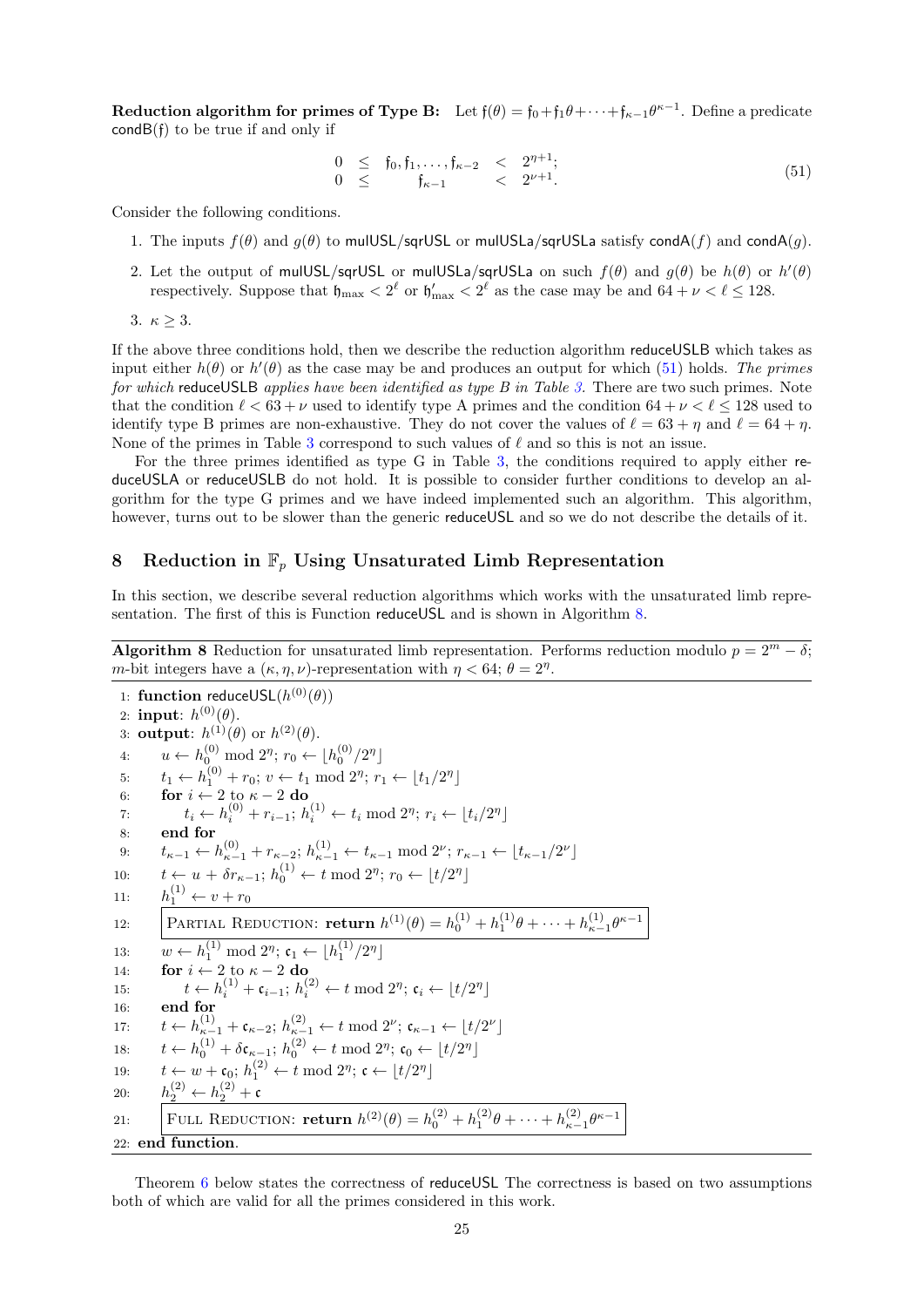<span id="page-25-0"></span>**Theorem 6.** Let  $p = 2^m - \delta$  and m be such that m-bit integers have  $(\kappa, \eta, \nu)$ -representation with  $\kappa \geq 3$ and  $\delta < 2^{2\eta+\nu-129}$ . Suppose the input  $h^{(0)}(\theta) = h_0^{(0)} + h_1^{(0)}\theta + \cdots + h_{\kappa-1}^{(0)}\theta^{\kappa-1}$  to reduceUSL is such that  $0 \le h_i^{(0)} < 2^{128} - 2^{128 - \eta}$  for  $i = 0, 1, \dots, \kappa - 1$ .

- 1. For partial reduction, the output of reduceUSL is  $h^{(1)}(\theta) = h_0^{(1)} + h_1^{(1)}\theta + \cdots + h_{\kappa-1}^{(1)}\theta^{\kappa-1}$ , where  $0 \leq$  $h_1^{(1)} < 2^{\eta+1}, 0 \le h_0^{(1)}, h_2^{(1)}, \ldots, h_{\kappa-2}^{(1)} < 2^{\eta}$  and  $0 \le h_{\kappa-1}^{(1)} < 2^{\nu}$  satisfying  $h^{(1)}(\theta) \equiv h^{(0)}(\theta) \bmod p$ .
- 2. For full reduction, the output  $h^{(2)}(\theta)$  of reduceUSL has a  $(\kappa, \eta, \nu)$ -representation and  $h^{(2)}(\theta) \equiv$  $h^{(0)}(\theta) \bmod p.$

*Proof.* Since  $0 \leq h_0^{(0)} < 2^{128} - 2^{128-\eta}$ , after Step [4,](#page-24-2) the bounds on u and  $r_0$  are  $0 \leq u < 2^{\eta}$  and  $0 \leq r_0 < 2^{128-\eta}$  respectively. In Step [5,](#page-24-2) t is set to  $h_1^{(0)} + r_0$  implying  $0 \leq t < 2^{128}$ . Consequently,  $0 \le v < 2^{\eta}$  and  $0 \le r_1 < 2^{128-\eta}$  respectively. After Steps [4-5,](#page-24-2)  $h^{(0)}(\theta)$  can be written as

<span id="page-25-1"></span>
$$
h^{(0)}(\theta) = h_0^{(0)} + h_1^{(0)}\theta + \dots + h_{\kappa-1}^{(0)}\theta^{\kappa-1}
$$
  
\n
$$
= (u + r_0\theta) + h_1^{(0)}\theta + \dots + h_{\kappa-1}^{(0)}\theta^{\kappa-1}
$$
  
\n
$$
= u + (h_1^{(0)} + r_0)\theta + \dots + h_{\kappa-1}^{(0)}\theta^{\kappa-1}
$$
  
\n
$$
= u + t_1\theta + h_2^{(0)}\theta^2 + \dots + h_{\kappa-1}^{(0)}\theta^{\kappa-1}
$$
  
\n
$$
= u + (v + r_1\theta)\theta + h_2^{(0)}\theta^2 + \dots + h_{\kappa-1}^{(0)}\theta^{\kappa-1}
$$
  
\n
$$
= u + v\theta + (h_2^{(0)} + r_1)\theta^2 + \dots + h_{\kappa-1}^{(0)}\theta^{\kappa-1}.
$$
 (52)

The coefficients  $h_2^{(1)}, h_3^{(1)}, \ldots, h_{\kappa-1}^{(1)}$  are computed in Steps [6](#page-24-2) to [9](#page-24-2) as follows.

<span id="page-25-2"></span>
$$
h_j^{(1)} = (h_j^{(0)} + r_{j-1}) \mod 2^{\eta}, \qquad r_j = \lfloor (h_j^{(0)} + r_{j-1})/2^{\eta} \rfloor, \quad j = 2, 3, \dots, \kappa - 2, h_{\kappa - 1}^{(1)} = (h_{\kappa - 1}^{(0)} + r_{\kappa - 2}) \mod 2^{\nu}, \quad r_{\kappa - 1} = \lfloor (h_{\kappa - 1}^{(0)} + r_{\kappa - 2})/2^{\nu} \rfloor
$$
\n
$$
(53)
$$

where  $0 \le r_j < 2^{128-\eta}$  and  $0 \le r_{\kappa-1} < 2^{128-\nu}$ . Starting from [\(52\)](#page-25-1) and using [\(53\)](#page-25-2), the effect of Steps [6](#page-24-2) to [9](#page-24-2) can be written in the following manner.

<span id="page-25-3"></span>
$$
h^{(0)}(\theta) = u + v\theta + (h_2^{(0)} + r_1)\theta^2 + \dots + h_{\kappa-1}^{(0)}\theta^{\kappa-1}
$$
  
\n
$$
= u + v\theta + t_1\theta^2 + h_3^{(0)}\theta^3 + \dots + h_{\kappa-1}^{(0)}\theta^{\kappa-1}
$$
  
\n
$$
= u + v\theta + (h_2^{(1)} + r_2\theta)\theta^2 + h_3^{(0)}\theta^3 + \dots + h_{\kappa-1}^{(0)}\theta^{\kappa-1}
$$
  
\n
$$
= u + v\theta + h_2^{(1)}\theta^2 + (h_3^{(0)} + r_2)\theta^3 + \dots + h_{\kappa-1}^{(0)}\theta^{\kappa-1}
$$
  
\n
$$
\dots \qquad \dots \qquad \dots \qquad \dots \qquad \dots
$$
  
\n
$$
= u + v\theta + h_2^{(1)}\theta^2 + \dots + h_{\kappa-2}^{(1)}\theta^{\kappa-2} + (h_{\kappa-1}^{(0)} + r_{\kappa-2})\theta^{\kappa-1}
$$
  
\n
$$
= u + v\theta + h_2^{(1)}\theta^2 + \dots + h_{\kappa-2}^{(1)}\theta^{\kappa-2} + (h_{\kappa-1}^{(1)} + r_{\kappa-1}2^{\nu})\theta^{\kappa-1}
$$
  
\n
$$
= u + v\theta + h_2^{(1)}\theta^2 + \dots + h_{\kappa-1}^{(1)}\theta^{\kappa-1} + r_{\kappa-1}2^{(\kappa-1)\eta+\nu} \text{ [since } \theta = 2^{\eta}]
$$
  
\n
$$
= u + v\theta + h_2^{(1)}\theta^2 + \dots + h_{\kappa-1}^{(1)}\theta^{\kappa-1} + r_{\kappa-1}\theta \text{ mod } p \text{ [using (5)]}
$$
 (54)

where  $0 \le u, v, h_2^{(1)}, h_3^{(1)}, \ldots, h_{\kappa-2}^{(1)} < 2^{\eta}$  and  $0 \le h_{\kappa-1}^{(1)} < 2^{\nu}$ . The bounds on  $\delta r_{\kappa-1}$  are  $0 \le \delta r_{\kappa-1} <$  $2^{2\eta+\nu-129} \cdot 2^{128-\nu} = 2^{2\eta-1}$ . In Step [10,](#page-24-2) t is assigned to  $u+\delta r_{\kappa-1}$  and so  $0 \le t < 2^{2\eta}$ . By the remaining two instructions of Step [10,](#page-24-2) we get  $0 \le h_0^{(1)} < 2^{\eta}$  and  $0 \le r_0 < 2^{\eta}$ . By Step [11](#page-24-2) we have,  $0 \le h_1^{(1)} < 2^{\eta+1}$ . Hence, from  $(54)$ , through Steps [10](#page-24-2) and [11](#page-24-2) we obtain

<span id="page-25-4"></span>
$$
h^{(0)}(\theta) \equiv (u + \delta r_{\kappa - 1}) + v\theta + h_2^{(1)}\theta^2 + \dots + h_{\kappa - 1}^{(1)}\theta^{\kappa - 1} \mod p
$$
  
\n
$$
= t + v\theta + h_2^{(1)}\theta^2 + \dots + h_{\kappa - 1}^{(1)}\theta^{\kappa - 1}
$$
  
\n
$$
= (t \mod 2^{\eta} + \lfloor t/2^{\eta} \rfloor \theta) + v\theta + h_2^{(1)}\theta^2 + \dots + h_{\kappa - 1}^{(1)}\theta^{\kappa - 1} \text{ [since } \theta = 2^{\eta}]
$$
  
\n
$$
= h_0^{(1)} + (v + r_0)\theta + h_2^{(1)}\theta^2 + \dots + h_{\kappa - 1}^{(1)}\theta^{\kappa - 1}
$$
  
\n
$$
= h_0^{(1)} + h_1^{(1)}\theta + h_2^{(1)}\theta^2 + \dots + h_{\kappa - 1}^{(1)}\theta^{\kappa - 1} = h^{(1)}(\theta),
$$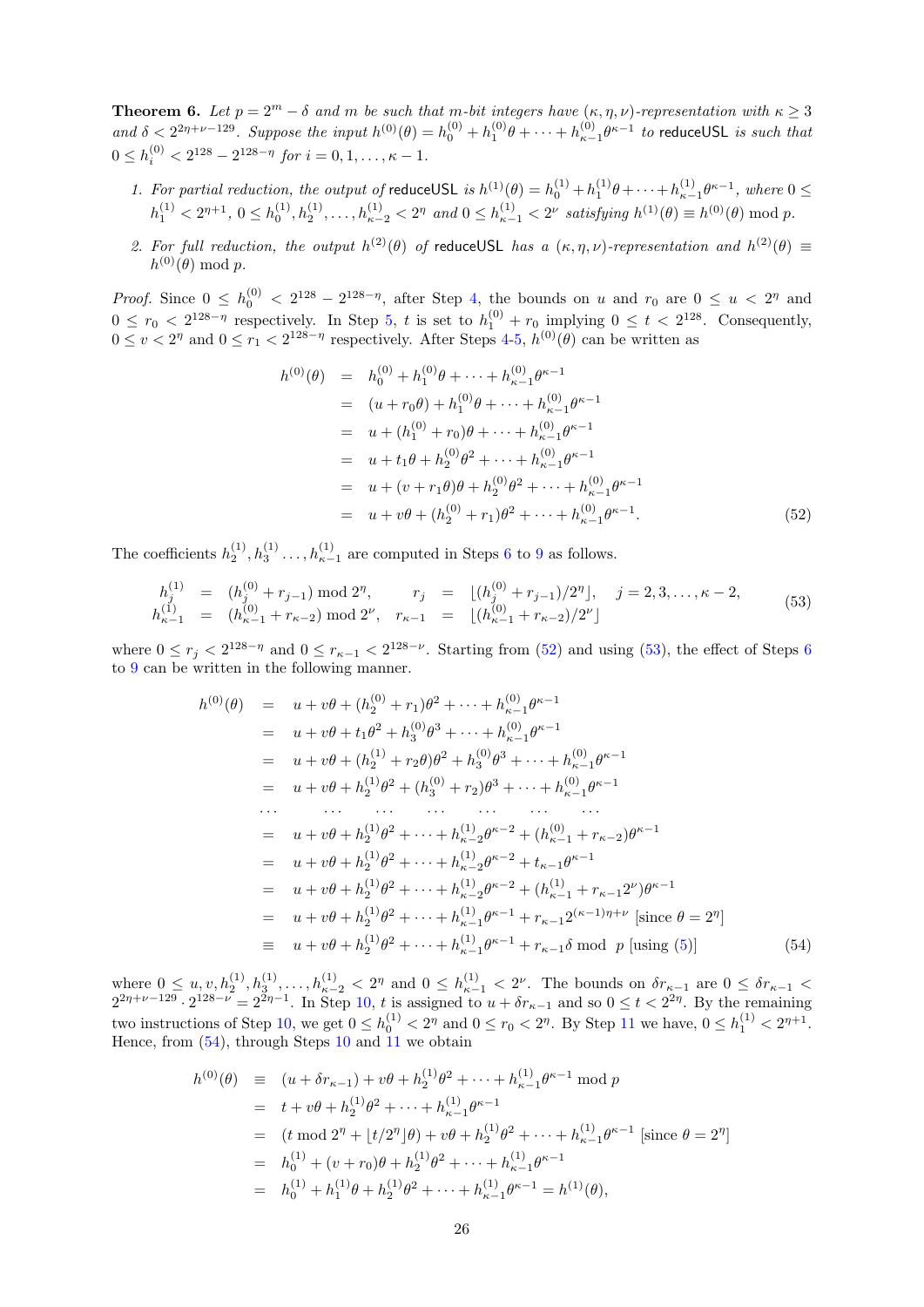where  $0 \le h_1^{(1)} < 2^{n+1}$ ,  $0 \le h_0^{(1)}$ ,  $h_2^{(1)}$ , ...,  $h_{\kappa-2}^{(1)} < 2^n$ , and  $h_{\kappa-1}^{(1)} < 2^{\nu}$ . From [\(55\)](#page-25-4) we have  $h^{(1)}(\theta) \equiv$  $h^{(0)}(\theta)$  mod p which proves the statement on partial reduction.

To ensure full reduction another pass over the limbs is required. This is performed in Steps [13](#page-24-2) to [20.](#page-24-2) First assume that  $h_2^{(2)}$  computed in Step [20](#page-24-2) satisfies  $0 \leq h_2^{(2)} < 2^{\eta}$ . Then, it is routine to argue in a manner similar to above that the final computed  $h^{(2)}(\theta)$  is such that  $h^{(2)}(\theta) \equiv h^{(0)}(\theta) \mod p$  and  $0 \le h_i^{(2)} < 2^{\eta}$  for  $i = 0, 1, \dots, \kappa - 2$  and  $0 \le h_{\kappa-1}^{(2)} < 2^{\nu}$ .

We now show that  $h_2^{(2)}$  computed in Step [20](#page-24-2) satisfies  $0 \le h_2^{(2)} < 2^{\eta}$ . Since  $h_1^{(1)} < 2^{\eta+1}$ , this implies  $\mathfrak{c}_1 \leq 1$ . In the first iteration of the loop in Steps [14](#page-24-2) to [17,](#page-24-2)  $\mathfrak{c}_1$  is added to  $h_2^{(1)}$  to obtain t. From this t,  $h_2^{(2)}$  is obtained as t mod  $2^{\eta}$  and  $\mathfrak{c}_2$  is obtained as  $\mathfrak{c} = \lfloor t/2^{\eta} \rfloor$ . So,  $\mathfrak{c}_2 \leq 1$ . Since  $h_2^{(1)} < 2^{\eta}$ ,  $\mathfrak{c}_2 = 1$  if and only if  $h_2^{(1)} = 2^{\eta} - 1$  and in this case,  $h_2^{(2)} = 0$ . The following observations can be noted.

- 1.  $c_i, c \le 1$  for  $i = 0, 1, ..., \kappa 1$ .
- 2. If  $c_2 = 0$ , then  $c_i = 0$  for  $i = 3, 4, ..., \kappa 1$  and  $c_0 = c = 0$ .

So, if  $c_2 = 0$ , then  $c = 0$  and so the value of  $h_2^{(2)}$  computed in Step [20](#page-24-2) is equal to the value of  $h_2^{(2)}$ computed in Step [15.](#page-24-2) Since the value of  $h_2^{(2)}$  computed in this step satisfies  $0 \le h_2^{(2)} < 2^{\eta}$  so does the value of  $h_2^{(2)}$  computed in Step [20.](#page-24-2) On the other hand, if  $c_2 = 1$ , then the value of  $h_2^{(2)}$  computed in Step [15](#page-24-2) is 0 and so, the value of  $h_2^{(2)}$  computed in Step [20](#page-24-2) is equal to  $\mathfrak{c} \leq 1$ . So, in both cases, the bounds  $0 \leq h_2^{(2)} < 2^{\eta}$  hold.  $\Box$ 

An important implementation issue: In Steps [4,](#page-24-2) [5,](#page-24-2) [7,](#page-24-2) [9](#page-24-2) and [10,](#page-24-2) the operations w mod  $2^{\tau}$  and  $|w/2^{\tau}|$  are performed on a 128-bit quantity w where  $\tau$  is either  $\eta$  or  $\nu$ . The operation  $|w/2^{\tau}|$  heavily influences the overall performance of the algorithm. We describe the implementation of the operations w mod  $2^{\tau}$  and  $\lfloor w/2^{\tau} \rfloor$  in more details. The 128-bit quantity w is stored in two 64-bit words  $w_0$  and  $w_1$ such that  $w = w_0 + w_1 2^{64}$ . There are two cases to consider.

**Case 1:**  $0 \leq w < 2^{128-\tau}$ . In this case,  $0 \leq w_1 < 2^{64-\tau}$ , i.e.,  $w_1$  is at most a  $(64-\tau)$ -bit word. So, it is possible to left shift  $w_1$  by  $\tau$  bits and at the same time move in the  $\tau$  most significant bits of  $w_0$  into the  $\tau$  least significant bits of  $w_1$ . The assembly level Intel instruction for doing this is shild and the two operations w mod  $2^{\tau}$  and  $\lfloor w/2^{\tau} \rfloor$  are executed as follows.

shld  $64 - \tau$ ,  $w_0$ ,  $w_1$ and  $2^{\tau} - 1, w_0$ .

After executing these two steps,  $w_1$  stores  $\lfloor w/2^{\tau} \rfloor$  and  $w_0$  stores w mod  $2^{\tau}$ .

**Case 2:**  $w \ge 2^{128-\tau}$ . In this case,  $0 \le w_1 < 2^{64-\tau}$  and the length of  $w_1$  in bits is more than  $64-\tau$ bits. So, left shifting  $w_1$  by  $\tau$  bits will result in loss of information and the strategy of Case 1 does not work. Further, the result of  $|w/2^{\tau}|$  is more than 64 bits in length and requires two 64-bit words to be stored. The strategy in this case is the following. First copy  $w_0$  to another 64-bit location  $x_0$ . Right shift  $\tau$  bits of  $w_0$  while moving in  $\tau$  least significant bits of  $w_1$  into the most significant bits of  $w_0$ . (The Intel instruction for doing this is shld.) Then, right shift  $w_1$  by  $\tau$  bits. The two operations w mod  $2^{\tau}$ and  $\lfloor w/2^{\tau} \rfloor$  are executed as follows.

mov  $w_0, x_0$ and  $2^{\tau}-1$ ,  $x_0$ shrd  $\tau$ ,  $w_1$ ,  $w_0$ shr  $\tau, w_1$ .

After executing the above steps,  $x_0$  stores w mod  $2^{\tau}$ ;  $w_0$  stores the 64 least significant bits of  $\lfloor w/2^{\tau} \rfloor$ and the  $(64 - \tau)$  least significant bits of  $w_1$  stores the  $(64 - \tau)$  most significant bits of  $\lfloor w/2^{\tau} \rfloor$ .

Clearly Case 2 is more time consuming than Case 1. The applicability of Case 1 and Case 2 to the primes that we have considered are as follows.

- 1. For primes identified as type A in Table [3,](#page-5-0) Case 1 can be applied, except for the prime  $2^{222} 117$ where Case 2 needs to be applied only for Step [4](#page-24-2) of reduceUSL.
- 2. For primes identified as type B in Table [3,](#page-5-0) Case 2 needs to be applied.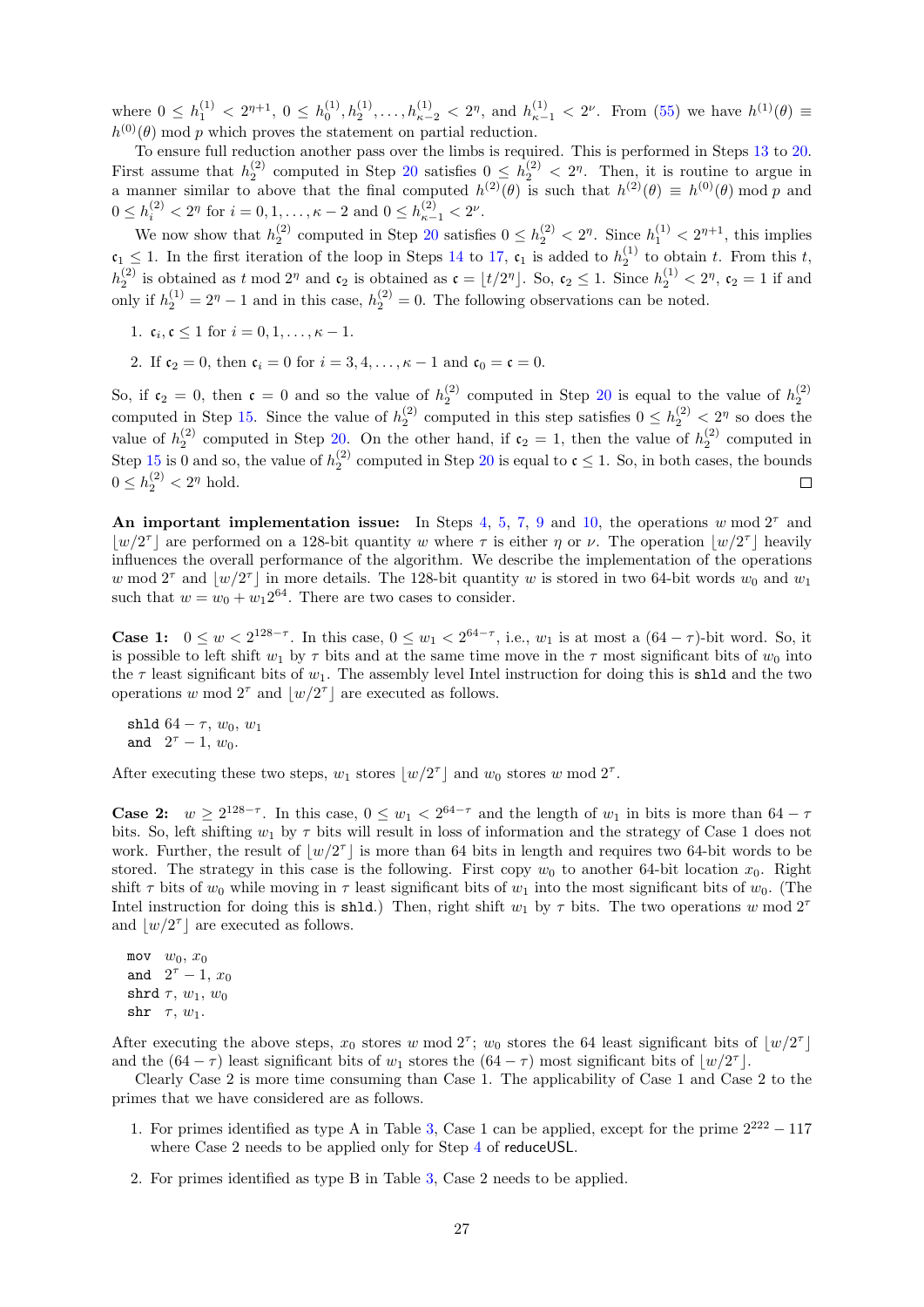**A computational bottleneck:** The various computations  $\lfloor \cdot / 2^{\tau} \rfloor$  in reduceUSL are strictly sequential. Correspondingly, the operations shld or shrd as the case may be, are not independent and have to be executed in sequence. These are relatively high latency operations and so the strict sequential execution of these operations have a negative impact on the overall performance of the algorithm.

We next describe two other reduction algorithms. The main motivation of these algorithms is to try and ensure that the operations shld or shrd are independent. Achieving such independence comes at the cost of increasing the total number of operations. Even then, for certain primes, the independence of these operations result in an overall faster algorithm.

**Remark:** Steps [13](#page-24-2) to [19](#page-24-2) also use the operation  $|\cdot/2^{\tau}|$ , but, these are on 64-bit quantities and can be efficiently implemented using the shr instruction.

#### 8.1 Improved Reduction for Type A Primes

Function reduceUSLA in Algorithm [9](#page-27-0) describes a reduction algorithm which improves upon reduceUSL for primes identified as type A in Table [3.](#page-5-0)

<span id="page-27-0"></span>Algorithm 9 Improved reduction algorithm for primes identified as type A in Table [3](#page-5-0) using unsaturated limb representation. Performs reduction modulo  $p = 2^m - \delta$  and m-bit integers have a  $(\kappa, \eta, \nu)$ representation with  $\eta < 64$ ;  $\theta = 2^{\eta}$ .

1: function reduceUSLA $(h^{(0)}(\theta))$ 2: input:  $h^{(0)}(\theta)$ . 3: **output**:  $h^{(2)}(\theta)$  or  $h^{(3)}(\theta)$ . 4:  $r \leftarrow h_0^{(0)} \mod 2^n$ 5: for  $i \leftarrow 1$  to  $\kappa - 2$  do 6:  $h_i^{(1)} \leftarrow h_i^{(0)} \mod 2^{\eta} + \lfloor h_{i-1}^{(0)}/2^{\eta} \rfloor$ 7: end for 8:  $h_{\kappa-1}^{(1)} \leftarrow h_{\kappa-1}^{(0)} \mod 2^{\nu} + \lfloor h_{\kappa-2}^{(0)}/2^{\eta} \rfloor$ 9:  $s \leftarrow \lfloor h_{\kappa-1}^{(0)}/2^{\nu} \rfloor$ ;  $h_0^{(1)} \leftarrow r + \delta s$ 10:  $u \leftarrow h_0^{(1)} \mod 2^{\eta}; r_0 \leftarrow \lfloor h_0^{(1)}/2^{\eta} \rfloor$ 11: **for**  $i \leftarrow 1$  to  $\kappa - 2$  do 12:  $t_i \leftarrow h_i^{(1)} + r_{i-1}; h_i^{(2)} \leftarrow t_i \mod 2^{\eta}; r_i \leftarrow \lfloor t_i/2^{\eta} \rfloor$ 13: end for 14:  $t_{\kappa-1} \leftarrow h_{\kappa-1}^{(1)} + r_{\kappa-2}; h_{\kappa-1}^{(2)} \leftarrow t_{\kappa-1} \mod 2^{\nu}; r_{\kappa-1} \leftarrow \lfloor t_{\kappa-1}/2^{\nu} \rfloor$  $15:$  $\zeta_0^{(2)} \leftarrow u + \delta r_{\kappa-1}$ 16: PARTIAL REDUCTION: **return**  $h^{(2)}(\theta) = h_0^{(2)} + h_1^{(2)}\theta + \cdots + h_{\kappa-1}^{(2)}\theta^{\kappa-1}$ 17:  $v \leftarrow h_0^{(2)} \mod 2^{\eta}; \mathfrak{c}_0 \leftarrow \lfloor h_0^{(2)}/2^{\eta} \rfloor$ 18: **for**  $i \leftarrow 1$  to  $\kappa - 2$  do 19:  $t \leftarrow h_i^{(2)} + \mathfrak{c}_{i-1}; h_i^{(3)} \leftarrow t \mod 2^{\eta}; \mathfrak{c}_i \leftarrow \lfloor t/2^{\eta} \rfloor$ 20: end for 21:  $t \leftarrow h_{\kappa-1}^{(2)} + \mathfrak{c}_{\kappa-2}; h_{\kappa-1}^{(3)} \leftarrow t \mod 2^{\nu}; \mathfrak{c}_{\kappa-1} \leftarrow \lfloor t/2^{\nu} \rfloor$ 22:  $t \leftarrow v + \delta \mathfrak{c}_{\kappa-1}; h_0^{(3)} \leftarrow t \mod 2^{\eta}; \mathfrak{c} \leftarrow \lfloor t/2^{\eta} \rfloor$ 23:  $h_1^{(3)} \leftarrow h_1^{(3)} + c$ 24: FULL REDUCTION: **return**  $h^{(3)}(\theta) = h_0^{(3)} + h_1^{(3)}\theta + \cdots + h_{\kappa-1}^{(3)}\theta^{\kappa-1}$ 25: end function.

The following result states the correctness of reduceUSLA

<span id="page-27-1"></span>**Theorem 7.** Let  $p = 2^m - \delta$  be a type A prime as identified in Table [3;](#page-5-0) m be such that m-bit integers have  $(\kappa, \eta, \nu)$ -representation; and  $\delta < 2^{2\eta+\nu-130}$ . Suppose the input  $h^{(0)}(\theta) = h_0^{(0)} + h_1^{(0)}\theta + \cdots + h_{\kappa-1}^{(0)}\theta^{\kappa-1}$ to reduceUSLA is such that  $0 \le h_i^{(0)} < 2^{\ell}$  for  $i = 0, 1, ..., \kappa - 1$  where  $\ell < 63 + \nu$ .

- 1. For partial reduction, the output of reduceUSLA is  $h^{(2)}(\theta) = h_0^{(2)} + h_1^{(2)}\theta + \cdots + h_{\kappa-1}^{(2)}\theta^{\kappa-1}$ , where  $0 \le h_0^{(2)} < 2^{\eta+1}, 0 \le h_1^{(2)}, \ldots, h_{\kappa-2}^{(2)} < 2^{\eta}$  and  $0 \le h_{\kappa-1}^{(2)} < 2^{\nu}$  satisfying  $h^{(2)}(\theta) \equiv h^{(0)}(\theta) \bmod p$ .
- 2. For full reduction, the output  $h^{(3)}(\theta)$  of reduceUSLA has a  $(\kappa, \eta, \nu)$ -representation and  $h^{(3)}(\theta) \equiv$  $h^{(0)}(\theta) \bmod p.$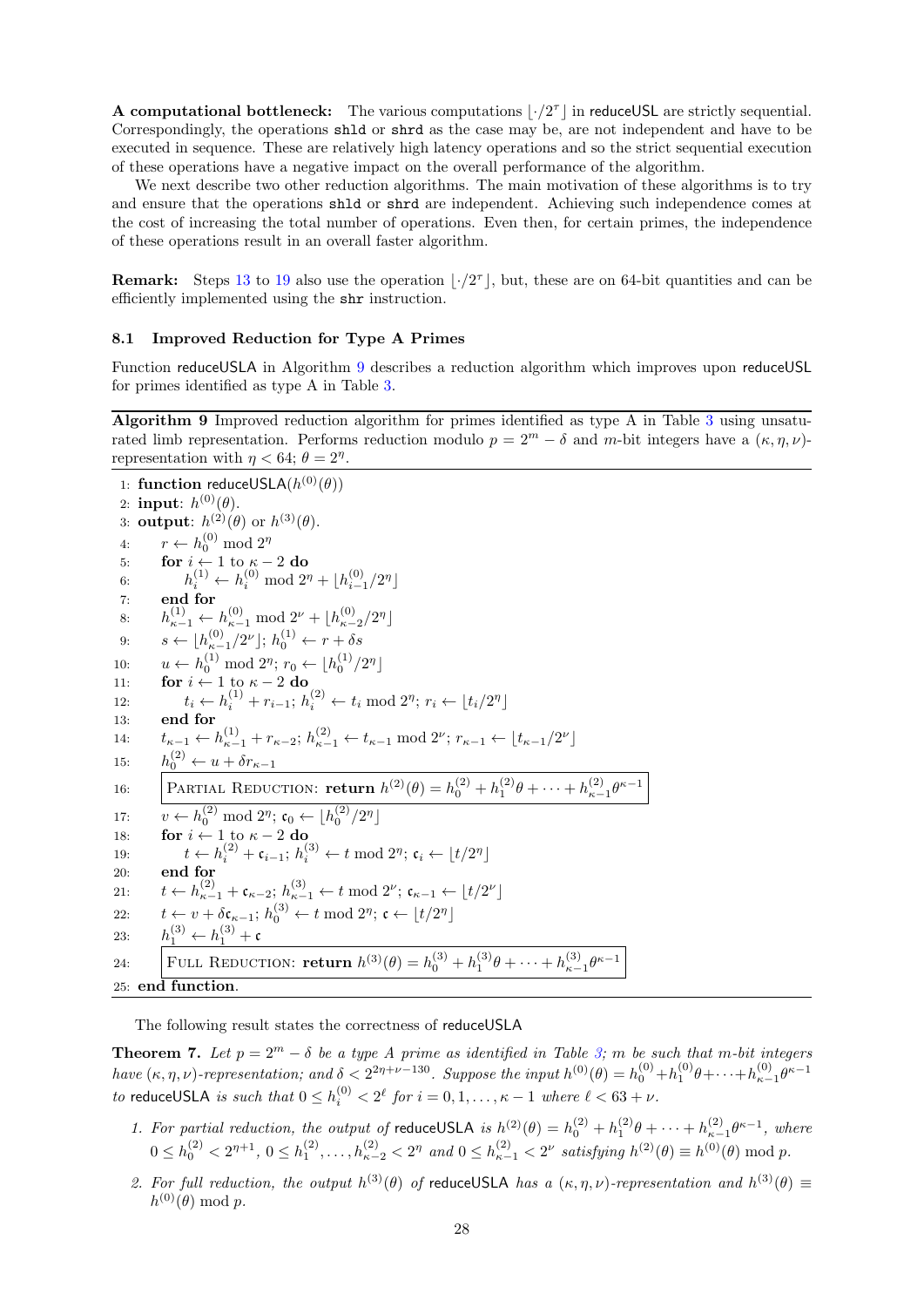*Proof.* Note that for all the primes identified as type A in Table [3,](#page-5-0) we have  $\eta < 62$ , Steps [4](#page-27-0) to [9](#page-27-0) convert the  $h^{(0)}(\theta)$  to  $h^{(1)}(\theta)$  ensuring  $h^{(1)}(\theta) \equiv h^{(0)}(\theta) \mod p$  and Steps [10](#page-27-0) to [15](#page-27-0) convert  $h^{(1)}(\theta)$  to  $h^{(2)}(\theta)$ ensuring  $h^{(2)}(\theta) \equiv h^{(1)}(\theta) \bmod p$ . Write

$$
h_j^{(0)} = h_{j,0}^{(0)} + h_{j,1}^{(0)} 2^{\eta} \qquad \text{where } h_{j,0}^{(0)} = h_j^{(0)} \text{ mod } 2^{\eta}, \ h_{j,1}^{(0)} = \lfloor h_j^{(0)} / 2^{\eta} \rfloor, \\
\text{for } j = 0, 1, \dots, \kappa - 2; \text{ and} \\
h_{\kappa - 1}^{(0)} = h_{\kappa - 1,0}^{(0)} + h_{\kappa - 1,1}^{(0)} 2^{\nu} \qquad \text{where } h_{\kappa - 1,0}^{(0)} = h_{\kappa - 1}^{(0)} \text{ mod } 2^{\nu}, \ h_{\kappa - 1,1}^{(0)} = \lfloor h_{\kappa - 1}^{(0)} / 2^{\nu} \rfloor.
$$
\n
$$
(55)
$$

Clearly,  $0 \le h_{j,0}^{(0)} < 2^n < 2^{62}$  and  $0 \le h_{j,1}^{(0)} < 2^{\ell-\eta}$  for  $j = 0,1,\ldots,\kappa-2$ ;  $0 \le h_{\kappa-1,0}^{(0)} < 2^{\nu}$  and  $0 \leq h_{\kappa-1,1}^{(0)} < 2^{\ell-\nu}$ . Using  $\ell < 63 + \nu$  and  $\eta \geq \nu$ , we have  $0 \leq h_{j,1}^{(0)} < 2^{62}$  for  $j = 0,1,\ldots,\kappa-1$ .

In Step [4,](#page-27-0) r is assigned the value  $h_{0,0}^{(0)}$ ; for  $i = 1, 2, \ldots, \kappa - 2$ , the *i*-th iteration of the loop in Steps [5](#page-27-0) 0,0 to [7](#page-27-0) assigns the value  $(h_{i,0}^{(0)} + h_{i-1,1}^{(0)})$  to  $h_i^{(1)}$ ; Step [8](#page-27-0) assigns the value  $(h_{\kappa-1,0}^{(0)} + h_{\kappa-2,1}^{(0)})$  to  $h_{\kappa-1}^{(1)}$ ; Step [9](#page-27-0) assigns the value  $h_{\kappa-1,1}^{(0)}$  to s. So,  $0 \le r < 2^{\eta}$ ,  $0 \le s < 2^{\ell-\nu}$ . Note that  $2^{(\kappa-1)\eta+\nu} = 2^m \equiv \delta \mod p$  and so  $0 \le \delta s < 2^{2\eta+\ell-130} < 2^{2\eta-2}$  since  $\ell < 128$ . Step [9](#page-27-0) assigns the value  $r + \delta s$  to  $h_0^{(1)}$ . The bounds on  $h_i^{(1)}$  are

$$
0 \le h_0^{(1)} < 2^{2\eta - 1} \quad \text{and} \quad 0 \le h_i^{(1)} < 2^{63} \text{ for } i = 1, 2, \dots, \kappa - 1. \tag{56}
$$

Using  $\theta = 2^{\eta}$ , we can write  $h^{(0)}(\theta)$  as

<span id="page-28-0"></span>
$$
h^{(0)}(\theta) = h_0^{(0)} + h_1^{(0)}\theta + \dots + h_{\kappa-1}^{(0)}\theta^{\kappa-1}
$$
  
\n
$$
= (h_{0,0}^{(0)} + h_{0,1}^{(0)}\theta) + (h_{1,0}^{(0)} + h_{1,1}^{(0)}\theta)\theta + \dots + (h_{\kappa-1,0}^{(0)} + h_{\kappa-1,1}^{(0)}2^{\nu})\theta^{\kappa-1}
$$
  
\n
$$
= h_{0,0}^{(0)} + (h_{0,1}^{(0)} + h_{1,0}^{(0)})\theta + \dots + (h_{\kappa-2,1}^{(0)} + h_{\kappa-1,0}^{(0)})\theta^{\kappa-1} + h_{\kappa-1,1}^{(0)}2^{(\kappa-1)\eta+\nu}
$$
  
\n
$$
\equiv (r + \delta s) + h_1^{(1)}\theta + \dots + h_{\kappa-1}^{(1)}\theta^{\kappa-1} \text{ mod } p \text{ [using (5)]}
$$
  
\n
$$
= h_0^{(1)} + h_1^{(1)}\theta + \dots + h_{\kappa-1}^{(1)}\theta^{\kappa-1} = h^{(1)}(\theta).
$$
 (57)

The argument that Steps [10-14](#page-27-0) computes  $h^{(2)}(\theta)$  such that  $h^{(2)}(\theta) \equiv h^{(1)}(\theta)$  mod p and the limbs of  $h^{(2)}(\theta)$  satisfy the stated bounds for partial reduction is similar to the proof of Theorem [6.](#page-25-0) The points to be noted are the following.

- 1. Since  $0 \le h_0^{(1)} < 2^{2\eta-1}$ , the value of u and  $r_0$  computed in Step [10](#page-27-0) satisfies  $0 \le u < 2^{\eta}$  and  $0 \le r_0 < 2^{\eta - 1}$  respectively.
- 2. Since  $0 \le h_i^{(1)} < 2^{63}$  for  $i = 1, 2, ..., \kappa 2$ , and  $\eta < 64$ , in Step [12](#page-27-0) we have  $0 \le t_i < 2^{64}$ ,  $0 \le h_i^{(2)} < 2^{\eta}$  and  $0 \le r_i < 2^{64-\eta}$  for  $i = 1, 2, ..., \kappa - 2$ .
- 3. Since  $0 \le h_{\kappa-1}^{(1)} < 2^{63}$ , in Step [14](#page-27-0) we have  $0 \le t_{\kappa-1} < 2^{64}$ ,  $0 \le h_{\kappa-1}^{(2)} < 2^{\nu}$  and  $0 \le r_{\kappa-1} < 2^{64-\nu}$ .
- 4. Since  $0 \le \delta < 2^{2\eta+\nu-130}$  and  $0 \le r_{\kappa-1}^{(1)} < 2^{64-\nu}$ , in Step [15](#page-27-0) we have  $0 \le \delta r_{\kappa-1} < 2^{2\eta-66} < 2^{\eta}$  for all the primes identified as type A in Table [3.](#page-5-0) This, along with  $0 \le u < 2^{\eta}$  implies  $0 \le h_0^{(2)} < 2^{\eta+1}$ in Step [15.](#page-27-0)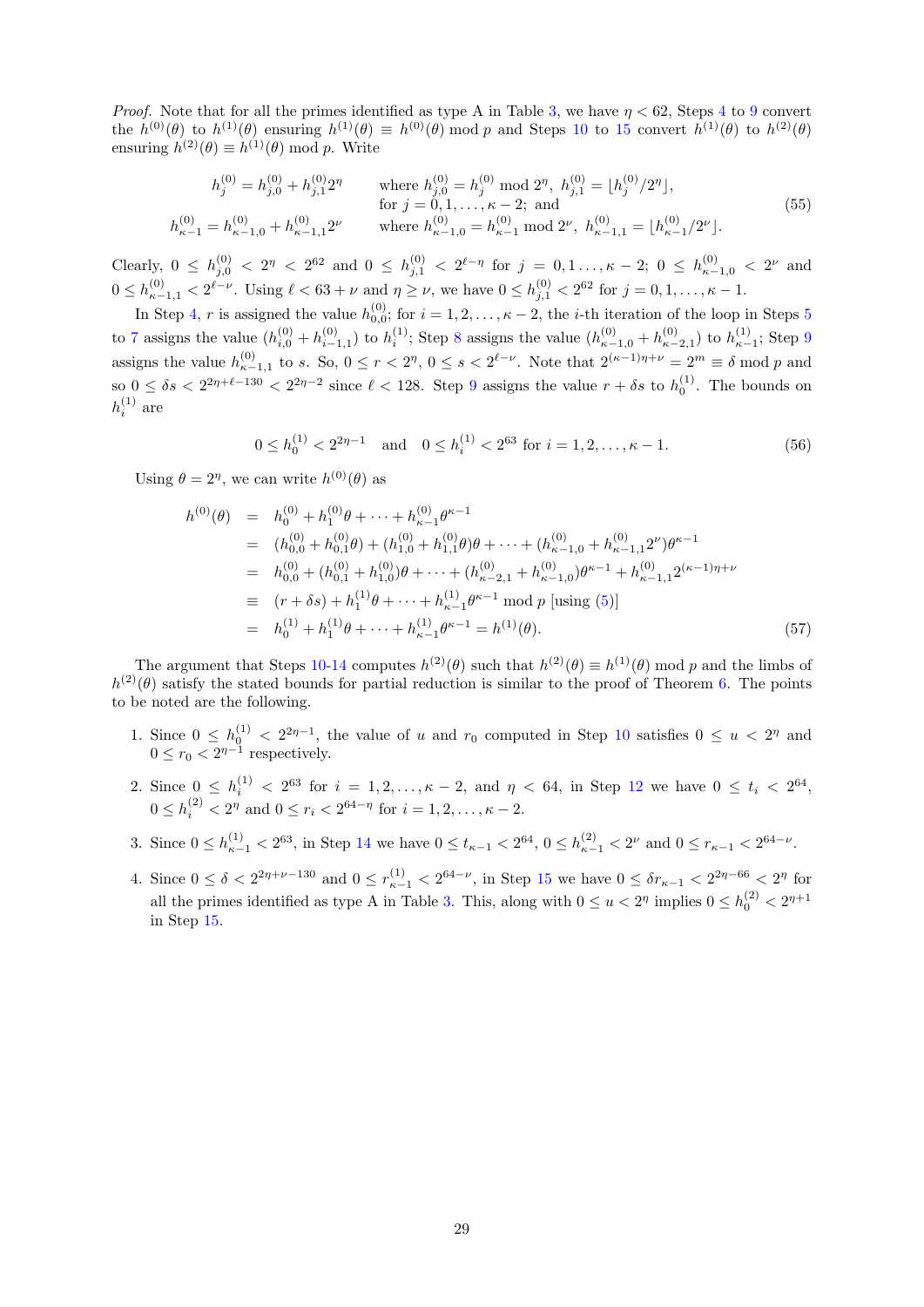The effect of Steps [10](#page-27-0) to [15](#page-27-0) on  $h_1^{(1)}(\theta)$  can be written as

<span id="page-29-0"></span>
$$
h^{(1)}(\theta) = h_0^{(1)} + h_1^{(1)}\theta + \dots + h_{\kappa-1}^{(1)}\theta^{\kappa-1}
$$
  
\n
$$
= (u + r_0\theta) + h_1^{(1)}\theta + \dots + h_{\kappa-1}^{(1)}\theta^{\kappa-1}
$$
  
\n
$$
= u + (h_1^{(1)} + r_0)\theta + \dots + h_{\kappa-1}^{(1)}\theta^{\kappa-1}
$$
  
\n
$$
= u + t_1\theta + h_2^{(1)}\theta^2 + \dots + h_{\kappa-1}^{(1)}\theta^{\kappa-1}
$$
  
\n
$$
= u + (h_1^{(2)} + r_1\theta)\theta + h_2^{(1)}\theta^2 + \dots + h_{\kappa-1}^{(1)}\theta^{\kappa-1}
$$
  
\n
$$
= u + h_1^{(2)}\theta + (h_2^{(1)} + r_1)\theta^2 + \dots + h_{\kappa-1}^{(1)}\theta^{\kappa-1}
$$
  
\n
$$
\dots \qquad \dots \qquad \dots \qquad \dots \qquad \dots
$$
  
\n
$$
= u + h_1^{(2)}\theta + h_2^{(2)}\theta^2 + \dots + h_{\kappa-2}^{(1)}\theta^{\kappa-2} + (h_{\kappa-1}^{(0)} + r_{\kappa-2})\theta^{\kappa-1}
$$
  
\n
$$
= u + h_1^{(2)}\theta + h_2^{(2)}\theta^2 + \dots + h_{\kappa-2}^{(1)}\theta^{\kappa-2} + (h_{\kappa-1}^{(1)} + r_{\kappa-1}2^{\nu})\theta^{\kappa-1}
$$
  
\n
$$
= u + h_1^{(2)}\theta + h_2^{(2)}\theta^2 + \dots + h_{\kappa-1}^{(1)}\theta^{\kappa-1} + r_{\kappa-1}2^{(\kappa-1)\eta+\nu} \text{ [since } \theta = 2^{\eta}]
$$
  
\n
$$
= (u + r_{\kappa-1}\delta) + h_1^{(2)}\theta + h_2^{(2)}\theta^2 + \dots + h_{\kappa-1}^{(1)}\theta^{\kappa-1} \text{ mod } p \text{ [using (5)]}
$$
  
\n

Using the points 1-4 mentioned before, we have the desired bounds on the limbs of  $h^{(2)}(\theta)$  as  $0 \leq$  $h_0^{(2)} < 2^{\eta+1}$ ,  $0 \le h_1^{(2)}$ ,  $h_2^{(2)}$ , ...,  $h_{\kappa-2}^{(2)} < 2^{\eta}$  and  $0 \le h_{\kappa-1}^{(2)} < 2^{\nu}$ . Combining [\(57\)](#page-28-0) and [\(58\)](#page-29-0) we have  $h^{(2)}(\theta) \equiv h^{(0)}(\theta)$  mod p which proves the statement of partial reduction.

The statement on full reduction is proved in a manner which is very similar to that of Theorem [6.](#page-25-0)  $\Box$ 

Function reduceUSLA makes two passes over the limbs compared to reduceUSL which makes a single pass over the limbs. So, the total number of operations required by reduceUSLA is more than that of reduceUSL. Even then, for primes of type A, it turns out that reduceUSLA is faster than reduceUSL. The reason is explained below.

**Independent double word shifts:** The computations  $|\cdot/2^n|$  in Steps [6](#page-27-0) and [8](#page-27-0) are on  $\ell$ -bit quantities with  $\ell < 63 + \eta$  $\ell < 63 + \eta$  $\ell < 63 + \eta$ . This computation falls under Case 1 discussed after the proof of Theorem 6 and can be completed using a single shld instruction. The important difference between reduceUSL and reduceUSLA is that in the later case, the shld instructions are independent. So, these can be appropriately pipelined and may also be simultaneously scheduled on separate ALUs. It is this feature that leads to the speed up of reduceUSLA over reduceUSL. For example, on the Intel Skylake processor, for  $p = 2^{255} - 19$ , reduceUSLA takes 25 cycles whereas reduceUSL takes 37 cycles.

Function reduceUSLA has another set of shift operations in Step [14.](#page-27-0) These operations are on 64-bit words and hence can be computed using the shr instruction. This is true for all the primes except for  $2^{222} - 117$  for which the first two limbs of  $h^{(1)}(\theta)$  have more than 64 bits and hence the shld instruction has to be applied to extract the required leading bits of these limbs. The latency of shr instruction is much smaller than the latency of shld instruction. The independence of the shld instructions in reduceUSLA more than compensates for the extra shr operations.

It is possible to avoid shld instruction and instead implement the desired functionality with the four instructions shl, mov, shr and or. We have implemented this strategy to try and speed up reduceUSL, but, the resulting speed is still slower than that of reduceUSLA.

### 8.2 Improved Reduction for Type B Primes

There are two primes identified as type B in Table [3.](#page-5-0) If reduce USLA is applied to these two primes, then the sizes of all the coefficients of  $h^{(1)}(\theta)$  will be more than 64 bits. So, the subsequent steps of reduceUSLA will require application of shld instead of shr. Further, these shld instructions would not be independent. To avoid this situation, it is possible to make an extra pass over the limbs as in Steps [4](#page-27-0) to [9](#page-27-0) of reduceUSLA. This results in Function reduceUSLB which is given in Algorithm [10.](#page-30-0) Each limb of the partially reduced output of reduceUSLB has an extra bit. As mentioned in Section [7.2,](#page-23-2) only those primes are identified as type B for which this does not lead to an overflow in the multiplication and squaring algorithms.

The following result states the correctness of reduceUSLB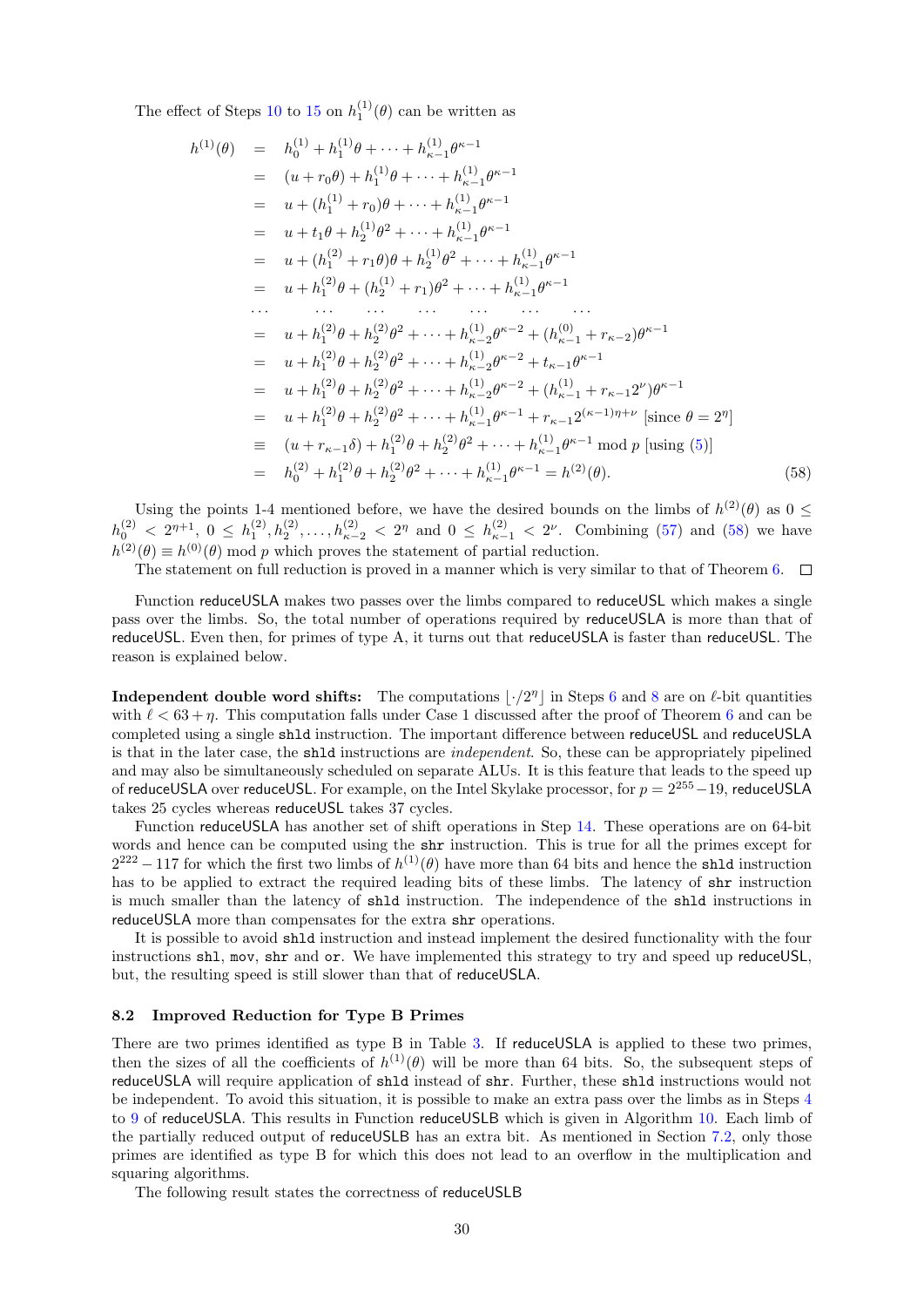<span id="page-30-0"></span>Algorithm 10 Improved reduction algorithm for primes identified as type B in Table [3](#page-5-0) using unsaturated limb representation. Performs reduction modulo  $p = 2^m - \delta$  and m-bit integers have a  $(\kappa, \eta, \nu)$ representation with  $\eta < 64$ ;  $\theta = 2^{\eta}$ .

1: function reduceUSLB $(h^{(0)}(\theta))$ 2: input:  $h^{(0)}(\theta)$ . 3: output:  $h^{(2)}(\theta)$  or  $h^{(4)}(\theta)$ . 4: for  $\lambda \leftarrow 0$  to 1 do 5:  $r \leftarrow h_0^{(\lambda)} \mod 2^{\eta}$ 6: for  $i \leftarrow 1$  to  $\kappa - 2$  do 7:  $h_i^{(\lambda+1)} \leftarrow h_i^{(\lambda)} \mod 2^{\eta} + \lfloor h_{i-1}^{(\lambda)}/2^{\eta} \rfloor$ 8: end for 9:  $h_{\kappa-1}^{(\lambda+1)} \leftarrow h_{\kappa-1}^{(\lambda)} \mod 2^{\nu} + \lfloor h_{\kappa-2}^{(\lambda)}/2^{\eta} \rfloor$ 10:  $s \leftarrow \lfloor h_{\kappa-1}^{(\lambda)}/2^{\nu} \rfloor; h_0^{(\lambda+1)} \leftarrow r + \delta s$ 11:  $end for$ 12: PARTIAL REDUCTION: **return**  $h^{(2)}(\theta) = h_0^{(2)} + h_1^{(2)}\theta + \cdots + h_{\kappa-1}^{(2)}\theta^{\kappa-1}$ 13: for  $\lambda \leftarrow 2$  to 3 do 14:  $h_0^{(\lambda+1)} \leftarrow h_0^{(\lambda)} \mod 2^{\eta}; \mathfrak{c} \leftarrow \lfloor h_0^{(\lambda)}/2^{\eta} \rfloor$ 15: for  $i \leftarrow 1$  to  $\kappa - 2$  do 16:  $t \leftarrow h_i^{(\lambda)} + \mathfrak{c}; h_i^{(\lambda+1)} \leftarrow t \mod 2^{\eta}; \mathfrak{c} \leftarrow \lfloor t/2^{\eta} \rfloor$ 17: end for 18:  $t \leftarrow h_{\kappa-1}^{(\lambda)} + \mathfrak{c}; h_{\kappa-1}^{(\lambda+1)} \leftarrow t \mod 2^{\nu}; \mathfrak{c} \leftarrow \lfloor t/2^{\nu} \rfloor$ 19:  $h_0^{(\lambda+1)} \leftarrow h_0^{(\lambda+1)} + \delta \mathfrak{c}$ 20: end for 21:  $t \leftarrow h_0^{(4)}$ ;  $h_0^{(4)} \leftarrow t \mod 2^{\eta}$ ;  $\mathfrak{c} \leftarrow \lfloor t/2^{\eta} \rfloor$ 22:  $h_1^{(4)} \leftarrow h_1^{(4)} + c$ 23: FULL REDUCTION: **return**  $h^{(4)}(\theta) = h_0^{(4)} + h_1^{(4)}\theta + \cdots + h_{\kappa-1}^{(4)}\theta^{\kappa-1}$ 24: end function.

**Theorem 8.** Let  $p = 2^m - \delta$  be a type B prime as identified in Table [3;](#page-5-0) m be such that m-bit integers have  $(\kappa, \eta, \nu)$ -representation; and  $\delta < 2^{2\eta+\nu-130}$ . Suppose the input  $h^{(0)}(\theta) = h_0^{(0)} + h_1^{(0)}\theta + \cdots + h_{\kappa-1}^{(0)}\theta^{\kappa-1}$  to reduceUSLA *is such that*  $0 \le h_i^{(0)} < 2^{128}$  *for*  $i = 0, 1, \ldots, \kappa - 1$ .

- 1. For partial reduction, the output of reduceUSLB is  $h^{(2)}(\theta) = h_0^{(2)} + h_1^{(2)}\theta + \cdots + h_{\kappa-1}^{(2)}\theta^{\kappa-1}$ , where  $0 \leq h_0^{(2)}, h_1^{(2)}, \ldots, h_{\kappa-2}^{(2)} < 2^{\eta+1}$  and  $0 \leq h_{\kappa-1}^{(2)} < 2^{\nu+1}$  satisfying  $h^{(2)}(\theta) \equiv h^{(0)}(\theta) \bmod p$ .
- 2. For full reduction, the output  $h^{(4)}(\theta)$  of reduceUSLB has a  $(\kappa, \eta, \nu)$ -representation and  $h^{(4)}(\theta) \equiv$  $h^{(0)}(\theta) \bmod p.$

*Proof.* The first iteration of the loop in Steps [4](#page-30-0) to [11](#page-30-0) converts  $h^{(0)}(\theta)$  to  $h^{(1)}(\theta)$ . The correctness of this conversion can be argued in a manner similar to the first part of the proof of Theorem [7.](#page-27-1) In particular, we obtain

<span id="page-30-1"></span>
$$
\begin{array}{rcl} h^{(0)}(\theta) & = & h_0^{(0)} + h_1^{(0)}\theta + \dots + h_{\kappa-1}^{(0)}\theta^{\kappa-1} \\ & \equiv & \underbrace{h_0^{(1)} + h_1^{(1)}\theta + \dots + h_{\kappa-1}^{(1)}\theta^{\kappa-1}}_{\text{through first iteration of Steps 4 to 11}} \ \ \text{mod} \ \ p = h^{(1)}(\theta). \end{array}
$$

Proceeding in a manner similar to the first part of the proof of Theorem [7,](#page-27-1) it can be shown that  $0 \leq h_0^{(1)} < 2^{2\eta-1}$  and  $0 \leq h_1^{(1)}, h_2^{(1)}, \ldots, h_{\kappa-1}^{(1)} < 2^{129-\eta}$ .

The second iteration of the loop in Steps [4](#page-30-0) to [11](#page-30-0) converts  $h^{(1)}(\theta)$  to  $h^{(2)}(\theta)$ . The correctness of this argument is also similar to the first part of the proof of Theorem [7.](#page-27-1) The only thing required is to argue that the coefficients of  $h^{(2)}(\theta)$  satisfy the stated bounds.

Step [5](#page-30-0) of the second iteration provides r satisfying  $0 \leq r < 2^n$ . We have  $\lfloor h_{i-1}^{(1)}/2^n \rfloor < 2^{129-2\eta}$ ,  $h_i^{(1)} \mod 2^{\eta} < 2^{\eta}$  for  $i = 1, 2, \ldots, \kappa - 2$ , and  $h_{\kappa-1}^{(1)} \mod 2^{\nu} < 2^{\nu} < 2^{\eta}$ . The following three observations hold for both the primes identified as type B in Table [3.](#page-5-0) Their consequences are also mentioned.

1.  $129 - 2\eta = 129 - 2 \cdot 55 = 129 - 110 = 19 < \nu < \eta$  $129 - 2\eta = 129 - 2 \cdot 55 = 129 - 110 = 19 < \nu < \eta$  $129 - 2\eta = 129 - 2 \cdot 55 = 129 - 110 = 19 < \nu < \eta$ . Consequently, after Steps [6](#page-30-0) to 9 of the second iteration are  $0 \leq h_1^{(2)}, h_2^{(2)}, \ldots, h_{\kappa-2}^{(2)} < 2^{\eta+1}$  and  $0 \leq h_{\kappa-1}^{(2)} < 2^{\nu+1}$ .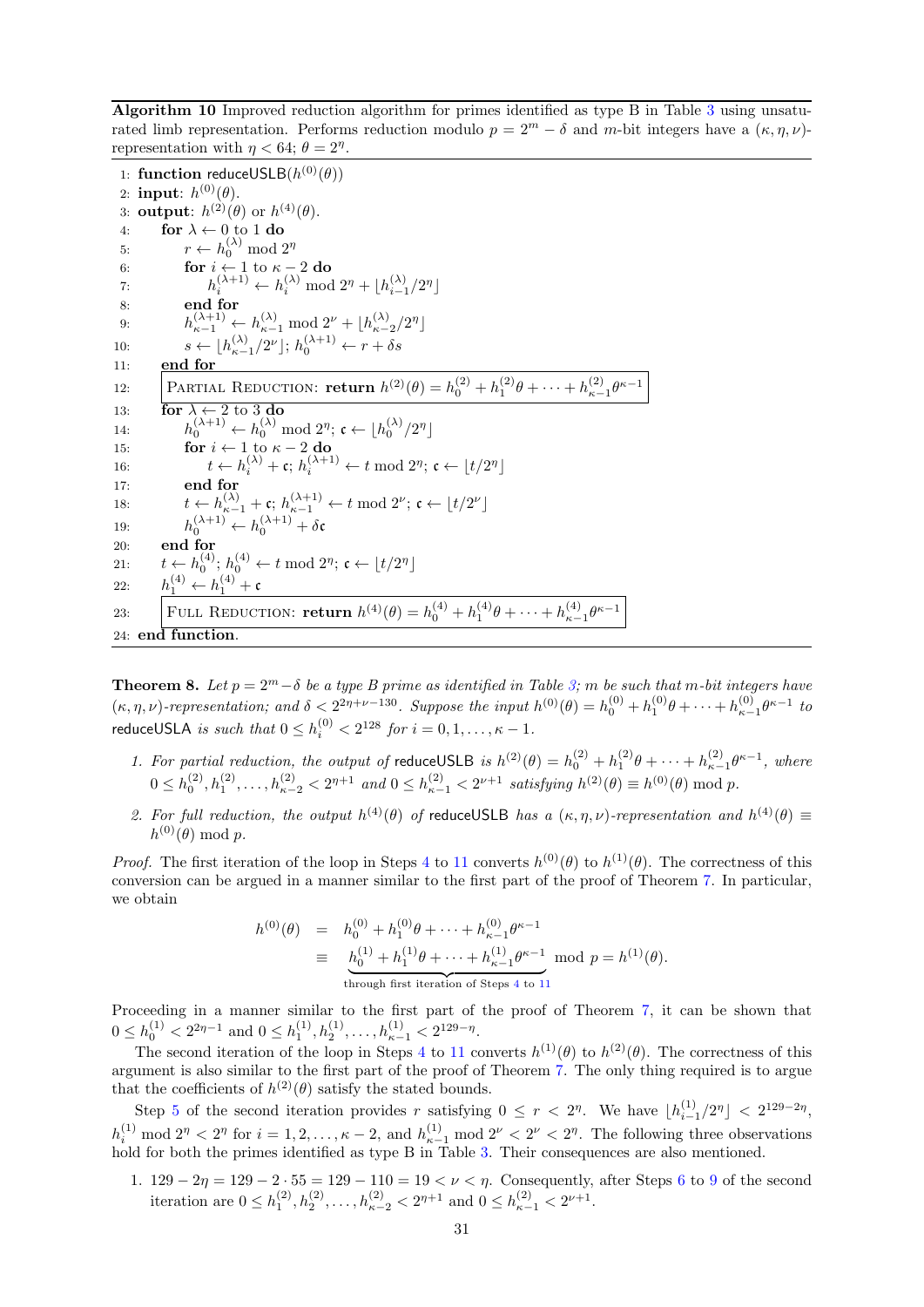2.  $\delta < 2^8$ . Consequently, after Step [10,](#page-30-0)  $\delta s < 2^8 \cdot 2^{129 - 2\nu} = 2^{137 - 2\nu}$ .

3.  $137 - 2\nu \le 137 - 2 \cdot 52 = 137 - 104 = 33 < \eta$ . Consequently, after Step  $10, 0 \le h_0^{(2)} < 2^{\eta+1}$  $10, 0 \le h_0^{(2)} < 2^{\eta+1}$ .

So, we have

<span id="page-31-1"></span>
$$
h^{(1)}(\theta) = h_0^{(1)} + h_1^{(1)}\theta + \dots + h_{\kappa-1}^{(1)}\theta^{\kappa-1}
$$
  
\n
$$
\equiv \underbrace{h_0^{(2)} + h_1^{(2)}\theta + \dots + h_{\kappa-1}^{(2)}\theta^{\kappa-1}}_{\text{through second iteration of Steps 4 to 11}} \mod p = h^{(2)}(\theta),
$$

where  $0 \leq h_0^{(2)}$ ,  $h_1^{(2)}$ , ...,  $h_{\kappa-2}^{(2)} < 2^{\eta+1}$  and  $0 \leq h_{\kappa-1}^{(2)} < 2^{\nu+1}$ . Combining [\(59\)](#page-31-1) and (59) we have  $h^{(2)}(\theta) \equiv$  $h^{(0)}(\theta)$  mod p, which proves the statement on partial reduction.

The statement on full reduction is proved routinely. The only point to be noted is that a single pass over the limbs is not sufficient to ensure termination and instead two passes are required.  $\Box$ 

# <span id="page-31-0"></span>9 Saturated Limb Computation Without Double Carry Chains

In Section [5,](#page-9-0) we have described how the saturated limb representation can be exploited in combination with two independent carry chains to obtain fast squaring and multiplication algorithms. Implementation of these algorithms require the use of the instructions mulx, adcx and adox. For processors which do not provide these instructions, the algorithms in Section [5](#page-9-0) cannot be implemented. In this section, we describe algorithms for saturated limb representation which do not use double carry chains and can be implemented on previous generation processors. In Section [7,](#page-21-0) we have already described algorithms using the unsaturated limb representation which do not use double carry chains. For the prime  $2^{256} - 2^{32} - 977$ , it turns out that the implementation using saturated limb representation without double carry chains is more efficient than the implementation using unsaturated limb representation.

As before, let  $p = 2^m - \delta$  where m-bit integers have  $(\kappa, \eta, \nu)$ -representation. Since we consider the saturated limb representation, we have  $\eta = 64$ . As before,  $\theta = 2^{\eta}$  and  $c_p = 2^{\eta - \nu} \delta$ . Let  $f(\theta)$  and  $g(\theta)$  be two m-bit integers written as follows.

$$
f(\theta) = f_0 + f_1 \theta + \dots + f_{\kappa-1} \theta^{\kappa-1},
$$
  

$$
g(\theta) = g_0 + g_1 \theta + \dots + g_{\kappa-1} \theta^{\kappa-1},
$$

where  $0 \le f_i$ ,  $g_i < 2^{\eta}$ ,  $i = 0, 1, \ldots, \kappa - 2$ , and  $0 \le f_{\kappa-1}$ ,  $g_{\kappa-1} < 2^{\nu}$ . The schoolbook product of  $f(\theta)$ and  $g(\theta)$  modulo p can be written as  $h(\theta) = h_0 + h_1 \theta + \cdots + h_{\kappa-1} \theta^{\kappa-1}$  where the coefficients  $h_i$  are given by [\(43\)](#page-22-1). Since we are working with  $\eta = 64$ , the coefficients  $h_i$  are not guaranteed to fit within 128 bits. We show how to tackle this problem. Define

<span id="page-31-2"></span>
$$
f_i \cdot g_j = u_{i,j} + v_{i,j} 2^{\eta} = u_{i,j} + v_{i,j} \theta \text{ for } i, j = 0, 1, \dots, \kappa - 1.
$$
 (59)

Using  $\theta^{\kappa} = 2^{\kappa \eta} \equiv 2^{\eta - \nu} \delta \mod p = c_p$  and [\(59\)](#page-31-2) in [\(43\)](#page-22-1), we have  $h(\theta) \equiv z(\theta) \mod p$  where  $z(\theta) = z(\theta)$  $z_0 + z_1 \theta + \cdots + z_{\kappa-1} \theta^{\kappa-1}$  and

z<sup>0</sup> = u0,<sup>0</sup> + cp(u1,κ−<sup>1</sup> + u2,κ−<sup>2</sup> + · · · + cpuκ−2,<sup>2</sup> + uκ−1,<sup>1</sup> +v0,κ−<sup>1</sup> + v1,κ−<sup>2</sup> + v2,κ−<sup>3</sup> + · · · + vκ−2,<sup>1</sup> + vκ−1,0), z<sup>1</sup> = u0,<sup>1</sup> + u1,<sup>0</sup> + v0,<sup>0</sup> + cp(u2,κ−<sup>1</sup> + · · · + uκ−2,<sup>3</sup> + uκ−1,<sup>2</sup> +v1,κ−<sup>1</sup> + v2,κ−<sup>2</sup> + · · · + vκ−2,<sup>2</sup> + vκ−1,1), z<sup>2</sup> = u0,<sup>2</sup> + u1,<sup>1</sup> + u2,<sup>0</sup> + · · · + v0,<sup>1</sup> + v1,<sup>0</sup> +cp(uκ−2,<sup>4</sup> + uκ−1,<sup>3</sup> + v2,κ−<sup>1</sup> + · · · + vκ−2,<sup>3</sup> + vκ−1,2), · · · · · · · · · · · · · · · · · · · · · · · · zκ−<sup>3</sup> = u0,κ−<sup>3</sup> + u1,κ−<sup>4</sup> + u2,κ−<sup>5</sup> + · · · + v0,κ−<sup>4</sup> + u1,κ−<sup>5</sup> +cp(uκ−2,κ−<sup>1</sup> + uκ−1,κ−<sup>2</sup> + · · · + vκ−3,κ−<sup>1</sup> + vκ−2,κ−<sup>2</sup> + vκ−1,κ−3), zκ−<sup>2</sup> = u0,κ−<sup>2</sup> + u1,κ−<sup>3</sup> + u2,κ−<sup>4</sup> + · · · + uκ−2,<sup>0</sup> + v0,κ−<sup>3</sup> + v1,κ−<sup>4</sup> + v2,κ−<sup>5</sup> + cp(uκ−1,κ−<sup>1</sup> + · · · + vκ−2,κ−<sup>1</sup> + vκ−1,κ−2), zκ−<sup>1</sup> = u0,κ−<sup>1</sup> + u1,κ−<sup>2</sup> + u2,κ−<sup>3</sup> + · · · + uκ−2,<sup>1</sup> + uκ−1,<sup>0</sup> +v0,κ−<sup>2</sup> + v1,κ−<sup>3</sup> + v2,κ−<sup>4</sup> + · · · + vκ−2,<sup>0</sup> + cpvκ−1,κ−1. (60)

For all the primes in Table [3,](#page-5-0) it can be ensured that  $0 \leq z_0, z_1, \ldots, z_{\kappa-1} < 2^{127}$ . Substituting  $g = f$ , we get similar equations for squaring. Denote the resulting multiplication and squaring algorithms by mulSLa and sqrSLa respectively.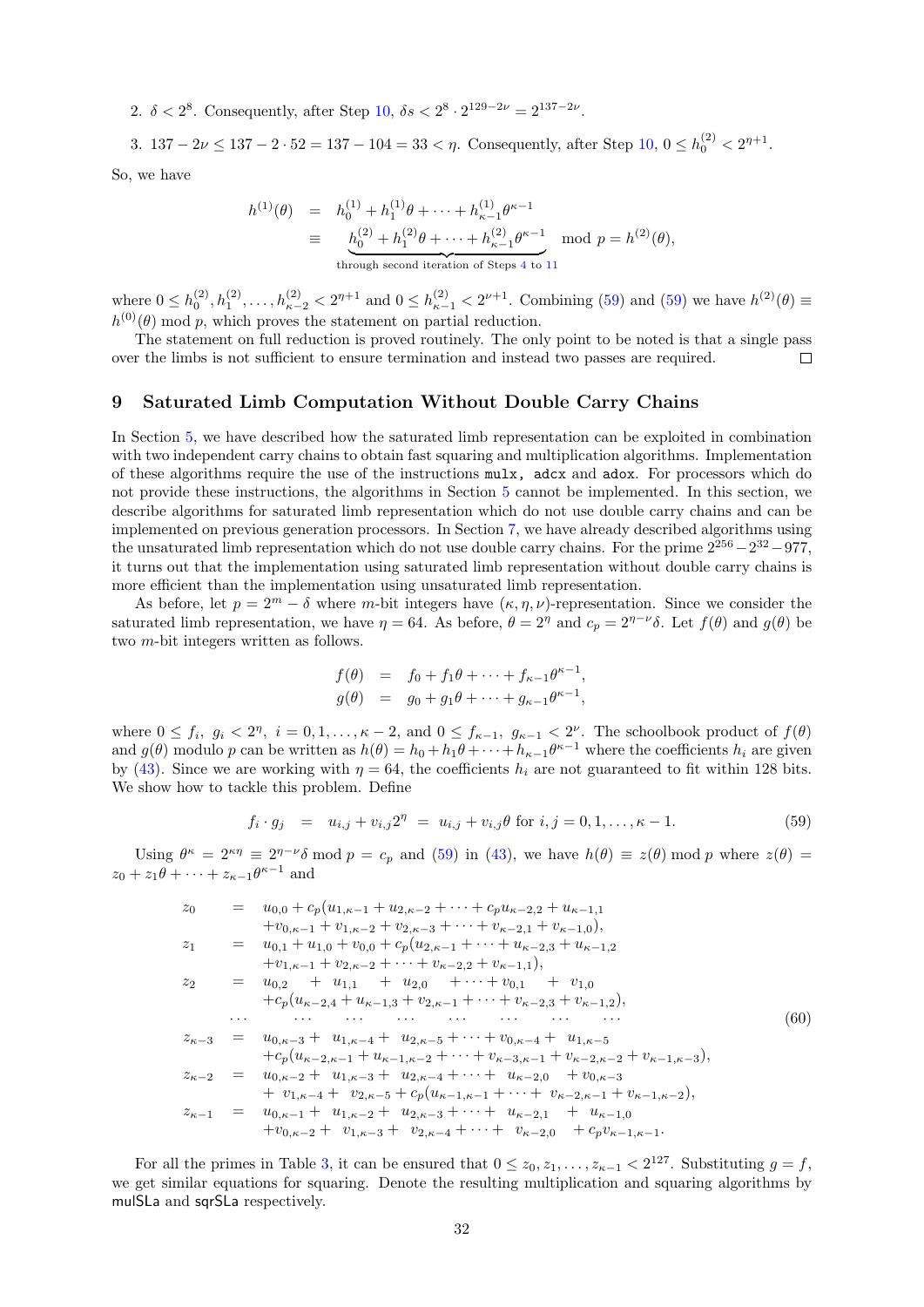<span id="page-32-1"></span>Algorithm 11 Generic reduction algorithm using saturated limb representation for the primes in Table [3.](#page-5-0) Performs reduction modulo  $p = 2^m - \delta$  and m-bit integers have a  $(\kappa, n, \nu)$ -representation with  $n = 64$ ;  $\theta = 2^{\eta}$ .

1: function reduceSL $(h^{(0)}(\theta))$ 2: input:  $h^{(0)}(\theta)$ . 3: output:  $h^{(2)}(\theta)$  or  $h^{(3)}(\theta)$ . 4:  $h_0^{(1)} \leftarrow h_0^{(0)} \mod 2^n; r_0 \leftarrow \lfloor h_0^{(0)}/2^n \rfloor$ 5: for  $i \leftarrow 1$  to  $\kappa - 2$  do 6:  $t_i \leftarrow h_i^{(0)} + r_{i-1}; h_i^{(1)} \leftarrow t_i \mod 2^{\eta}; r_i \leftarrow \lfloor t_i/2^{\eta} \rfloor$ 7: end for 8:  $t_{\kappa-1} \leftarrow h_{\kappa-1}^{(0)} + r_{\kappa-2}$ ;  $h_{\kappa-1}^{(1)} \leftarrow t_{\kappa-1} \mod 2^{\nu}$ ;  $r_{\kappa-1} \leftarrow \lfloor t_{\kappa-1}/2^{\nu} \rfloor$ 9:  $t \leftarrow h_0^{(1)} + \delta r_{\kappa-1}; h_0^{(2)} \leftarrow t \mod 2^{\eta}; \mathfrak{c}_0 \leftarrow \lfloor t/2^{\eta} \rfloor$ 10: **for**  $i \leftarrow 1$  to  $\kappa - 2$  do 11:  $t \leftarrow h_i^{(1)} + c_{i-1}; h_i^{(2)} \leftarrow t \mod 2^{\eta}; c_i \leftarrow \lfloor t/2^{\eta} \rfloor$ 12: end for 13:  $h_{\kappa-1}^{(2)} \leftarrow h_{\kappa-1}^{(1)} + \mathfrak{c}_{\kappa-2}$ 14: PARTIAL REDUCTION FOR  $\nu < \eta$ : return  $h^{(2)}(\theta) = h_0^{(2)} + h_1^{(2)}\theta + \cdots + h_{\kappa-1}^{(2)}\theta^{\kappa-1}$ 15:  $h_{\kappa-1}^{(3)} \leftarrow h_{\kappa-1}^{(2)} \mod 2^{\nu}; \mathfrak{c}_{\kappa-1} \leftarrow \lfloor h_{\kappa-1}^{(2)}/2^{\nu} \rfloor$ 16:  $t \leftarrow h_0^{(2)} + \delta \mathfrak{c}_{\kappa-1}; h_0^{(3)} \leftarrow t \mod 2^{\eta}; \mathfrak{c}_0 \leftarrow \lfloor t/2^{\eta} \rfloor$ 17:  $h_1^{(3)} \leftarrow h_1^{(2)} + c_0$ 18: **for**  $i \leftarrow 2$  to  $\kappa - 2$  do  $h_i^{(3)} \leftarrow h_i^{(2)}$  end for 19: **FULL REDUCTION: return**  $h^{(3)}(\theta) = h_0^{(3)} + h_1^{(3)}\theta + \cdots + h_{\kappa-1}^{(3)}\theta^{\kappa-1}$ 20: end function.

Next we describe how to reduce  $z(\theta)$ . Function reduceSL in Algorithm [11](#page-32-1) performs the required computation. The following results states the correctness of reduceSL. The proof is similar to the proofs of the previous results and hence we skip the proof.

**Theorem 9.** Let  $p = 2^m - \delta$  be a prime in Table [3](#page-5-0) and m be such that m-bit integers have  $(\kappa, \eta, \nu)$ representation where  $\eta = 64$ . Suppose the input  $h^{(0)}(\theta) = h_0^{(0)} + h_1^{(0)}\theta + \cdots + h_{\kappa-1}^{(0)}\theta^{\kappa-1}$  to reduceSL is such that  $0 \le h_i^{(0)} < 2^{128}$  for  $i = 0, 1, \ldots, \kappa - 1$ .

- 1. For partial reduction, the output  $h^{(2)}(\theta)$  of reduceSL has a  $(\kappa, \eta, \nu+1)$ -representation and  $h^{(2)}(\theta) \equiv$  $h^{(0)}(\theta) \bmod p.$
- 2. For full reduction, the output  $h^{(3)}(\theta)$  of reduceSL has a  $(\kappa, \eta, \nu)$ -representation and  $h^{(3)}(\theta) \equiv$  $h^{(0)}(\theta) \bmod p.$

Remark: The squaring algorithm has some disadvantages using the above strategy. For the primes satisfying  $\nu < \eta - 1$ , the doubling involved in the squaring operation can take advantage while computing the terms  $2f_{\kappa-1} \cdot f_j$  for  $j = 0, 1, \ldots, \kappa-1$ , by first computing  $2f_{\kappa-1}$ , through a shift and then multiplying to  $f_i$ . For reduction, we can opt for partial reduction, keeping an extra bit in the last limb, but, then we cannot take the advantage in the doubling operation. For the primes satisfying  $\nu = \eta$ , we do not get any advantage with the doubling operation in the squaring algorithm and also full reduction is required.

## <span id="page-32-0"></span>10 Implementations and Timings

All the implementations of this work have been developed in the Intel x86 64-bit assembly language. The timing experiments were carried out on a single core of Haswell and Skylake processors. During measurement of the cpu-cycles, turbo-boost and hyper-threading features were turned off. An initial cache warming was done with 25000 iterations and then the median of 100000 iterations was recorded. The time stamp counter TSC was read from the CPU to RAX and RDX registers by RDTSC instruction.

Platform specifications: The details of the hardware and software tools used in our software implementations are as follows.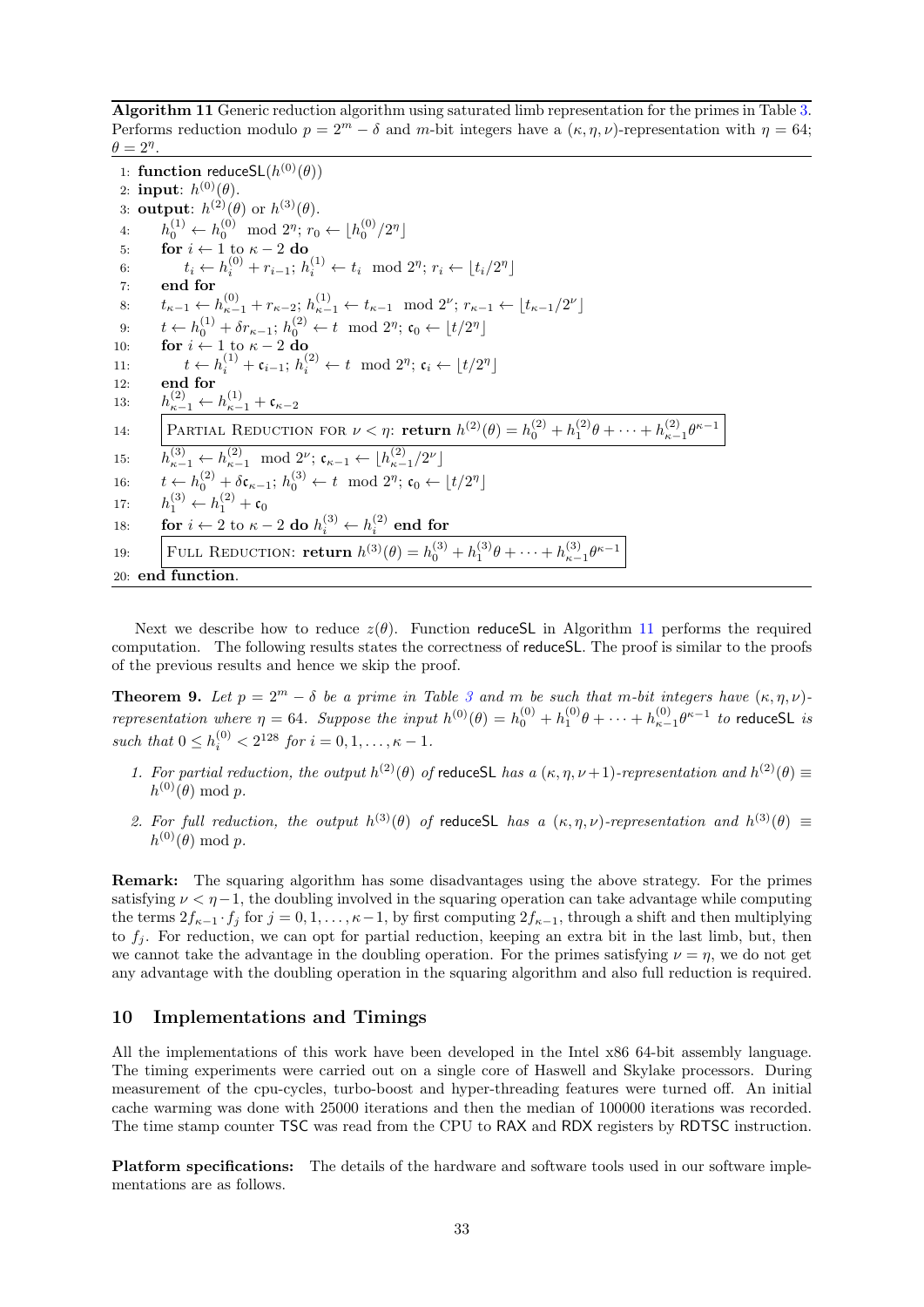Haswell: Intel<sup>®</sup>Core<sup>TM</sup> i7-4790 4-core CPU 3.60 Ghz. The OS was 64-bit Ubuntu 14.04 LTS and the source code was compiled using GCC version 7.3.0.

Skylake: Intel®CoreTM i7-6500U 2-core CPU @ 2.50GHz. The OS was 64-bit Ubuntu 14.04 LTS and the source code was compiled using GCC version 7.3.0.

<span id="page-33-0"></span>Recall from Section [4](#page-6-0) that maa denotes implementations where arithmetic is performed using only mul, imul, add and adc, while maax denotes implementations which also use the instructions mulx, adcx and adox. For the meanings of the various algorithms, we again refer to Section [4.](#page-6-0)

| field                             | implementation type - maa       |                   |             |                    |  |  |
|-----------------------------------|---------------------------------|-------------------|-------------|--------------------|--|--|
|                                   | previous                        | this work         | algorithm   | sup                |  |  |
| $\mathbb{F}_{2^{127}-1}$          | $(32, 32, 2797)$ [5]            | (32, 30, 2503)    | farith-SLMP | (0, 10.3, 10.5)    |  |  |
|                                   |                                 | (54, 45, 8082)    | farith-USLA |                    |  |  |
| $\mathbb{F}_{2^{221}-3}$          |                                 | (57, 56, 9957)    | farith-USL  |                    |  |  |
|                                   |                                 | (58, 46, 8385)    | farith-USLA |                    |  |  |
| $\mathbb{F}_{2^{222}-117}$        |                                 | (64, 55, 10798)   | farith-USL  |                    |  |  |
|                                   | $(72, 55, 12202)$ [15]          | (52, 46, 11245)   | farith-SLa  | (27.8, 16.35, 7.8) |  |  |
| $\mathbb{F}_{2^{251}-9}$          |                                 | (78, 55, 11803)   | farith-USLA |                    |  |  |
|                                   | $(72, 51, 12359)$ $[6, 5$ -limb | (71, 50, 11854)   | farith-USLA | (1.4, 2.0, 4.1)    |  |  |
| $\mathbb{F}_{2^{255}-19}$         | $(77, 64, 15880)$ $[6, 4-limb]$ | (62, 54, 12393)   | farith-SLa  |                    |  |  |
|                                   | $(86, 62, 20209)$ [18]          | (55, 51, 12809)   | farith-SLa  | (36.0, 17.7, 36.6) |  |  |
| $\mathbb{F}_{2^{256}-2^{32}-977}$ |                                 | (70, 63, 17202)   | farith-USL  |                    |  |  |
| $\mathbb{F}_{2^{266}-3}$          | $(72, 52, 12705)$ [15]          | (71, 51, 12413)   | farith-USLA | (1.4, 2.0, 2.3)    |  |  |
|                                   |                                 | (85, 50, 14892)   | farith-USL  |                    |  |  |
|                                   |                                 | (119, 100, 33437) | farith-USLB |                    |  |  |
| $\mathbb{F}_{2^{382}-105}$        |                                 | (127, 102, 39722) | farith-USL  |                    |  |  |
|                                   |                                 | (119, 101, 33699) | farith-USLB |                    |  |  |
| $\mathbb{F}_{2^{383}-187}$        |                                 | (127, 102, 39825) | farith-USL  |                    |  |  |
|                                   |                                 | (161, 117, 43218) | farith-USLA |                    |  |  |
| $\mathbb{F}_{2^{414}-17}$         |                                 | (130, 109, 44239) | farith-USLa |                    |  |  |
| $\mathbb{F}_{2^{511}-187}$        |                                 | (199, 144, 72804) | farith-USL  |                    |  |  |
| $\mathbb{F}_{2^{512}-569}$        |                                 | (199, 144, 73771) | farith-USL  |                    |  |  |
| $\mathbb{F}_{2^{521}-1}$          | $(210, 166, 76298)$ [13]        | (177, 129, 62244) | farith-USLA | (15.7, 22.3, 18.4) |  |  |
|                                   |                                 | (178, 132, 71546) | farith-USL  |                    |  |  |
| $\mathbb{F}_{2^{607}-1}$          |                                 | (230, 156, 94149) | farith-USL  |                    |  |  |

Table 4: Comparison of timings of various field arithmetic algorithms on Haswell.

Timings on Haswell and Skylake are shown in Tables [4,](#page-33-0) [5](#page-34-1) and [6](#page-34-2) respectively. The timings in the tables are the numbers of cycles. For comparison, we provide the timings of the most efficient (to the best of our knowledge) and publicly available previous implementations. The timings of the previous implementations were obtained by downloading the relevant software and measuring the required cycles on the same platforms where the present implementations have been measured. A '-' in the columns headed 'previous' indicates that we were unable to find a (reasonably efficient) previous implementation of arithmetic in the corresponding field. The triplet values in the columns headed 'previous' and 'this work' correspond to the measured cpu-cycles for field multiplication, squaring and inverse. The columns headed 'sup' provide the speed-up percentage as a triplet for the three operations. These have been computed using the following formula.

$$
sup = 100 \times \frac{(previous cycle count - present cycle count)}{previous cycle count}.
$$

For the maa implementations, all applicable algorithms have been implemented and timings recorded. To simplify the presentation, we provide timings for farith-USL. If the algorithm invUSL of farith-USL is not the fastest, then the timing of the triplet is provided which has the fastest time for inversion. The speed-up percentage corresponds to the faster of the two timings.

For the prime  $2^{127} - 1$ , the maa type implementation is done using farith-SLMP. This is basically an optimized version of the implementation by Bernstein et al. [\[5\]](#page-35-1).

Based on Tables [4](#page-33-0) to [6,](#page-34-2) we make the following observations.

- 1. Among the primes considered in this work, only the prime  $2^{255} 19$  has a previous maax type implementation. For the other primes, we provide the first maax type implementations.
- 2. For each prime, where a previous maa implementation is available, we report a faster maa implementation. On both processors, the speed-up percentage varies from 2% to about 36%.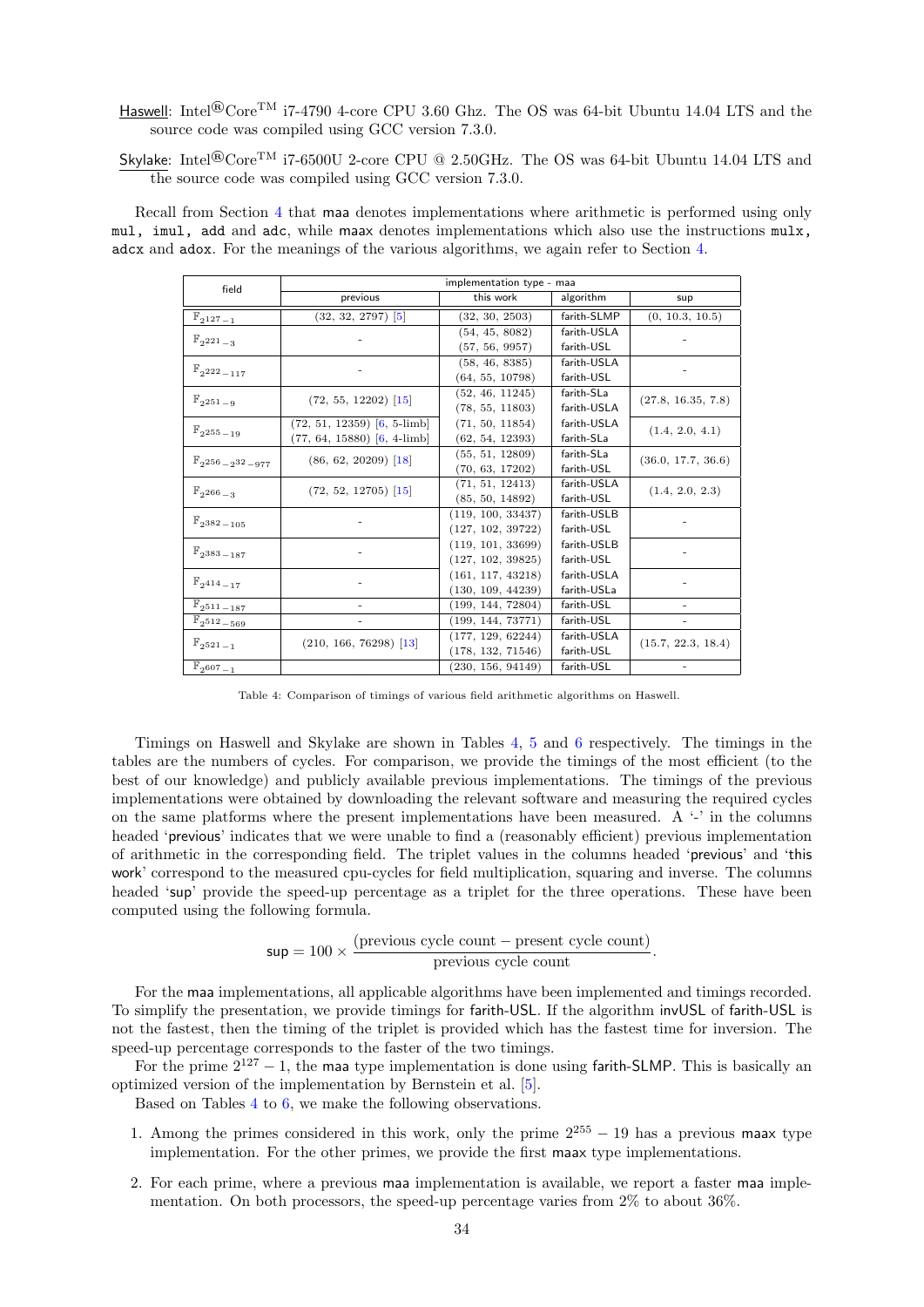3. In comparison to previous work, we provide the fastest implementations for all the primes that are considered in this work. The speed-up is significant for some important primes. For the latest processors, the maax type implementations are faster than maa type implementations. Apart from the prime  $2^{255} - 19$ , for all the other primes we provide the first maax type implementations.

<span id="page-34-1"></span>

| field                                | implementation type - maa       |                   |             |                    |  |
|--------------------------------------|---------------------------------|-------------------|-------------|--------------------|--|
|                                      | previous                        | this work         | algorithm   | sup                |  |
| $\mathbb{F}_{2^{127}-1}$             | $(27, 26, 2505)$ [5]            | (26, 24, 2263)    | farith-SLMP | (3.7, 7.7, 9.7)    |  |
| $\mathbb{F}_{2^{221}-3}$             |                                 | (58, 41, 7949)    | farith-USLA |                    |  |
|                                      |                                 | (60, 43, 8936)    | farith-USL  |                    |  |
|                                      |                                 | (55, 42, 8033)    | farith-USLA |                    |  |
| $\mathbb{F}_{2^{222}-117}$           |                                 | (60, 44, 10067)   | farith-USL  |                    |  |
|                                      | $(66, 65, 13632)$ [15]          | (50, 46, 11783)   | farith-SLa  | (24.2, 29.2, 13.6) |  |
| $\mathbb{F}_{2^{251}-9}$             |                                 | (65, 52, 12415)   | farith-USLA |                    |  |
| $\mathbb{F}_{2^{255}-19}$            | $(67, 48, 13223)$ $[6, 5$ -limb | (65, 47, 12671)   | farith-USLA | (3.0, 2.1, 4.2)    |  |
|                                      | $(67, 58, 13901)$ $[6, 4$ -limb | (57, 52, 12906)   | farith-SLa  |                    |  |
|                                      | $(74, 54, 18391)$ [18]          | (52, 49, 13242)   | farith-SLa  | (29.7, 9.3, 28.0)  |  |
| $\mathbb{F}_{2^{256}-2^{32}-977}$    |                                 | (74, 63, 15565)   | farith-USLa |                    |  |
| $\mathbb{F}_{2^{266}-3}$             | $(66, 50, 14472)$ [15]          | (65, 48, 13350)   | farith-USLA | (1.51, 4.0, 7.8)   |  |
|                                      |                                 | (71, 48, 14651)   | farith-USL  |                    |  |
| $\mathbb{F}_{2^{382}-105}$           |                                 | (107, 92, 30419)  | farith-USLB |                    |  |
|                                      |                                 | (115, 93, 35465)  | farith-USL  |                    |  |
| $\mathbb{F}_{2}$ 383 <sub>-187</sub> |                                 | (107, 92, 30680)  | farith-USLB |                    |  |
|                                      |                                 | (115, 93, 35552)  | farith-USL  |                    |  |
| $\mathbb{F}_{2^{414}-17}$            |                                 | (127, 98, 38096)  | farith-USLA |                    |  |
|                                      |                                 | (126, 97, 39371)  | farith-USLa |                    |  |
| $\mathbb{F}_{2^{511}-187}$           |                                 | (179, 131, 66039) | farith-USL  |                    |  |
| $\mathbb{F}_2$ 512 - 569             |                                 | (179, 131, 66808) | farith-USL  |                    |  |
| $\mathbb{F}_2$ 521 <sub>-1</sub>     | $(184, 142, 64924)$ [13]        | (150, 116, 54790) | farith-USLA | (18.5, 18.3, 15.6) |  |
|                                      |                                 | (162, 121, 63938) | farith-USL  |                    |  |
| $\mathbb{F}_{2607-1}$                |                                 | (202, 137, 83587) | farith-USL  |                    |  |

Table 5: Comparison of maa-timings of various field arithmetic algorithms on Skylake.

<span id="page-34-2"></span>

| field                                | implementation type - maax |                   |               |                    |  |
|--------------------------------------|----------------------------|-------------------|---------------|--------------------|--|
|                                      | previous                   | this work         | algorithm     |                    |  |
| $\mathbb{F}_{2^{127}-1}$             | ۰                          | (26, 24, 2154)    | farithx-SLMP  | ۰                  |  |
| $\mathbb{F}_{2^{221}-3}$             |                            | (62, 43, 7728)    | farithx-SLPMP |                    |  |
| $\mathbb{F}_{2^{222}-117}$           |                            | (64, 40, 7967)    | farithx-SLPMP |                    |  |
| $\mathbb{F}_{2^{251}-9}$             | ٠                          | (54, 47, 8784)    | farithx-SLPMP | ٠                  |  |
| $\mathbb{F}_{2^{255}-19}$            | $(62, 49, 12170)$ [21]     | (54, 42, 9301)    | farithx-SPLMP | (12.9, 14.3, 23.6) |  |
| $\mathbb{F}_{2^{256}-2^{32}-977}$    |                            | (65, 53, 11501)   | farithx-SLPMP |                    |  |
| $\mathbb{F}_{2^{266}-3}$             | ۰                          | (65, 53, 12938)   | farithx-SLPMP |                    |  |
| $\mathbb{F}_{2^{382}-105}$           | -                          | (81, 69, 24549)   | farithx-SLPMP | ۰                  |  |
| $\mathbb{F}_{2}$ 383 <sub>-187</sub> |                            | (81, 69, 24628)   | farithx-SLPMP |                    |  |
| $\mathbb{F}_{2^{414}-17}$            | ۰                          | (97, 80, 30972)   | farithx-SLPMP |                    |  |
| $\mathbb{F}_{2^{511}-187}$           | -                          | (118, 101, 47062) | farithx-SLPMP | ۰                  |  |
| $\mathbb{F}_{2^{512}-569}$           | ۰                          | (125, 106, 49713) | farithx-SLPMP |                    |  |
| $\mathbb{F}_{2^{521}-1}$             |                            | (128, 108, 53828) | farithx-SLMP  |                    |  |
| $\mathbb{F}_{2^{607}-1}$             | ٠                          | (159, 129, 74442) | farithx-SLMP  |                    |  |

Table 6: Comparison of maax-timings of various field arithmetic algorithms on Skylake.

# <span id="page-34-0"></span>11 Conclusion

In this paper, we have considered efficient algorithms for multiplication and squaring over (pseudo- )Mersenne prime order fields. Our contributions have been two fold. On the theoretical side, we provide various algorithms for multiplication/squaring and reduction. The correctness of the reduction algorithms have been rigorously proven. On the practical side, we provide efficient assembly implementation of the various algorithms for modern Intel processors. For well known primes our implementations are faster than the previous works. We have made all our source codes publicly available so that they can be used to replace the field arithmetic routines in existing softwares.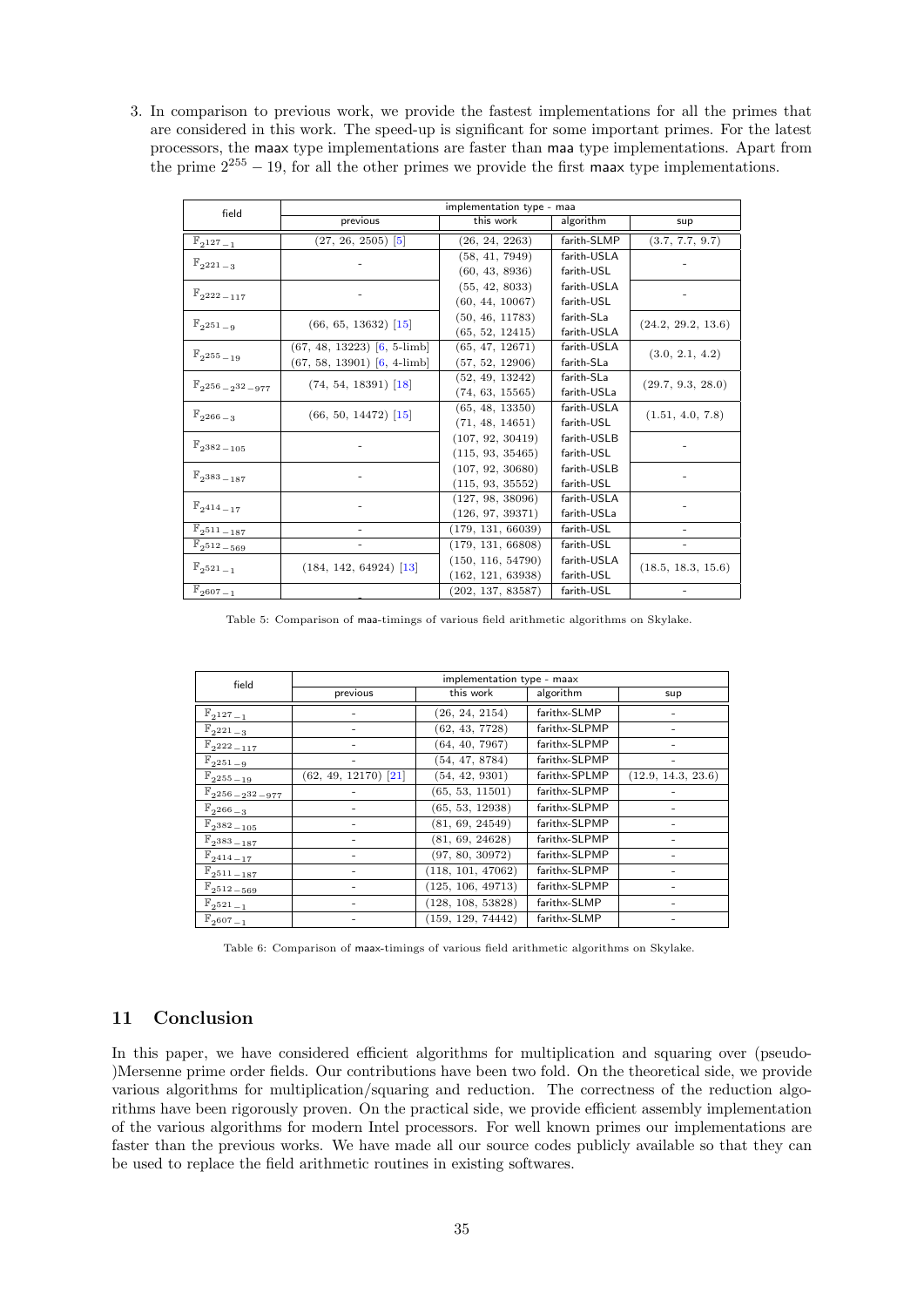Acknowledgement. We would like to thank Sumit Kumar Pandey for certain discussions during the early stage of this work. We also express our thanks to Armando Faz Hernández and Jason A. Donenfeld for comments.

## References

- <span id="page-35-9"></span>[1] Diego F. Aranha, Paulo S. L. M. Barreto, Geovandro C. C. F. Pereira, and Jefferson E. Ricardini. A note on high-security general-purpose elliptic curves. Cryptology ePrint Archive, Report 2013/647, 2013. <https://eprint.iacr.org/2013/647>.
- <span id="page-35-12"></span>[2] Daniel Bernstein and Bo-Yin Yang. Fast constant-time gcd computation and modular inversion. IACR Transactions on Cryptographic Hardware and Embedded Systems, 2019(3):340–398, May 2019.
- <span id="page-35-4"></span>[3] Daniel J. Bernstein. Curve25519: New Diffie-Hellman speed records. In Moti Yung, Yevgeniy Dodis, Aggelos Kiayias, and Tal Malkin, editors, Public Key Cryptography - PKC 2006, 9th International Conference on Theory and Practice of Public-Key Cryptography, New York, NY, USA, April 24-26, 2006, Proceedings, volume 3958 of Lecture Notes in Computer Science, pages 207–228. Springer, 2006.
- <span id="page-35-11"></span>[4] Daniel J. Bernstein, Chitchanok Chuengsatiansup, and Tanja Lange. Curve41417: Karatsuba revisited. In Lejla Batina and Matthew Robshaw, editors, Cryptographic Hardware and Embedded Systems - CHES 2014 - 16th International Workshop, Busan, South Korea, September 23-26, 2014. Proceedings, volume 8731 of Lecture Notes in Computer Science, pages 316–334. Springer, 2014.
- <span id="page-35-1"></span>[5] Daniel J. Bernstein, Chitchanok Chuengsatiansup, Tanja Lange, and Peter Schwabe. Kummer strikes back: New DH speed records. In Palash Sarkar and Tetsu Iwata, editors, Advances in Cryptology - ASIACRYPT 2014 - 20th International Conference on the Theory and Application of Cryptology and Information Security, Kaoshiung, Taiwan, R.O.C., December 7-11, 2014. Proceedings, Part I, volume 8873 of Lecture Notes in Computer Science, pages 317–337. Springer, 2014. Code available at [https://github.com/floodyberry/](https://github.com/floodyberry/supercop/tree/master/crypto_scalarmult/kummer/avx2) [supercop/tree/master/crypto\\_scalarmult/kummer/avx2](https://github.com/floodyberry/supercop/tree/master/crypto_scalarmult/kummer/avx2).
- <span id="page-35-7"></span>[6] Daniel J. Bernstein, Niels Duif, Tanja Lange, Peter Schwabe, and Bo-Yin Yang. High-speed high-security signatures. J. Cryptographic Engineering, 2(2):77-89, 2012. Code for 5-limb implementation available at [https://github.com/floodyberry/supercop/blob/master/crypto\\_sign/ed25519/amd64-51-30k](https://github.com/floodyberry/supercop/blob/master/crypto_sign/ed25519/amd64-51-30k) and the code for 4-limb implementation available at [https://github.com/floodyberry/supercop/tree/master/](https://github.com/floodyberry/supercop/tree/master/crypto_sign/ed25519/amd64-64-24k) [crypto\\_sign/ed25519/amd64-64-24k](https://github.com/floodyberry/supercop/tree/master/crypto_sign/ed25519/amd64-64-24k).
- <span id="page-35-13"></span>[7] Daniel J. Bernstein and Peter Schwabe. NEON crypto. In Emmanuel Prouff and Patrick Schaumont, editors, Cryptographic Hardware and Embedded Systems - CHES 2012 - 14th International Workshop, Leuven, Belgium, September 9-12, 2012. Proceedings, volume 7428 of Lecture Notes in Computer Science, pages 320–339. Springer, 2012.
- <span id="page-35-2"></span>[8] Joppe W. Bos, Craig Costello, Hüseyin Hisil, and Kristin E. Lauter. Fast cryptography in genus 2. J. Cryptology, 29(1):28–60, 2016.
- <span id="page-35-8"></span>[9] Tung Chou. Sandy2x: New curve25519 speed records. In Orr Dunkelman and Liam Keliher, editors, Selected Areas in Cryptography - SAC 2015 - 22nd International Conference, Sackville, NB, Canada, August 12-14, 2015, Revised Selected Papers, volume 9566 of Lecture Notes in Computer Science, pages 145–160. Springer, 2015. Code available at <https://tungchou.github.io/sandy2x/>.
- <span id="page-35-3"></span>[10] Craig Costello and Patrick Longa. FourQ: Four-dimensional decompositions on a Q-curve over the mersenne prime. In Tetsu Iwata and Jung Hee Cheon, editors, Advances in Cryptology - ASIACRYPT 2015 - 21st International Conference on the Theory and Application of Cryptology and Information Security, Auckland, New Zealand, November 29 - December 3, 2015, Proceedings, Part I, volume 9452 of Lecture Notes in Computer Science, pages 214–235. Springer, 2015. Code available at [https://www.microsoft.com/en-us/](https://www.microsoft.com/en-us/download/details.aspx?id=52310) [download/details.aspx?id=52310](https://www.microsoft.com/en-us/download/details.aspx?id=52310).
- <span id="page-35-5"></span>[11] NIST Curves. Recommended elliptic curves for federal government use. [http://csrc.nist.gov/groups/](http://csrc.nist.gov/groups/ST/toolkit/documents/dss/NISTReCur.pdf) [ST/toolkit/documents/dss/NISTReCur.pdf](http://csrc.nist.gov/groups/ST/toolkit/documents/dss/NISTReCur.pdf), 1999.
- <span id="page-35-0"></span>[12] Pierrick Gaudry and Éric Schost. Genus 2 point counting over prime fields. J. Symb. Comput.,  $47(4):368-400$ , 2012.
- <span id="page-35-14"></span>[13] Robert Granger and Michael Scott. Faster ECC over  $\mathbb{F}_{2^{521}-1}$ . In Jonathan Katz, editor, Public-Key Cryptography - PKC 2015 - 18th IACR International Conference on Practice and Theory in Public-Key Cryptography, Gaithersburg, MD, USA, March 30 - April 1, 2015, Proceedings, volume 9020 of Lecture Notes in Computer Science, pages 539–553. Springer, 2015. Code available at <http://indigo.ie/~mscott/ws521.cpp> and <http://indigo.ie/~mscott/ed521.cpp>.
- <span id="page-35-6"></span>[14] Shay Gueron and Vlad Krasnov. Fast prime field elliptic-curve cryptography with 256-bit primes. J. Cryptographic Engineering, 5(2):141–151, 2015.
- <span id="page-35-10"></span>[15] Sabyasachi Karati and Palash Sarkar. Kummer for genus one over prime order fields. In Tsuyoshi Takagi and Thomas Peyrin, editors, Advances in Cryptology - ASIACRYPT 2017 - 23rd International Conference